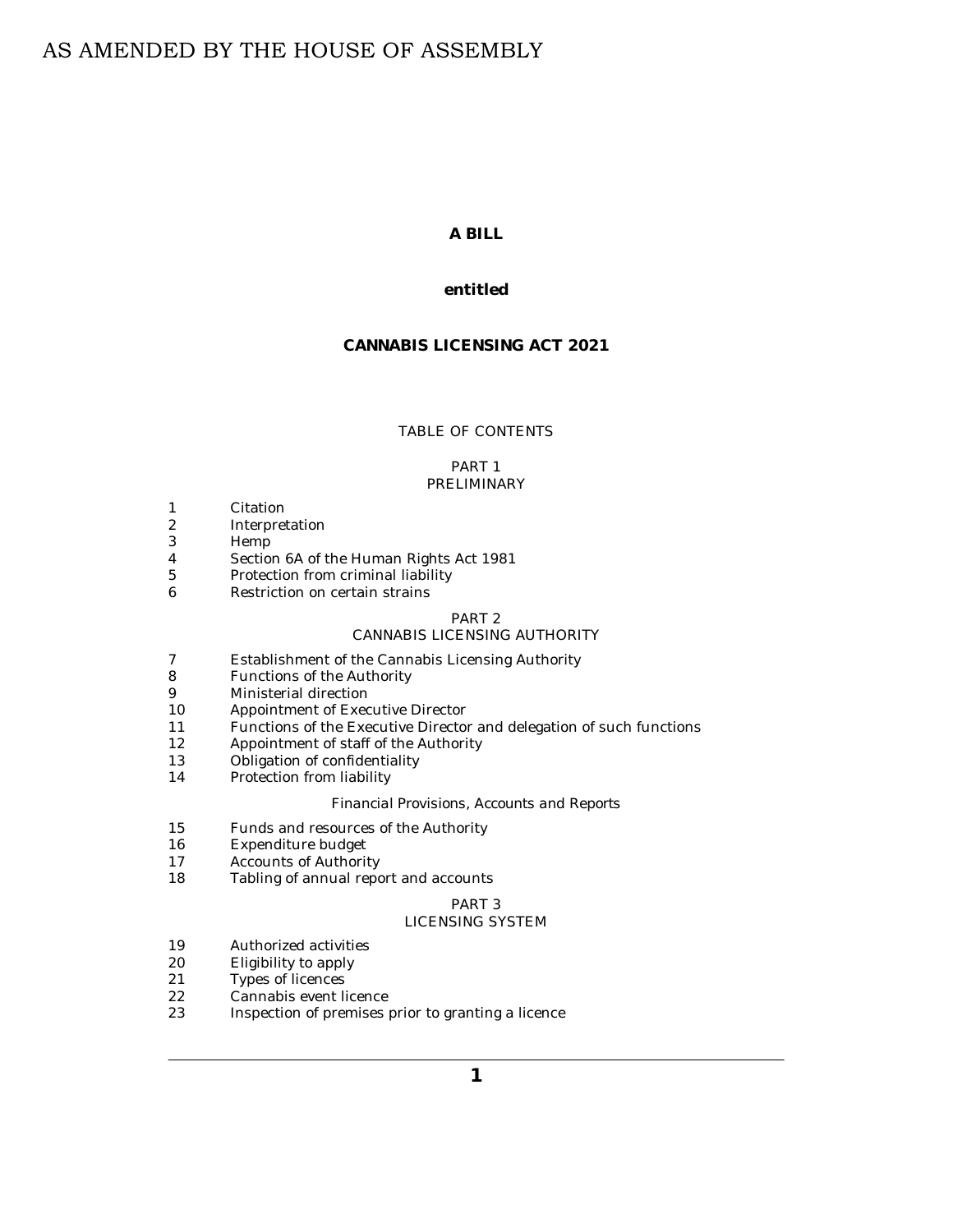## **CANNABIS LICENSING ACT 2021**

- [Application for a licence](#page-12-0) 24
- [Authority to grant or refuse a licence](#page-14-0) 25
- [Criminal conviction; grant of a licence](#page-15-0) 26
- [Notification of approval](#page-15-0) 27
- [Terms and conditions](#page-15-0) 28
- [Refusal of licence](#page-16-0) 29
- [Variation of licence](#page-16-0) 30
- [Application for variation of licence](#page-17-0) 31
- [Duration of licence](#page-17-0) 32
- [Application for the renewal of a licence](#page-17-0) 33
- [Revocation of licence](#page-18-0) 34
- [Appeal to the Magistrates' Court](#page-18-0) 35
- [Surrender of licence](#page-18-0) 36
- [Report of theft](#page-19-0) 37

#### PART 4 [ANALYSIS](#page-19-0)

- [Authorisation of analysts](#page-19-0) 38
- [Analysis](#page-19-0) 39
- [Certificate of analyst](#page-19-0) 40

## PART 5

## [ENFORCEMENT](#page-20-0)

- [Designation of inspectors](#page-20-0) 41
- [Warrant issued by magistrate](#page-21-0) 42

## PART 6

## **[OFFENCES](#page-21-0)**

- [Activity without a licence](#page-21-0) 43
- **[Offences](#page-22-0)** 44
- [Offences by corporations](#page-23-0) 45
- [Court; revocation of a licence](#page-24-0) 46
- [Police powers to seize](#page-24-0) 47
- [Statutory amount to be deemed for supply](#page-24-0) 48
- [Consecutive sentencing for drug offences and offences relating to violence or use](#page-24-0) of weapons 49
- [Defence of lack of knowledge](#page-24-0) 50

## PART 7

## [GENERAL PROVISIONS](#page-25-0)

- [Review of the Act](#page-25-0) 51
- [Regulations](#page-25-0) 52
- [Issuance of guidance](#page-27-0) 53

## PART 8

## [FINAL PROVISIONS](#page-27-0)

[Cannabis no longer a controlled drug under Misuse of Drugs Act 1972](#page-27-0) 54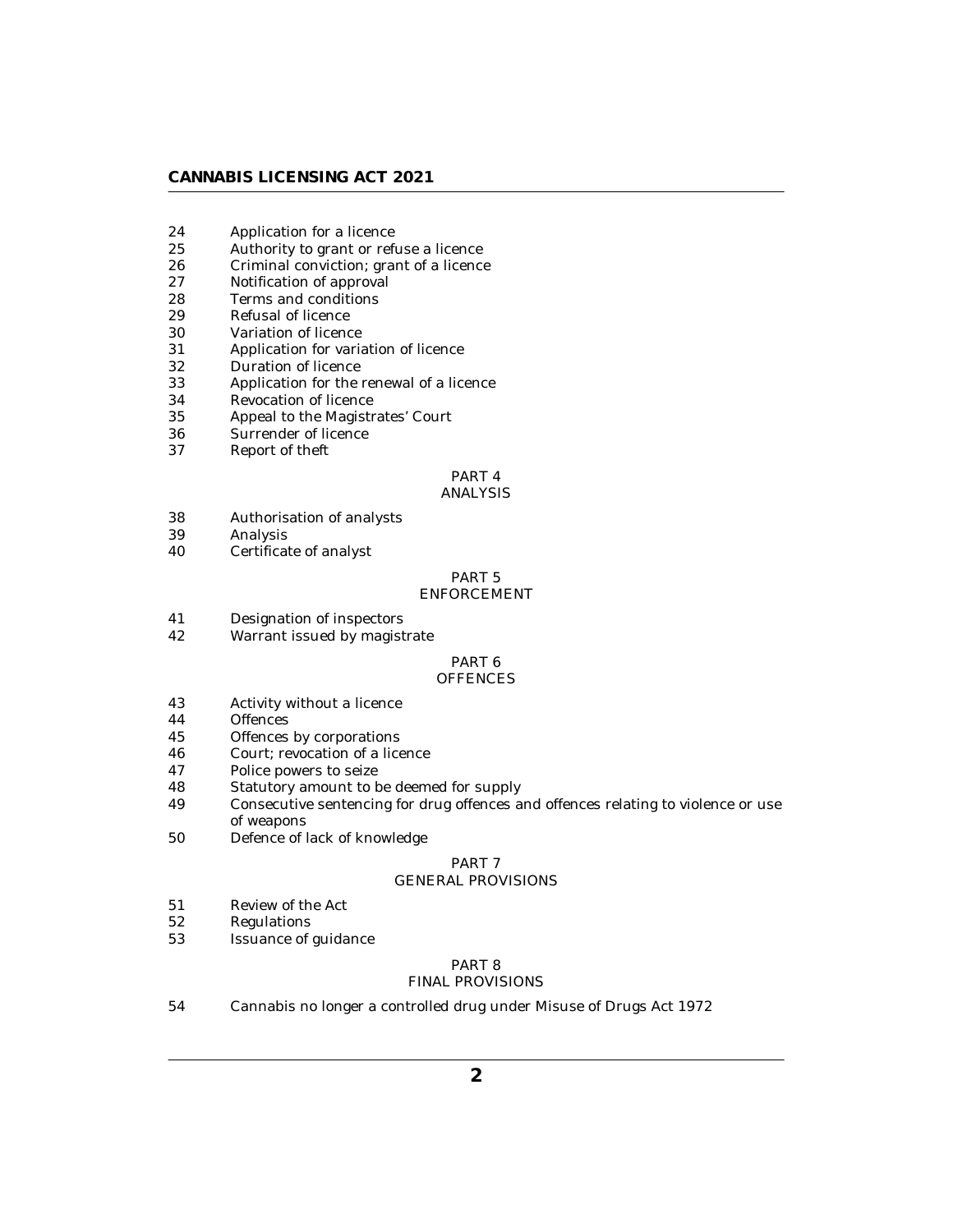## <span id="page-2-0"></span>**CANNABIS LICENSING ACT 2021**

[Consequential amendments](#page-27-0) 55

[Commencement](#page-28-0) 56

> SCHEDULE 1 [Cannabis Licensing Authority Constitution and Procedure](#page-29-0)

[SCHEDULE 2](#page-33-0) Licence Fees

SCHEDULE 3 [Additional Licensing Requirements](#page-34-0)

SCHEDULE 4 [Cannabis Retail Shop](#page-45-0)

WHEREAS it is expedient to establish the Cannabis Licensing Authority to advise and assist the Minister responsible for drug prevention in the regulation of the sale or supply of cannabis, the import, the cultivation of cannabis for personal use or cannabis or medicinal cannabis for commercial purposes, the research, manufacture, transport and export of cannabis or medicinal cannabis; to establish a licensing system for various activities relating to cannabis or medicinal cannabis; to provide for the monitoring, inspection and enforcement powers to inspectors; to give the Minister the power to give directions to the Cannabis Licensing Authority, to amend the Misuse of Drugs Act 1972 to remove cannabis from the list of controlled drugs, and related matters;

Be it enacted by The Queen's Most Excellent Majesty, by and with the advice and consent of the Senate and the House of Assembly of Bermuda, and by the authority of the same, as follows:

## **PART 1**

## **PRELIMINARY**

**Citation**

This Act may be cited as the Cannabis Licensing Act 2021. 1

**Interpretation**

In this Act— 2

"analyst" means a person authorised as an analyst under section 38 of this Act;

"Authority" means the Cannabis Licensing Authority established under section 7;

"cannabis" means all parts of any plant of the genus Cannabis including any cannabis resin obtained from the plant;

"cannabis industry" means all the activities involved directly or ancillary to the cultivation, import, export, production, sale, supply, use or transport of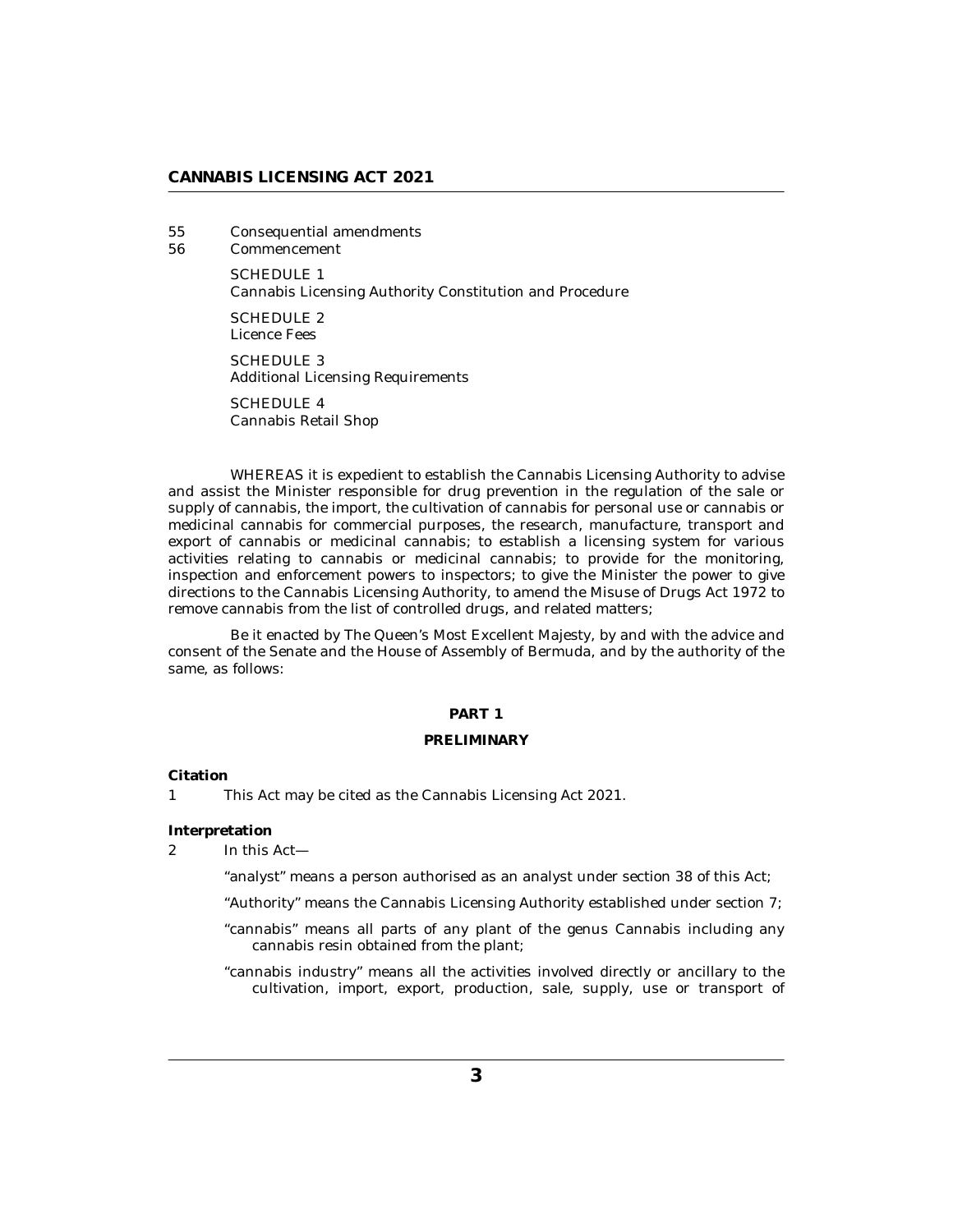cannabis or medicinal cannabis or products derived from cannabis or medicinal cannabis in Bermuda, as permitted by this Act;

"cannabis planting material" means—

- cannabis seeds; or (a)
- (b) a young cannabis plant not yet 8 inches in height grown from a seed and not a cutting for transplanting;

"cannabis product" means any product manufactured from or containing cannabis;

- "cannabis resin" means the separated resin, whether crude or purified, obtained from any plant of the genus Cannabis;
- "cannabis retail shop", as provided in Schedule 4, means any premises permitted under a cannabis retail shop licence—
	- (a) to sell cannabis products or cannabis accessories only;
	- (b) to sell cannabis products for the use or consumption of cannabis only in the cannabis retail shop;

"Chairman" means the Chairman of the Authority;

- "cultivation" means any activity involving the planting, growing, harvesting, drying, curing, grading or trimming of cannabis or medicinal cannabis plants;
- "edible cannabis product" means a cannabis-infused food product;
- "hemp" means the plant cannabis sativa, or any part thereof, with a THC content of not more than 1% or such other concentration as may be specified by the Minister by Order published in the Gazette;
- "inspector" means a person designated as an inspector under section 41 and includes a police officer;
- "licence" means a licence granted to an applicant by the Authority under section 25;
- "licensee" means a person to whom a licence has been granted in relation to an application;

"medicinal cannabis" means—

- cannabis seeds, immature cannabis plants as well as all parts of the (a) cannabis plant, along with cannabis resin extracted from any part of the cannabis plant; and
- (b) every compound, manufacture, salt, derivative, mixture or preparation from cannabis, that is cultivated, processed or manufactured for medicinal purposes;
- "medicinal cannabis product" means a substance, compound, preparation or mixture that is produced or manufactured from cannabis for medicinal purposes;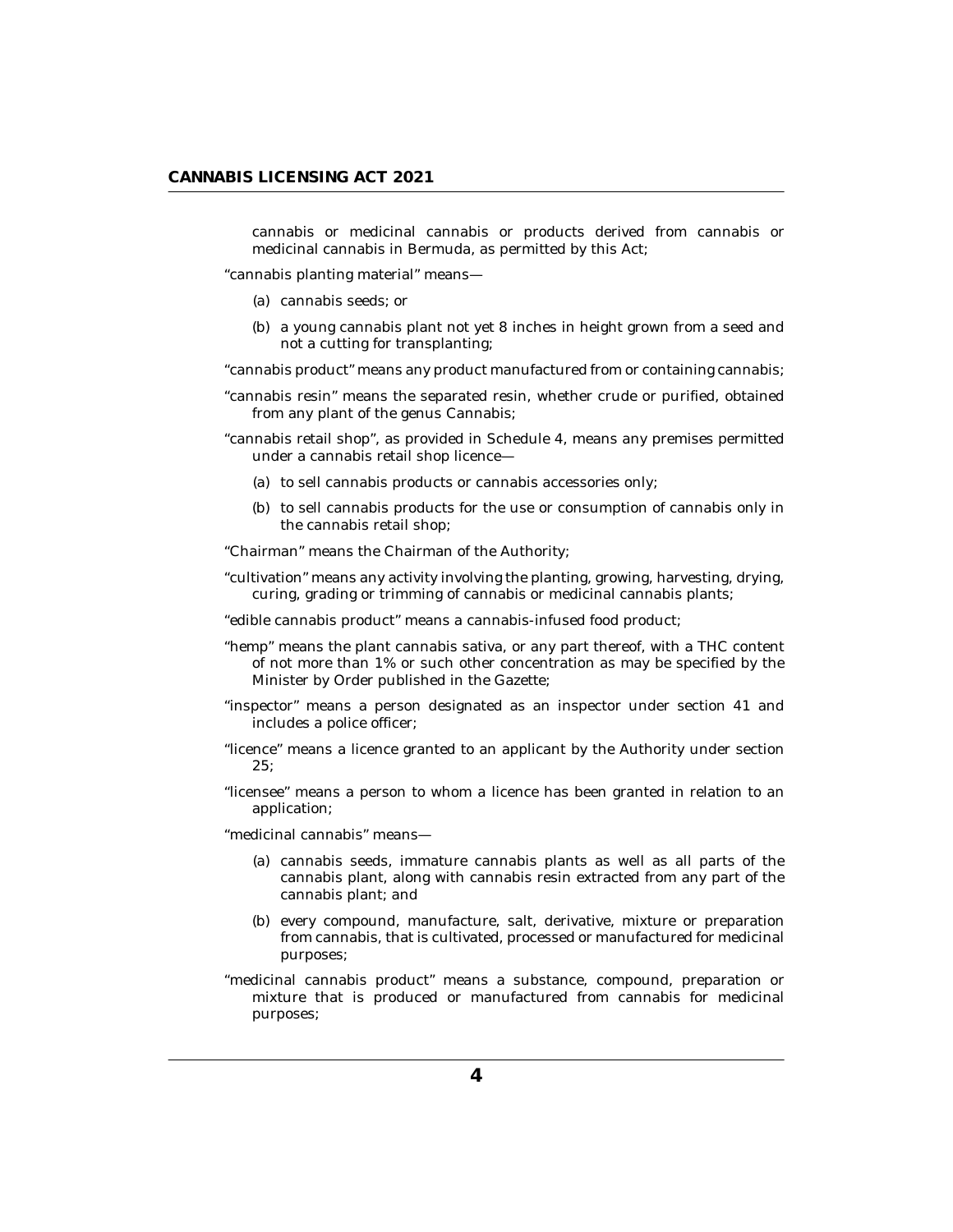<span id="page-4-0"></span>"medicinal purposes" means the treatment of various medical conditions;

"Minister" means the Minister responsible for drug prevention;

- "premises" means any land or building, and includes any vehicle, aircraft, vessel, enclosure or receptacle, whether movable or not, used for the conduct of activities authorised under a licence;
- "prescribed" means prescribed by regulations;
- "prescribed fee" means the relevant fee prescribed in Schedule 2;
- "regulations" means regulations made under this Act;
- "storage area" means, in respect of a site provided in a licence, an area where cannabis or medicinal cannabis is stored.

## **Hemp**

For the avoidance of doubt, unless otherwise provided, this Act does not apply to hemp. 3

**Section 6A of the Human Rights Act 1981**

The cannabis industry provided in this Act shall be regarded as a special 4 (1) programme for the purposes of section 6A of the Human Rights Act 1981.

For the avoidance of doubt, a "special programme" in subsection (1) is designed (2) to assist a person or group of persons to achieve equal economic opportunity in the cannabis industry.

#### **Protection from criminal liability**

5 (1) The provisions of the Pharmacy and Poisons Act 1979, the Criminal Justice (International Co-operation)(Bermuda) Act 1994 and the Proceeds of Crime Act 1997 shall not prohibit or otherwise restrict or render unlawful the use, sale, supply, manufacture, possession, handling and cultivation of cannabis or medicinal cannabis by any person authorised to carry on an activity under this Act or any regulations.

For the avoidance of doubt, a person is authorised to undertake any activity (2) under this Act, only to the extent that the activity is authorised by, and conducted in accordance with, the provisions of this Act or any regulations.

### **Restriction on certain strains**

6 (1) The Minister, after consultation with the Authority and the Department of National Drug Control, may restrict the sale, supply, cultivation, import or manufacture of certain strains of cannabis or medicinal cannabis by an order published in the Gazette.

An order in subsection (1) shall be subject to the negative resolution procedure. (2)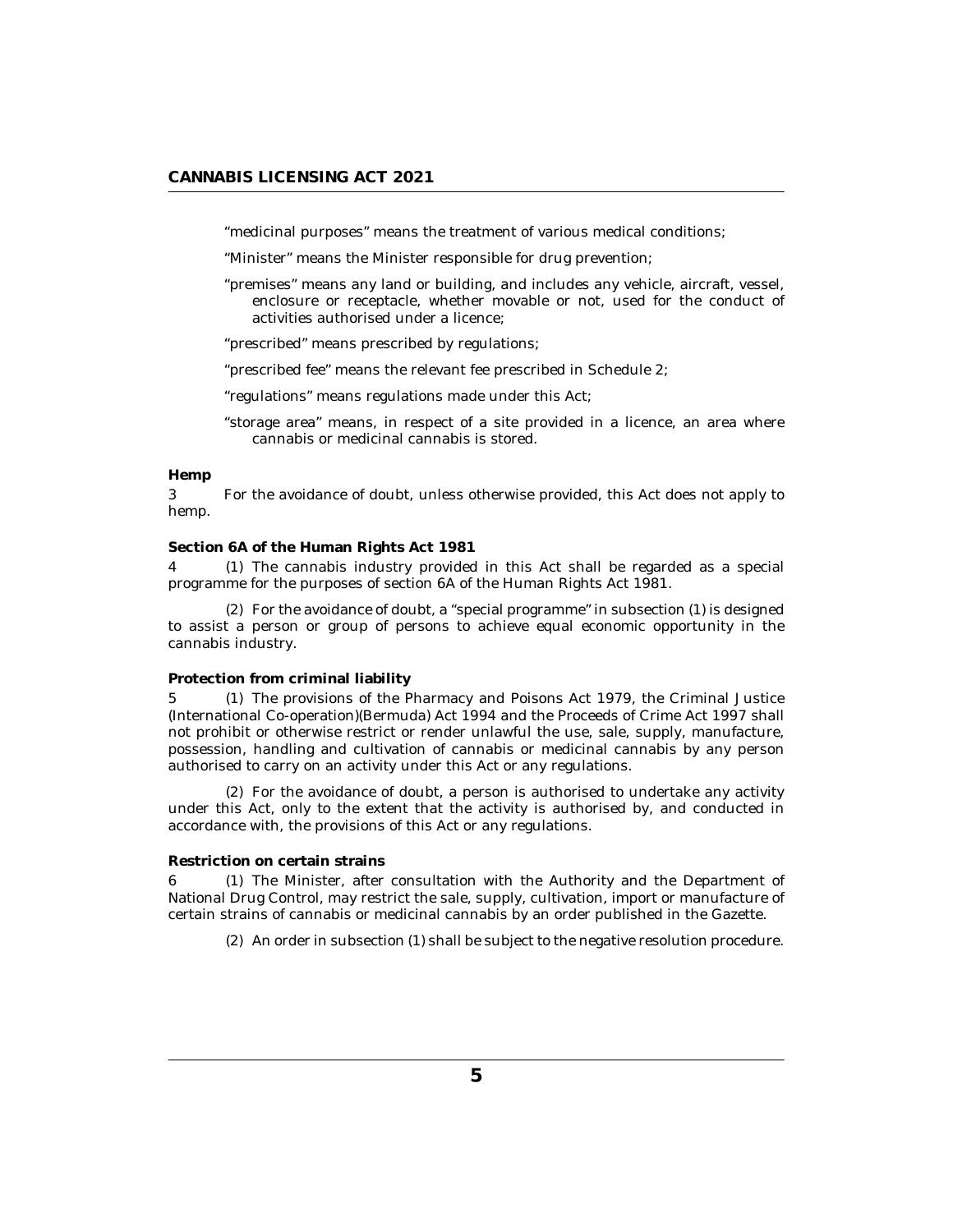## **PART 2**

## **CANNABIS LICENSING AUTHORITY**

<span id="page-5-0"></span>**Establishment of the Cannabis Licensing Authority**

7 (1) The Minister shall appoint an Authority to be known as the "Cannabis Licensing Authority" whose primary function shall be to regulate the cannabis industry and advise the Minister on any matter relating to cannabis or medicinal cannabis in Bermuda.

The provisions of Schedule 1 shall have effect with respect to the constitution (2) and procedure of the Cannabis Licensing Authority.

**Functions of the Authority**

- 8 (1) The functions of the Authority are—
	- (a) to receive applications for licences for the sale, supply, cultivation, import, manufacture, research, transport and export of cannabis in accordance with the provisions of this Act and regulations;
	- (b) to grant or refuse licences;
	- (c) to make recommendations to the Minister on any matter, including policy matters, related to this Act and its administration;
	- (d) to maintain a register containing a record of the licences granted under the Act;
	- $(e)$  to gazette parts of the register in paragraph  $(d)$  relating to a cannabis retail shop licences;
	- to distribute educational materials and organize training programmes in (f) relation to cannabis in conjunction with the Department of National Drug Control;
	- (g) to provide training programmes in relation to the cannabis industry;
	- (h) to carry out any other function assigned to it by this Act or by the Minister.

 $(2)$  In performing the functions in subsection  $(1)$ , the Authority may formulate standards and guidance to be observed by licensees.

## **Ministerial direction**

The Minister may, after consultation with the Chairman, give to the Authority written directions as to the policy to be followed by the Authority in the performance of its functions, as appear to the Minister to be necessary in the public interest and the Authority shall give effect to these directions.  $\mathbf Q$ 

### **Appointment of Executive Director**

10 (1) Subject to the provisions of this section, there shall be an Executive Director of the Authority who shall be appointed by the Authority, subject to the approval of the Minister.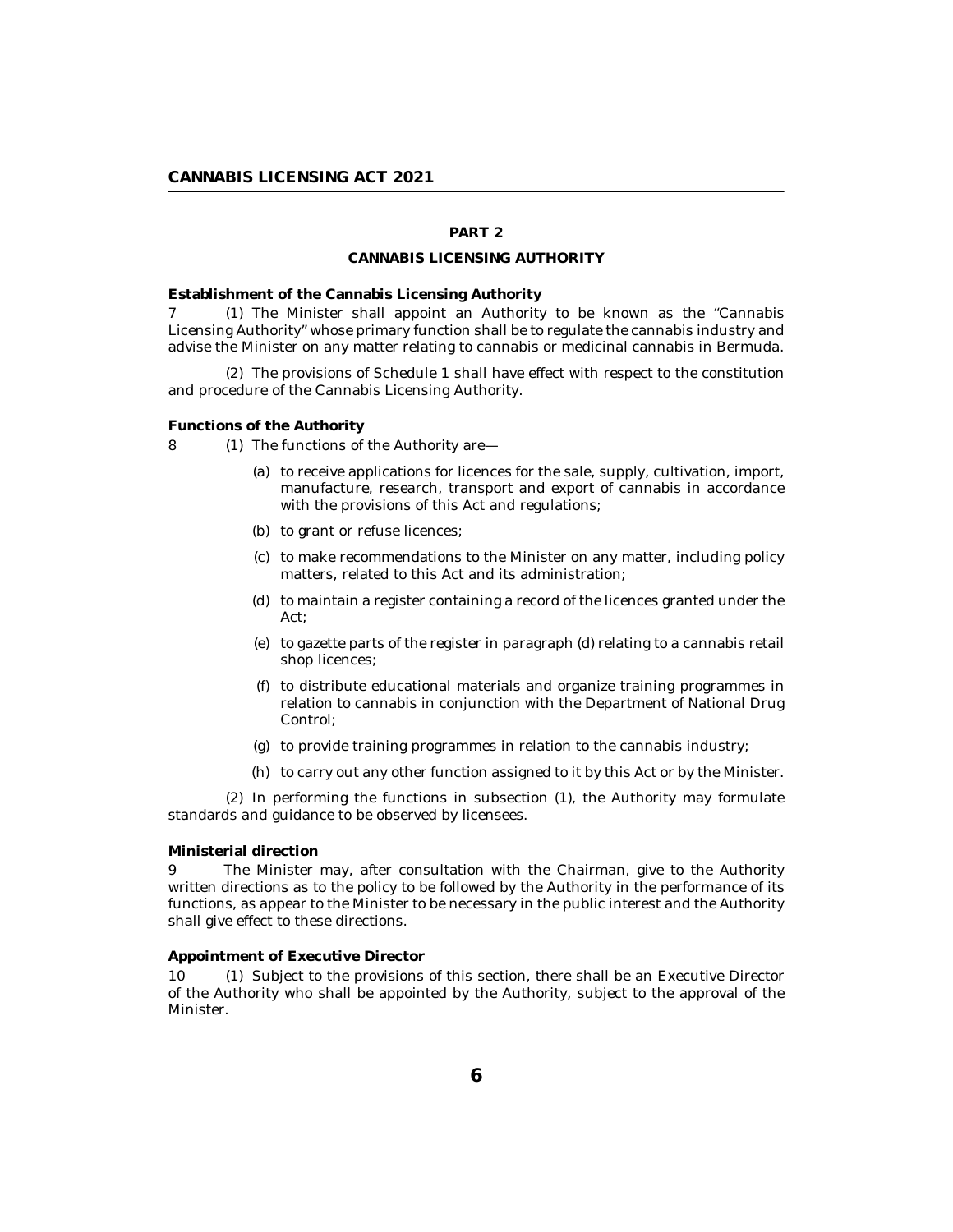<span id="page-6-0"></span>(2) Subject to subsection (4), the Executive Director shall be a person who possesses the knowledge, skills and experience which are necessary for the intended functions to be carried out by the person under this Act.

(3) A person who would not be eligible to be appointed as a member of the Authority by virtue of paragraph 7 of Schedule 1 shall not be eligible to be appointed as the Executive Director.

A person shall not be appointed as Executive Director unless the Authority is (4) satisfied that the person is a person of integrity, capable of exercising diligence, sound judgment and impartiality in carrying out his functions.

(5) Subject to subsection (6), the Executive Director shall hold office for a period of three years and shall be eligible for re-appointment.

- The Authority may terminate the appointment of the Executive Director— (6)
	- for his inability to discharge the functions of his office, whether arising (a) from infirmity of the body or mind, dereliction of duty or misbehaviour;
	- (b) where he becomes an undischarged bankrupt; or
	- where he is convicted of an offence under the Misuse of Drugs Act 1972, (c) the Criminal Justice (International Co-operation)(Bermuda) Act 1994 or the Proceeds of Crime Act 1997 or any offence involving dishonesty or moral turpitude or for any other cause.

**Functions of the Executive Director and delegation of such functions**

11 (1) The Executive Director shall be responsible for the day to day management of the affairs of the Authority which shall include the following—

- (a) coordinating the functions of the Authority;
- (b) the taking of any administrative and managerial actions as are necessary and appropriate for the effective implementation of this Act and any regulations;
- assigning personnel as may be necessary to ensure that applications for (c) licences are submitted to the Authority for approval within the prescribed period after the making thereof;
- (d) ensuring the timely implementation of the decisions and directions of the Authority;
- (e) preparing the budget of the Authority;
- (f) implementing operational policies and procedures in relation to the functions of the Authority; and
- $(g)$  performing such other functions as may be assigned to the Executive Director under this Act or any other enactment.
- (2) The Executive Director shall attend the meetings of the Authority.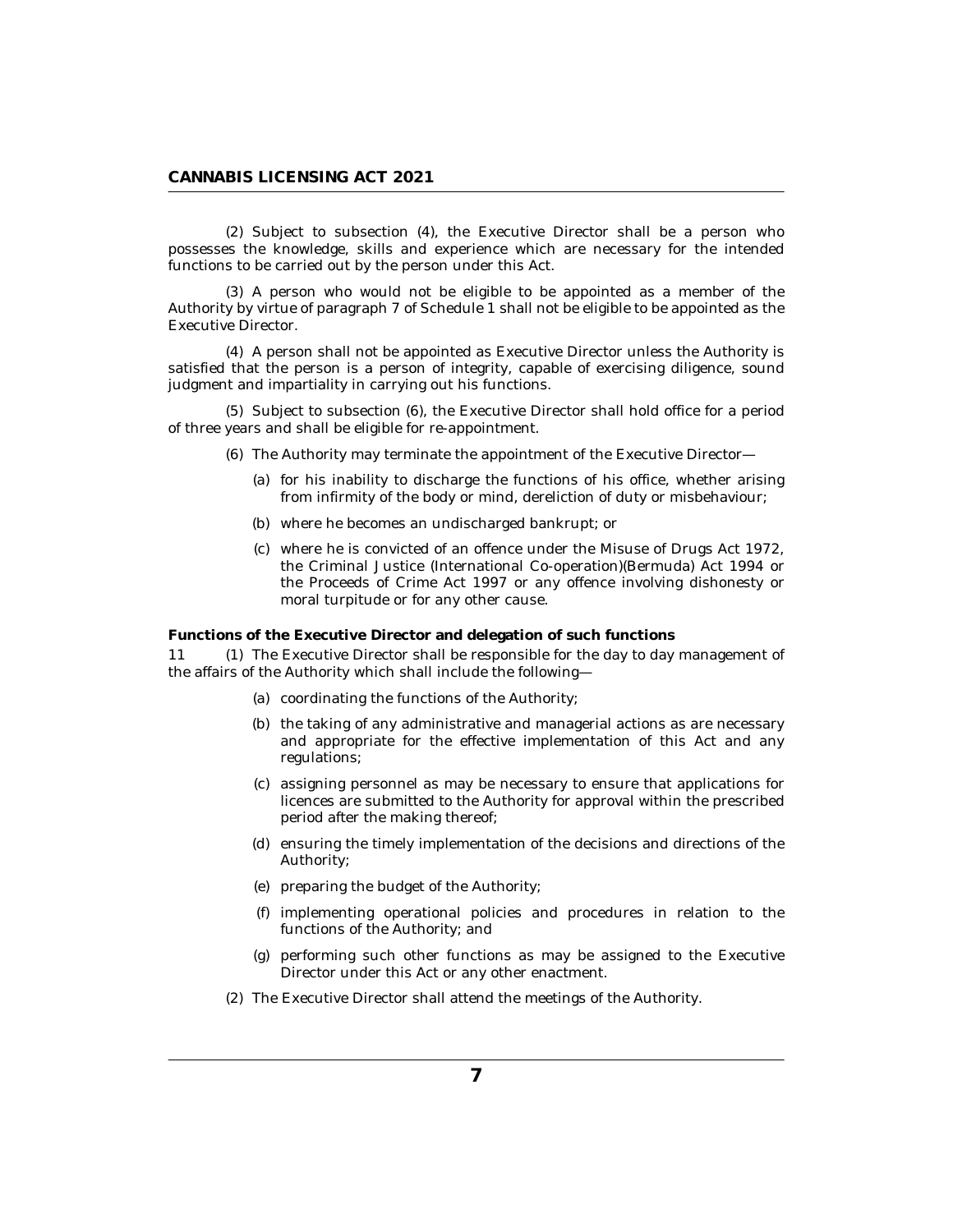<span id="page-7-0"></span>The Executive Director may, in writing, subject to the approval of the Authority, (3) delegate any of his functions, except the power of delegation, in relation to the performance of any of the duties conferred on him by, or under this Act, to a person specified in the instrument of delegation.

A delegation under subsection (3) shall not prevent the exercise of the powers (4) or the performance of the duties by the Executive Director.

## **Appointment of staff of the Authority**

The Authority shall appoint and employ as staff qualified persons necessary for the performance of its functions.  $12<sub>2</sub>$ 

(2) The Executive Director shall consult with the Chairman in establishing the qualifications for the various offices established within the Authority and shall advise the Minister on all appointments to fill said offices.

Consistent with its approved budget, and subject to this Act and all applicable (3) laws, the Executive Director shall establish the remuneration, terms and conditions of employment of each member of the staff of the Authority.

#### **Obligation of confidentiality**

13 (1) Every person having an official duty or being employed in the administration of this Act, shall regard and deal with as confidential, all information, records or documents relating to the functions of the Authority obtained by the person in the course of the performance of his duties or otherwise.

 $(2)$  A person to whom information is communicated by a person in subsection  $(1)$ shall regard and deal with the information as confidential.

 $(3)$  A person who contravenes subsection  $(1)$  or  $(2)$  commits an offence and shall be liable on summary conviction to a fine not exceeding \$30,000 or to imprisonment for a term not exceeding six months or to both.

 $(4)$  Notwithstanding subsections  $(1)$  and  $(2)$  a person may disclose information in any of the following circumstances—

- (a) pursuant to an order of the Court;
- (b) to an employee of the Authority who is so authorised; or
- where disclosure is permitted under any other enactment. (c)

### **Protection from liability**

No action, suit, prosecution or other proceedings shall be brought or instituted personally against any member of the Authority or employee or agent of the Authority in respect of any act done in good faith in pursuance or execution or intended execution of this Act. 14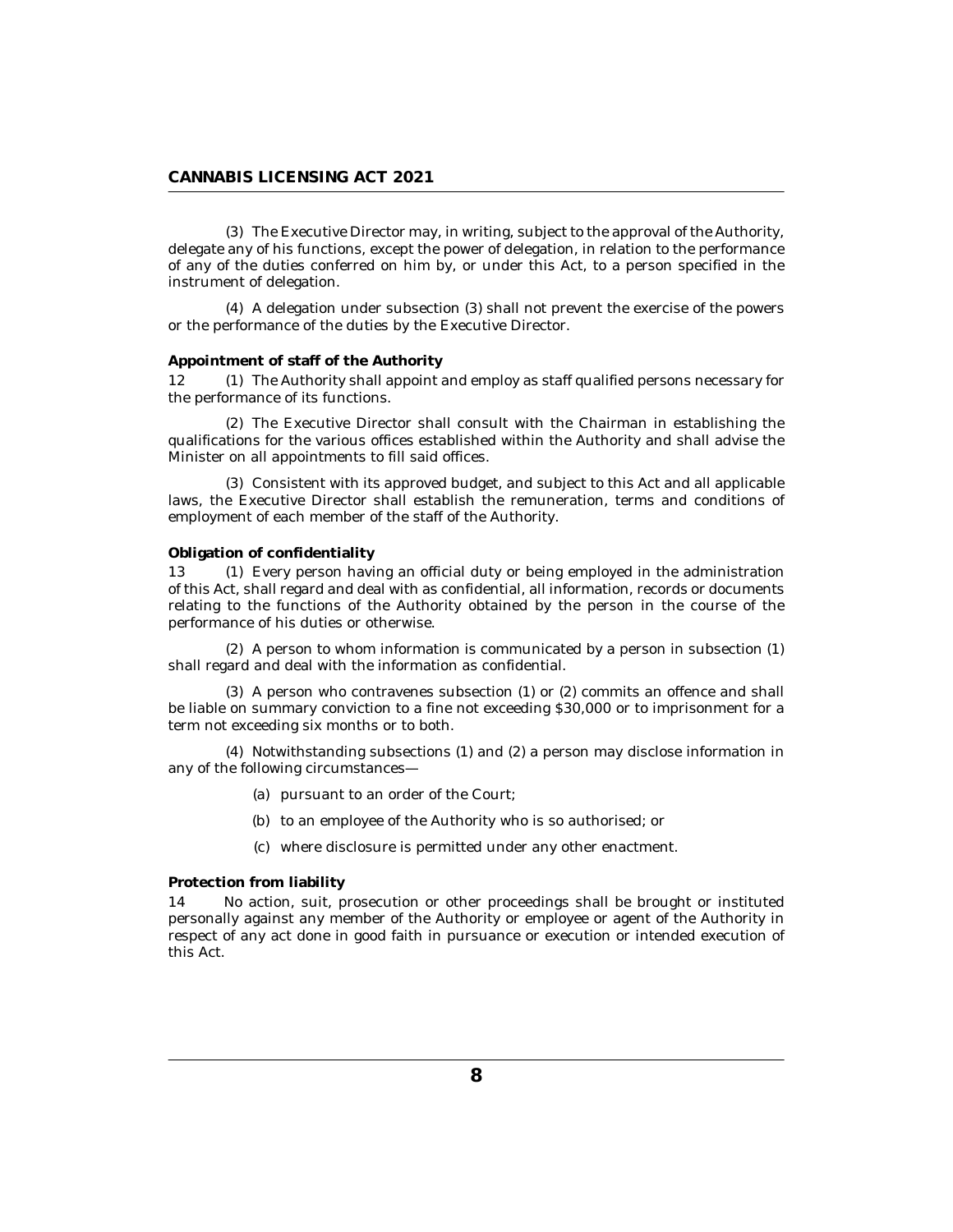### *Financial Provisions, Accounts and Reports*

<span id="page-8-0"></span>**Funds and resources of the Authority**

- 15 (1) The funds and resources of the Authority shall consist of
	- (a) such sums as may, from time to time, be placed at the disposal of the Authority by the Legislature; and
	- (b) all other sums and property which may, in any manner, become payable to or vested in the Authority in respect of any matter incidental to its functions.

The expenses of the Authority, including the remuneration of members of the (2) Authority and employees and agents of the Authority shall be paid out of the funds of the Authority and thereafter all remaining revenues received in respect of any matter incidental to the functions of the Authority shall be paid into the Consolidated Fund within such period as may be specified by the Minister of Finance, in writing.

(3) The application and licence fees shall be paid directly to the Authority.

The Minister may direct that a percentage of sums received from licence fees (4) be applied for the following purposes—

- (a) the strengthening of social programmes related to drug abuse prevention and treatment;
- (b) the training of licensees in the cultivation of cannabis;
- (c) the funding of scientific and medical research relating to cannabis;
- (d) such other purposes, as may be determined by the Minister, after consultation with the Authority.

## **Expenditure budget**

16 (1) The Authority shall, not later than three months (or such shorter period as the Minister may allow) before the commencement of each financial year, submit to the Minister for approval estimates in such form and in such detail as the Minister may require in respect of the Authority's expenditure on operations in that financial year.

(2) The Authority shall submit as soon as practicable to the Minister for his approval any proposed amendments to any such estimates.

Any such estimates and any such amendments, when approved by the Minister (3) for any financial year, shall constitute the Authority's expenditure budget for that financial year.

The Authority shall not without the Minister's approval spend in total in any (4) financial year more than the total amount of expenditure approved by the Minister for that financial year.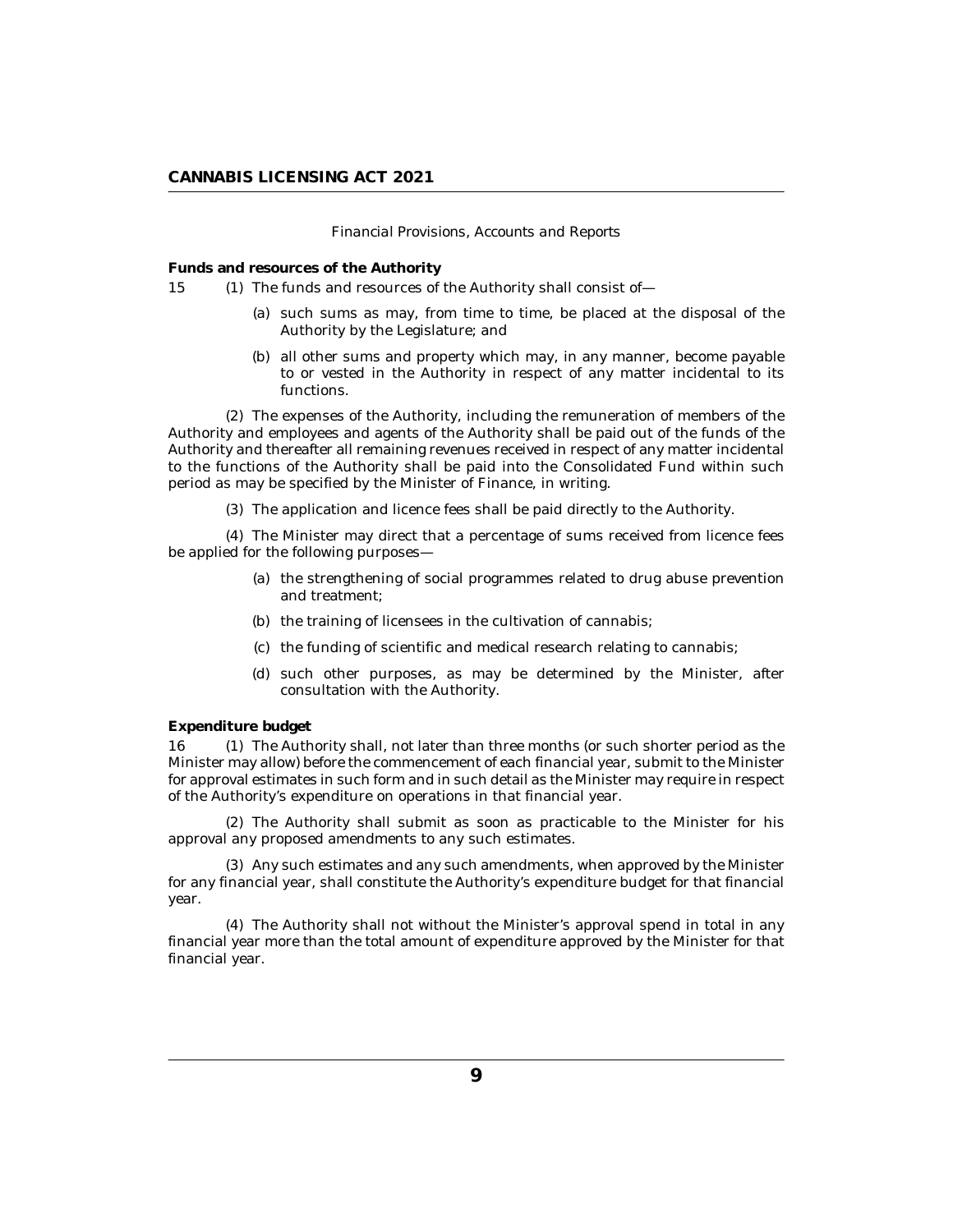<span id="page-9-0"></span>(5) The Minister may issue guidelines to be observed by the Authority in the management of its expenditure budget ("Ministerial guidelines"), and the Authority shall comply with any such guidelines.

Where a specific sum is provided in the Authority's expenditure budget for any (6) financial year in respect of any expenditure item, the Authority shall not spend on that item in that financial year any amount in excess of that sum unless the excess expenditure either—

- (a) is made within the Ministerial guidelines; or
- (b) has been approved by the Minister.

**Accounts of Authority**

17 (1) The Authority shall cause proper statements of its financial affairs to be maintained and shall prepare in respect of each financial year a statement of its accounts in such form as required by applicable accounting standards.

The accounts of the Authority shall be audited by the Auditor-General or by an (2) auditor appointed annually by the Auditor-General.

(3) A person shall not be qualified for appointment as an auditor under subsection (2) unless he is a public accountant who is registered or deemed to be registered under the Chartered Professional Accountants of Bermuda Act 1973.

- The statement of accounts must present fairly and accurately— (4)
	- (a) the financial transactions of the Authority during the financial year to which they relate; and
	- (b) the financial position of the Authority at the end of the financial year.
- (5) The auditor shall state in his report whether-
	- (a) proper accounting and other records have been kept; and
	- (b) the receipt, expenditure and investment of monies and the acquisition and disposal of assets by the Authority during the year have been in accordance with the provisions of this Act.

The auditor may at any other time report to the Minister of Finance through (6) the Authority upon any matter arising out of the performance of his audit.

Where the Auditor-General has not been appointed to be the auditor, a copy of (7) the audited financial statements and any report made by the auditor shall be forwarded to the Auditor-General before they are submitted to the Authority.

As soon as the accounts of the Authority and the financial statements have (8) been audited in accordance with the provisions of this Act, but not later than six months after the end of the financial year, a copy of the audited financial statements signed by the Chairman, together with a copy of any report made by the auditor, shall be submitted to the Minister.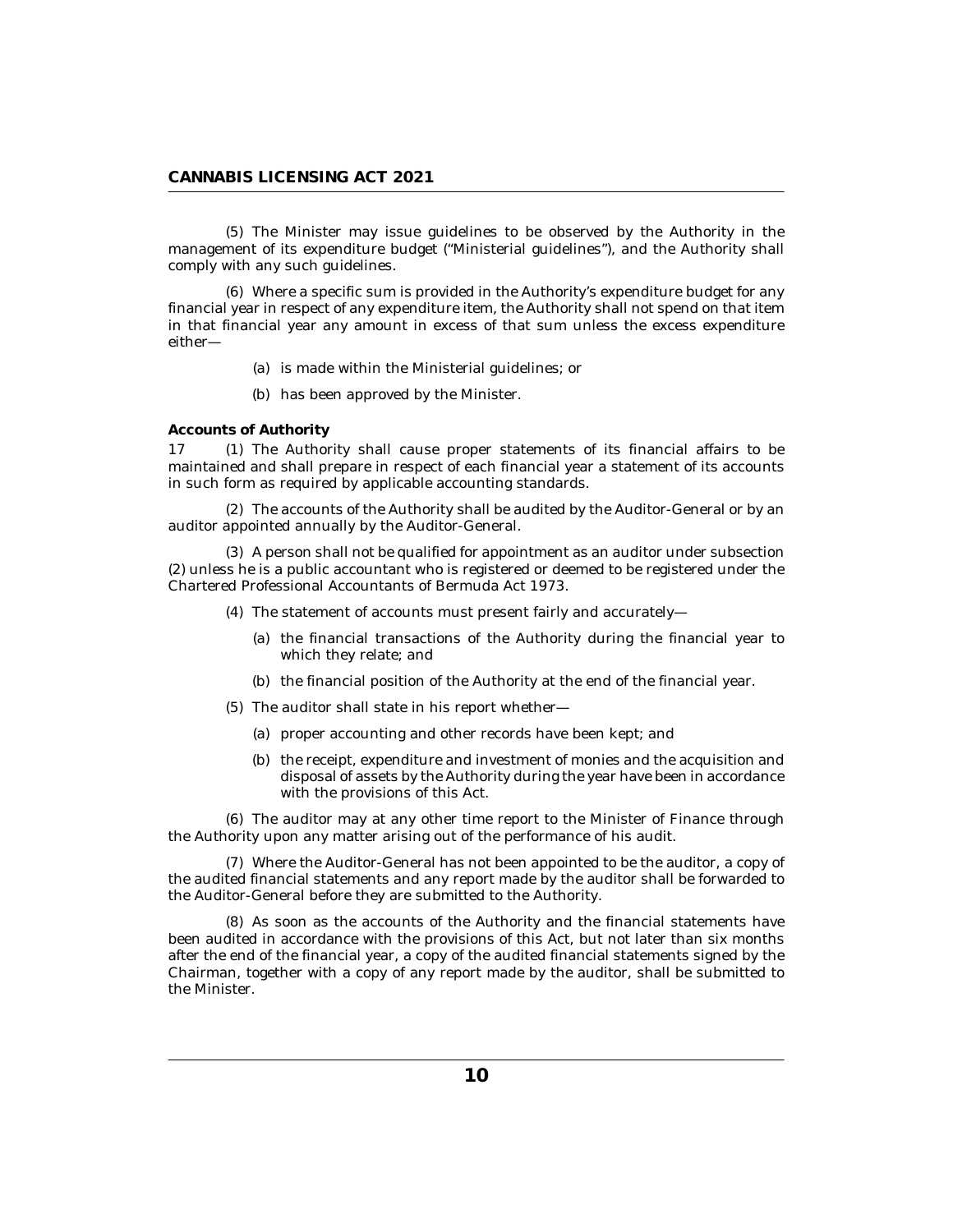<span id="page-10-0"></span>**Tabling of annual report and accounts**

18 (1) The Authority shall, as soon as practicable after the close of each financial year but no later than 31st May of each year, cause to be made and transmitted to the Minister—

- (a) a copy of the annual report of the operations of the Authority during that year; and
- (b) a copy of the audited annual statement of accounts of the Authority certified by the Auditor-General.

The Minister shall as soon as practicable after receipt of the annual report and (2) annual statement of accounts cause a copy of each to be laid before both Houses of the Legislature.

#### **PART 3**

### **LICENSING SYSTEM**

#### **Authorized activities**

A person who intends to carry on an activity under this Act shall apply to the Authority for a licence. 19

**Eligibility to apply**

A person who applies for a licence under section 24 shall— 20

- be 21 years of age or older and have Bermudian status, if an individual; (a)
- (b) be incorporated, registered or formed under the laws of Bermuda, if a body corporate.

## **Types of licences**

- $(1)$  The Authority may grant any of the following licences—  $21$ 
	- a tier 1 cultivation licence, to allow for the growing, harvesting, drying, (a) trimming or curing of cannabis for personal use;
	- (b) a tier 2 cultivation licence, to allow for the growing, harvesting, drying, trimming, curing or packaging of cannabis or medicinal cannabis for commercial purposes;
	- a cannabis retail shop licence, to allow for the operation of a cannabis retail (c) shop for the sale of cannabis or the sale and consumption of cannabis;
	- an import licence, to allow for the cannabis and medicinal cannabis (d) planting material for cultivation from any country from which it is lawful to do so;
	- a tier 1 manufacturing licence, to allow for activities relating to the (e) processing of edible cannabis; and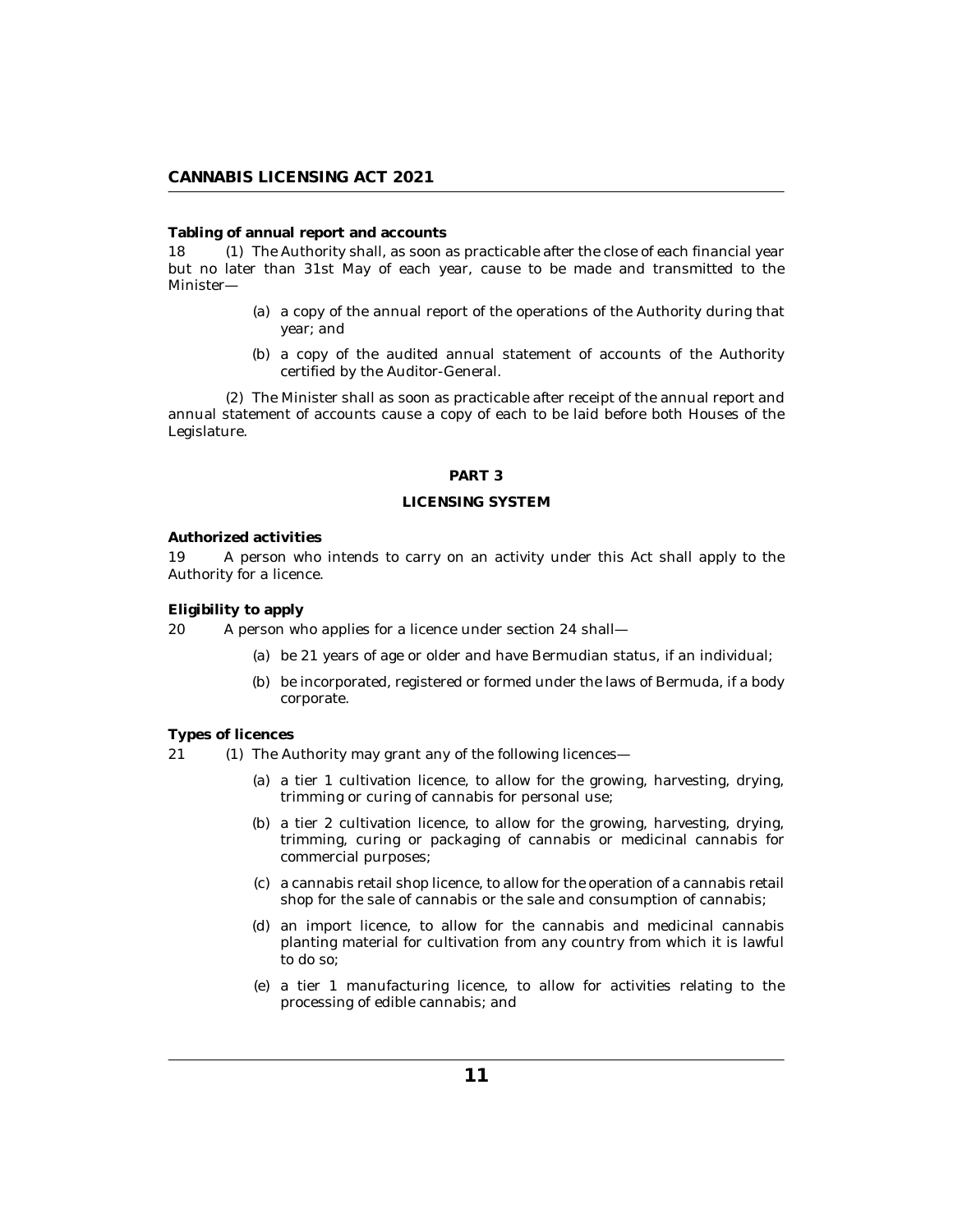- a tier 2 manufacturing licence, to allow for the manufacturing of cannabis (f) products or medicinal cannabis products;
- an export licence, to allow for the export of locally cultivated cannabis to a (g) country in which it is lawful to do so;
- (h) a research licence, to allow for the conduct of scientific research relating to the development of medicinal cannabis;
- a transport licence, to allow for the transport of cannabis or medicinal (i) cannabis in Bermuda.

Every licence shall be granted in respect of a specified premises on which alone (2) it shall be lawful to conduct the activity authorized by a licence, and the licence shall contain a particular description of such premises.

(3) A person shall comply with all the conditions attached to a licence and the requirements of this Act or any regulations.

- Where a person applies for— (4)
	- a tier 1 cultivation licence and the licence is granted, that person shall also (a) receive a one time import licence valid only for the import of between 5 and 7 cannabis planting material;
	- a tier 2 cultivation licence and the licence is granted, that person shall also (b) receive an import licence valid only for the import of cannabis or medicinal cannabis planting material;
	- a tier 1 or tier 2 manufacturing licence and the licence is granted, that (c) person shall also receive an import licence which shall—
		- (i) only be valid for the import of cannabis for use in connection with processing or manufacturing; and
		- (ii) be subject to an import limit as provided in the terms and conditions of the licence;
	- a research licence and the licence is granted, that person shall also receive (d) an import and export licence which shall only be used for purposes in connection with the research and development licence.
	- a cannabis retail shop licence and the licence is granted, that person shall (e) also receive an import licence which shall only be used for the import of cannabis for use in connection with the cannabis retail shop licence.

For the avoidance of doubt, a person who is granted a licence under subsection (5) (4) in addition to a licence granted under subsection (1) shall not pay the prescribed fee for the additional licence.

(6) A person who is granted a licence pursuant to this Act shall not transfer or assign his licence to another person or cause or permit another person to use the licence.

(7) Any purported transfer or assignment of a licence shall be null and void.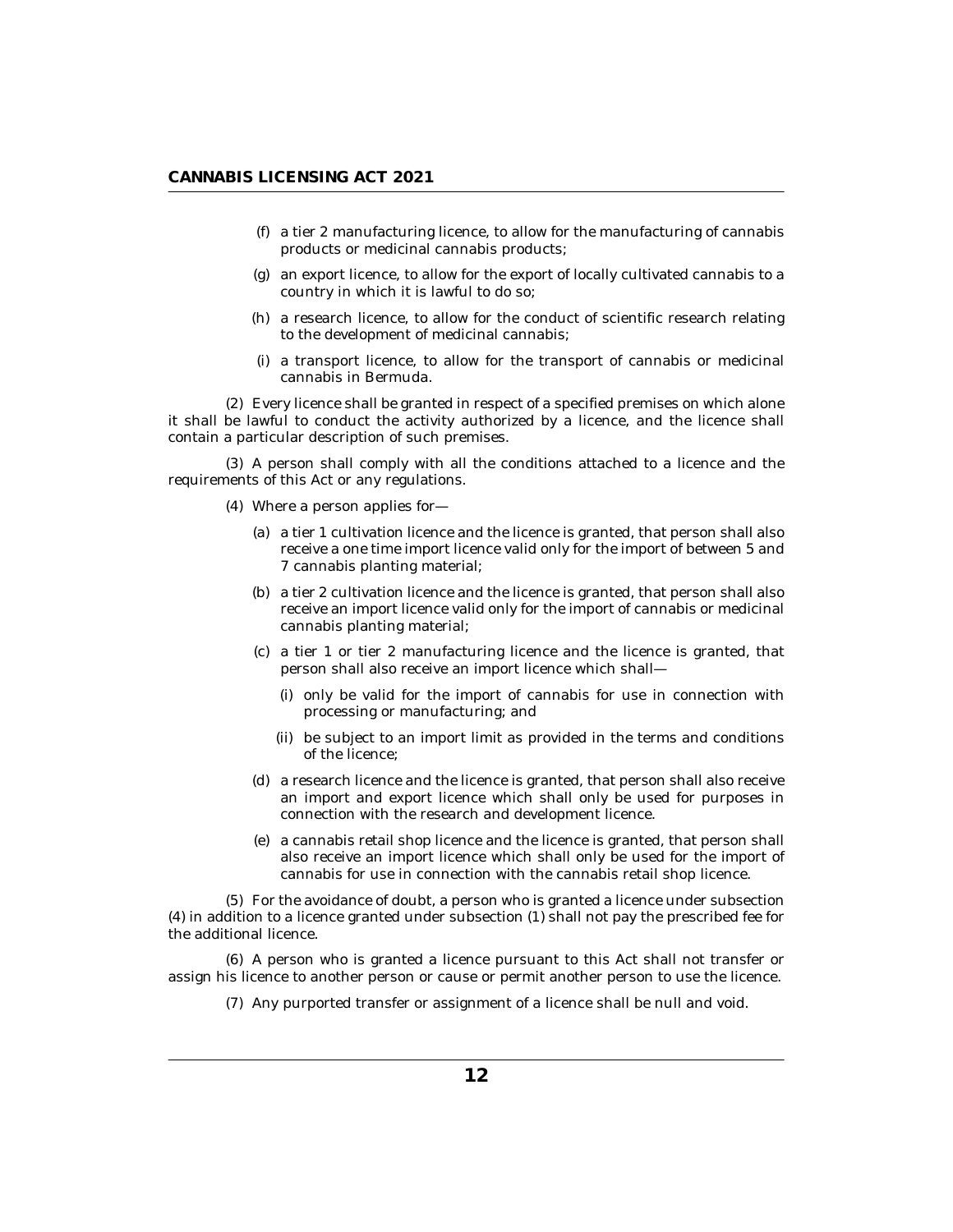## <span id="page-12-0"></span>**Cannabis event licence**

22 (1) For the purposes of this section, a "cannabis event" means a private or public event of an infrequent or temporary nature whether or not there is an intent to profit from the sale or supply of cannabis and only invited guests over the age of 21 years will attend.

The Authority may, on an application duly made by or on behalf of a person (2) organizing a private event where cannabis is to be sold or supplied, decide to grant a licence authorizing that person to sell or supply cannabis only to persons attending such event as specified in the cannabis event licence for a period not exceeding the time specified in the cannabis event licence.

The Authority may grant and issue a cannabis event licence for an event of an (3) infrequent or temporary nature that is not within subsection (1) provided only persons over the age of 21 years shall attend.

- $(4)$  A cannabis event licence granted under subsection  $(2)$  or  $(3)$  shall specify—
	- (a) the period within which cannabis may be supplied; and
	- (b) the description of the location of the event at which cannabis may be supplied.

An application under this section shall be made in writing to the Authority and (5) a copy of the application shall be served on the Commissioner of Police.

**Inspection of premises prior to granting a licence**

Prior to granting an application for a licence, the Authority shall cause an inspection to be made of the proposed premises on which the activities which are the subject of the licence are to be carried on, by an inspector who shall have power to— 23

- (a) enter onto the premises for the purpose of conducting the inspection;
- (b) take photographs of the premises; and
- (c) traverse the premises in order to establish the boundaries thereof.

 $(2)$  Pursuant to subsection  $(1)$ , the inspector shall promptly submit a report of the inspection to the Authority, together with the photographs taken.

The Authority may cause to be conducted any further inspections as are (3) necessary to ensure full compliance with the requirements of this Act for the issuance of a licence, and particularly with a view to inspecting the working of surveillance systems at the proposed premises concerned.

**Application for a licence**

 $(1)$  An applicant for a licence shall submit to the Authority- $24$ 

- (a) the application fee provided in Schedule 2, which shall not be refundable;
- (b) a completed application form containing such information as the Authority may require;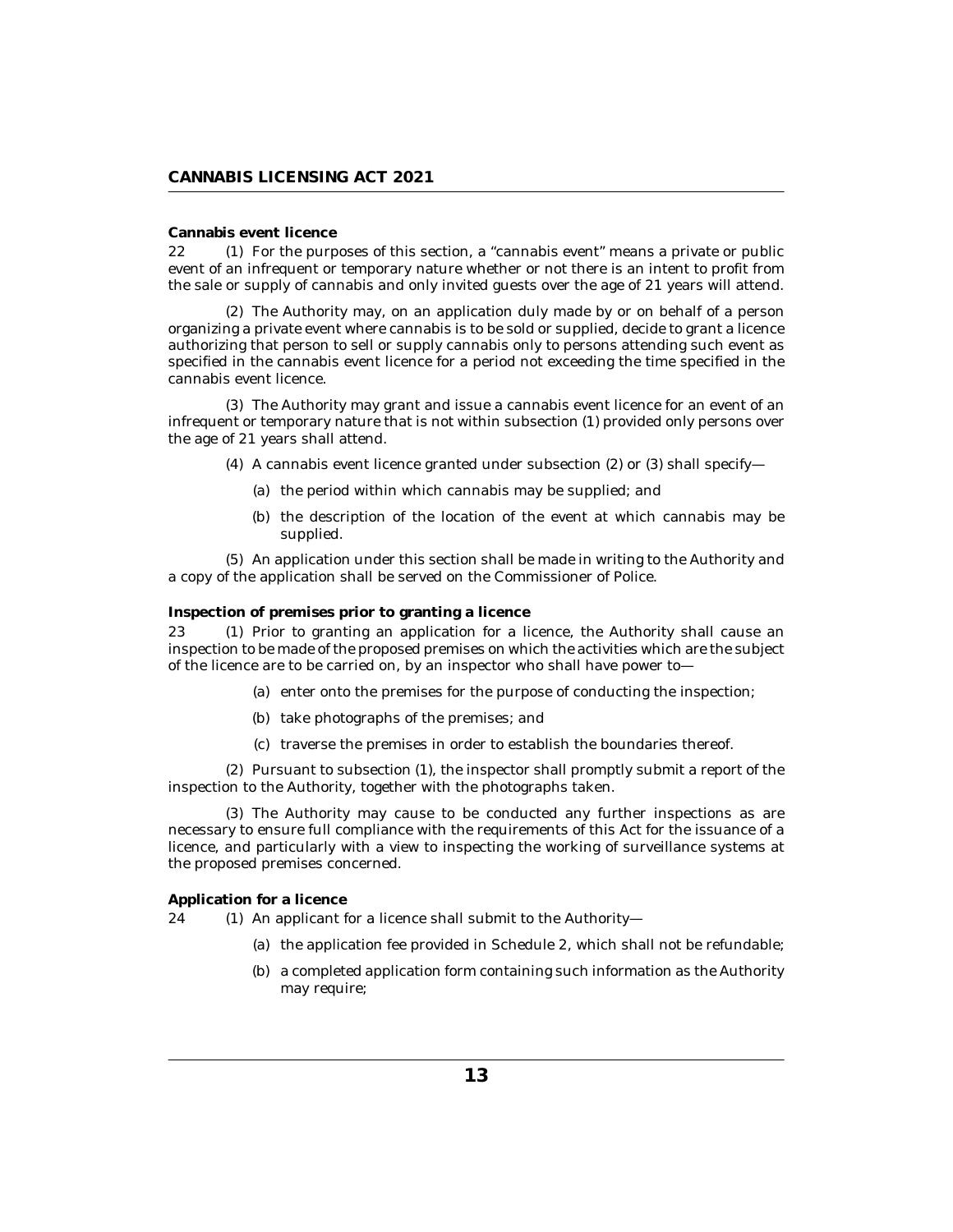- (c) proof to the satisfaction of the Authority of the eligibility of the applicant as set out in section 20;
- (d) a police criminal record check in respect of the applicant, in the case of
	- (i) an individual, a report on that individual;
	- (ii) a body corporate, a report in respect of each of the directors and owners of the body corporate;
- (e) information in respect of all persons to be employed by the applicant in connection with the activity that is the subject of the licence, together with the following in respect of each employee—
	- (i) a current police criminal record check;
	- (ii) proof that each employee has attained the age of 21 years; and
	- (iii) a photograph of the employee that is certified by a notary public as a true likeness;
- (f) evidence—
	- (i) that the applicant owns the premises on which the activities which are the subject of the licence will be carried on; or
	- (ii) the written agreement with the owner of those premises to use the premises for those activities and a survey or other plan of the land comprising the premises or on which the premises are situated;
- where the applicant is a company, a copy of the Certificate of Incorporation (g) and a Certification of Compliance as evidence that the company is in good standing;
- any other information required in Schedule 3 to be submitted with an (h) application for the particular type of licence.
- $(2)$  Pursuant to subsection  $(1)(b)$ , the information includes—
	- (a) if the applicant—
		- (i) is an individual, his name and date of birth;
		- (ii) is a company, the name of the company;
	- (b) the address, telephone number and email address for-
		- (i) the persons for whom the licence is sought; and
		- (ii) where applicable, each building within the premises where the proposed activities are to be conducted;
	- (c) the mailing address, if different from the address provided in paragraph (b), for the premises for which the licence is required;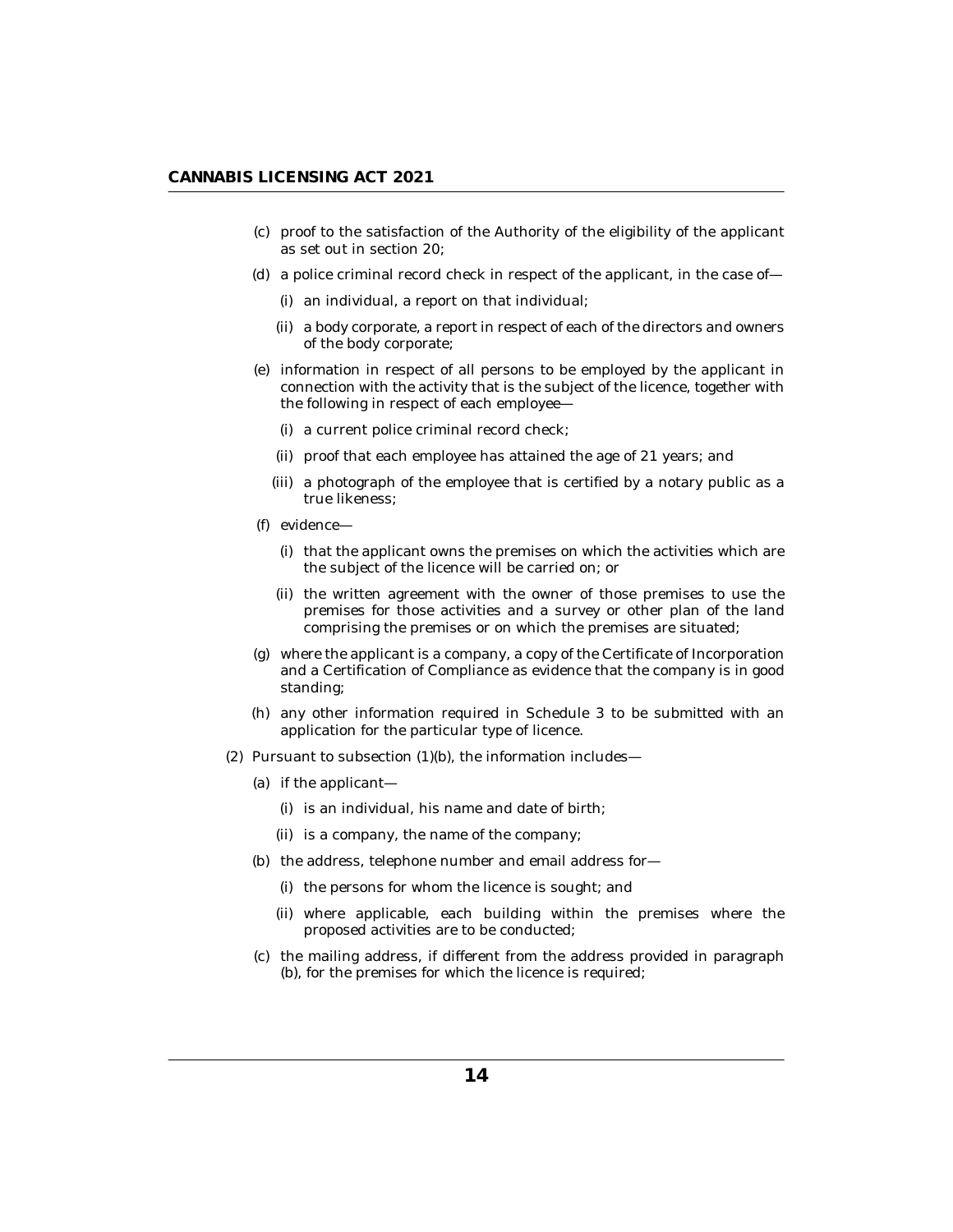- <span id="page-14-0"></span>(d) the proposed activities to be conducted on the premises, the purpose for conducting those activities and where applicable the substances in respect of which each of the activities is to be conducted;
- a detailed description of the security measures at the premises for which (e) the licence is sought, subject to this Act and any guidelines issued by the Authority; and
- except for a tier 1 cultivation licence and a cannabis event licence, a (f) detailed description of the method the applicant proposes to use for record keeping, which shall allow for—
	- (i) compliance with the provisions of this Act;
	- (ii) the Authority to inspect and monitor the activities of the licensee; and
	- (iii) the reconciliation of orders for cannabis and shipments and inventories of cannabis, where applicable.
- $(g)$  a description of the method an applicant for a cannabis event licence proposes to use for record keeping, which shall include—
	- (i) the source and amount of cannabis and the intended use;
	- (ii) the intended number of guests;
	- (iii) any unused cannabis and how it will be destroyed.
- (h) a statement signed and dated by the applicant, indicating that all information submitted in support of the application is correct and complete to the best of the applicant's knowledge.

**Authority to grant or refuse a licence**

25 (1) Where a person has submitted an application to the Authority for a licence, the Authority shall decide to grant or refuse to grant the licence.

For the purposes of deciding whether to grant or refuse a licence, the Authority (2) shall have regard to the information and documents provided by the applicant.

- (3) The Authority may-
	- (a) approve the application for the grant of a licence, on such terms and conditions proposed by the Authority if satisfied that—
		- (i) the application is made in accordance with this Act; and
		- (ii) the additional requirements provided in Schedule 3 are met; or
	- (b) subject to section 20, refuse the application, and where the Authority refuses the application to grant the licence, shall notify the applicant in writing, within seven days from the date of refusal and the reasons for the refusal and of the applicant's right of appeal under section 35.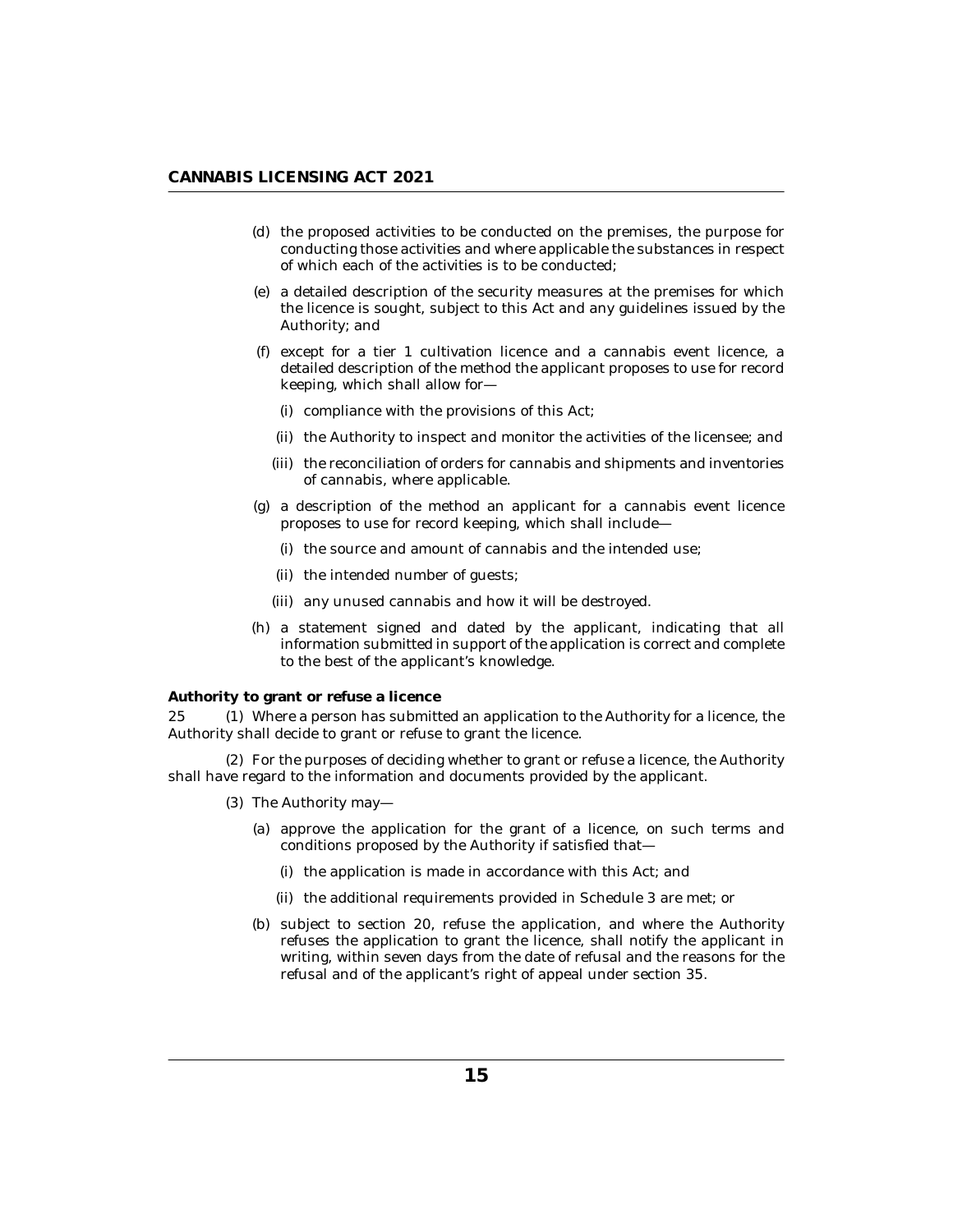## <span id="page-15-0"></span>**Criminal conviction; grant of a licence**

26 (1) Notwithstanding that an applicant has a conviction for a drug or other offence, and provided that it is fully disclosed, the Authority may decide to grant a licence based on the particulars submitted to it for consideration if satisfied that the applicant would comply with the requirements of the Act and any regulations if the licence is so granted.

For the avoidance of doubt, subsection (1) does not require the Authority to (2) make the decision to grant the licence even if so satisfied.

#### **Notification of approval**

27 (1) Pursuant to section 25, the Authority shall, as soon as practicable, notify the applicant, in writing, of his decision to approve an application.

When an application is approved, a licence shall be granted by the Authority, (2) after payment of the prescribed fee and shall include, among other things, the following—

- (a) the name of the licensee;
- (b) the activities authorised by the licence and the extent to which those activities are authorised;
- (c) the address and extent of the premises on which the activity that is authorised is to be conducted;
- (d) the persons authorised by the licence to engage in activities;
- (e) the terms and conditions (if any) imposed by the Authority in accordance with section 28;
- (f) the period the licence is in force.

**Terms and conditions**

The following terms and conditions shall be deemed to be terms and conditions of every licence, in addition to any other terms and conditions that the Authority may determine— 28

- (a) that the licensee shall not engage or employ a person to carry out any activity authorised by the license if the person is under 21 years of age;
- (b) that the licensee carries out any activity authorised by the licence in accordance with the licence;
- (c) that the licensee complies with any guidelines issued by the Authority;
- (d) that the licensee displays the licence in a conspicuous location on the premises on which the activity is being conducted;
- (e) that the required information relating to employees in section  $24(1)(e)$ , in respect of each new employee be submitted to the Authority prior to engaging the employee, and the employee shall not be engaged without that approval;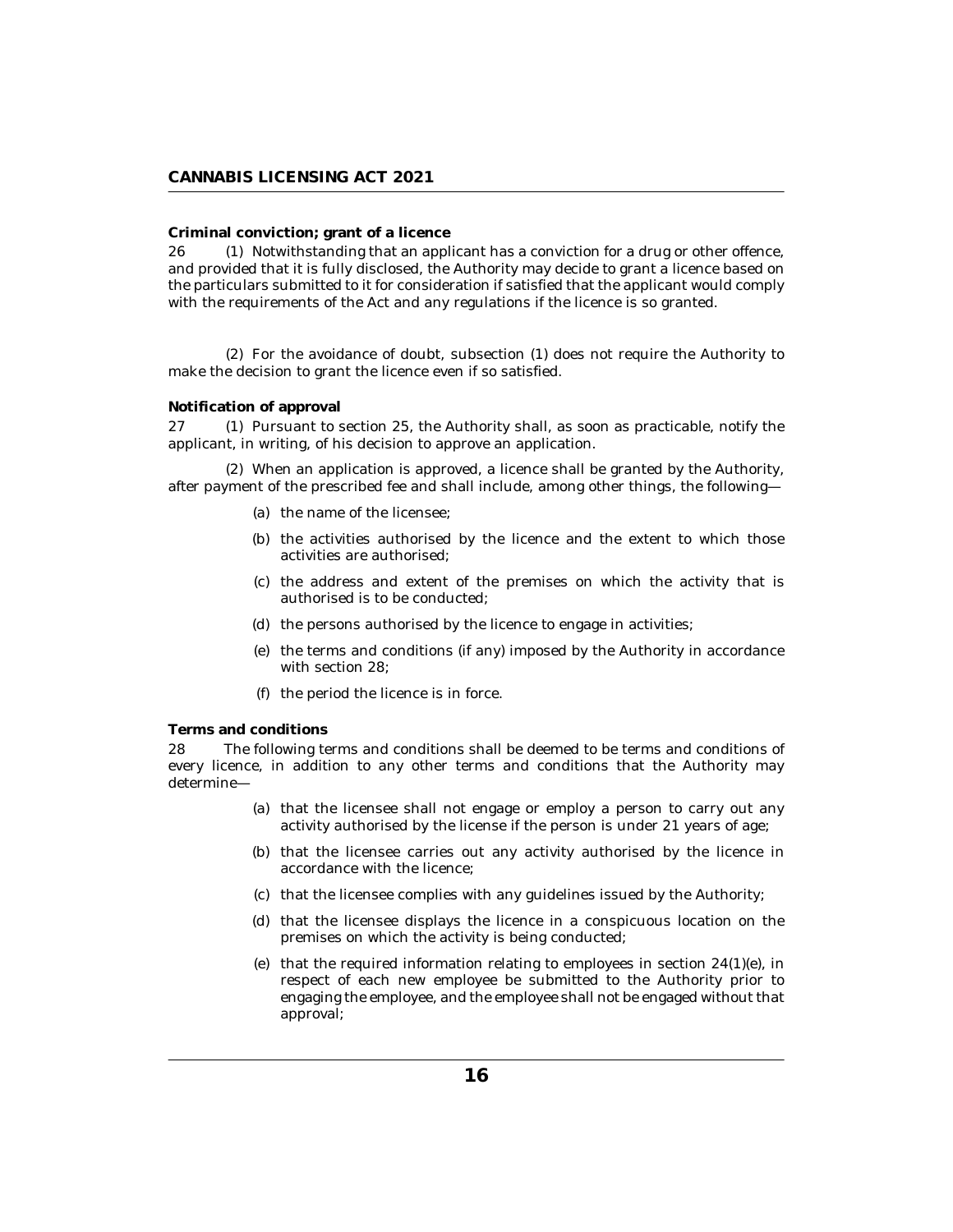- <span id="page-16-0"></span>(f) that the licensee shall notify the Authority as soon as reasonably practicable after any of the following matters come to the attention of the licensee
	- a breach of the licence; or (i)
	- (ii) any other matter that may require or permit the Authority to revoke the licence;
- (g) that the licensee shall permit an inspector to enter the premises where the activity is being conducted, for the purposes of—
	- (i) inspecting or monitoring the activity;
	- (ii) ensuring whether or not the activity is being carried out as authorised by the licence and whether the licence conditions are being complied with; and
	- (iii) taking samples of anything at such land or premises and removing and testing such samples.

## **Refusal of licence**

29 (1) The Authority may decide to refuse to grant a licence on the following grounds—

- (a) the Authority is not satisfied, on reasonable grounds, of the suitability of the location of the premises or proposed security arrangements at the premises where activities authorised by the licence will be carried out;
- (b) the prescribed fee has not been paid.

An application is incomplete if it does not contain the information and (2) documents required by the Authority under section 24 or the additional requirements provided in Schedule 3.

 $(3)$  If an application is refused under subsection  $(1)$ , the Authority shall inform the applicant in writing.

**Variation of licence**

30 (1) The Authority may vary a licence in writing to the licensee—

- at any time, on the Authority's own initiative; or (a)
- (b) on application made by the licensee.

A variation made under this section may include an amendment extending the (2) period of validity, in the case of a cultivation licence, for such further period as may be necessary for the completion of the cultivation of cannabis or medicinal cannabis on the premises, being in any event a period not extending beyond the duration of the crop cycle.

- (3) Without limiting subsection (1), the Authority may vary a licence—
	- (a) to impose conditions or additional conditions;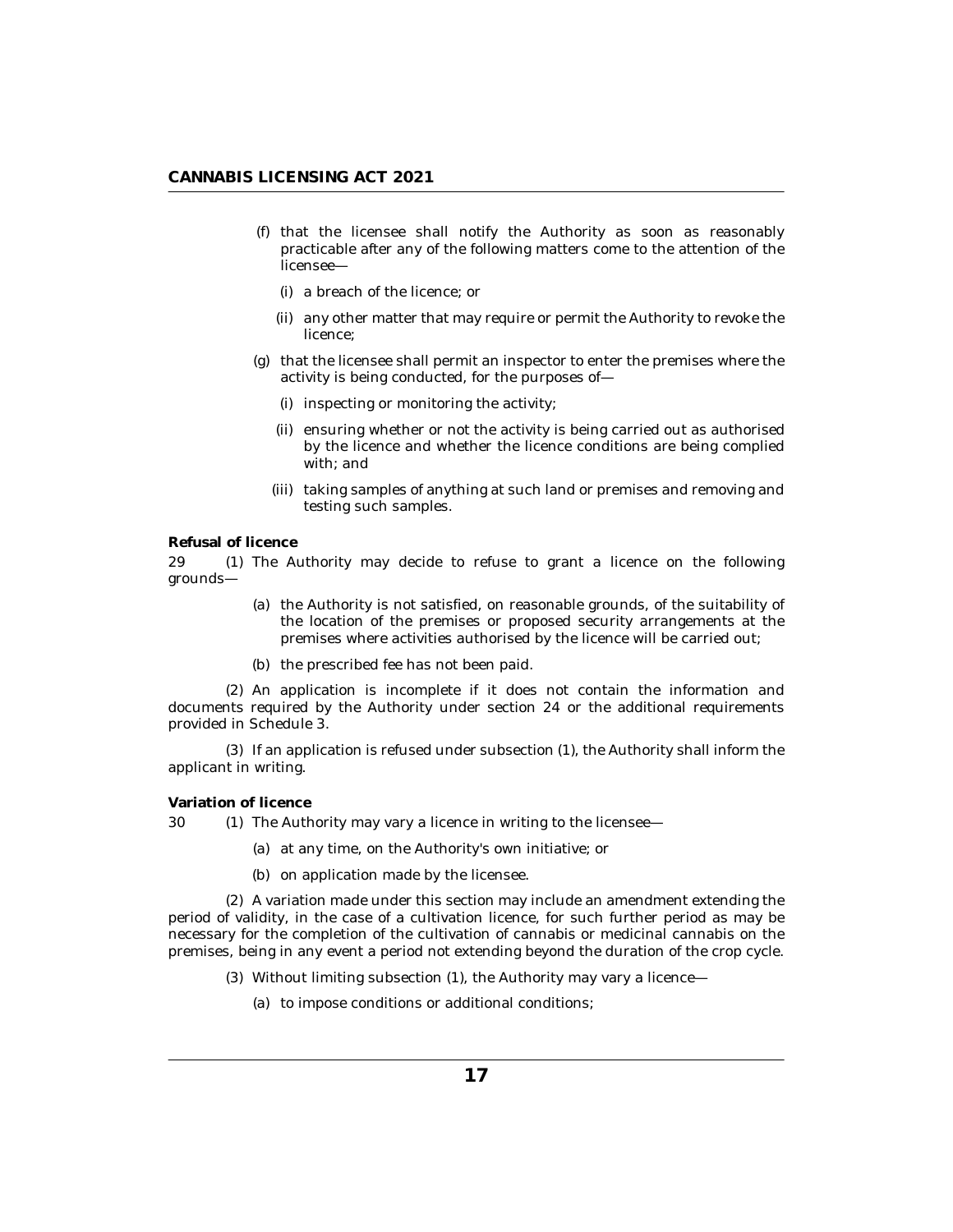- <span id="page-17-0"></span>(b) to remove or vary conditions that were imposed by the Authority by virtue of this Act; or
- (c) to extend, modify or reduce the activities authorised by the licence or the licensee.

A variation of a licence takes effect on the day specified in the notice under (4) subsection (1).

### **Application for variation of licence**

31 (1) An application for variation of a licence shall be in writing to the Authority, and shall contain the following information—

- (a) a detailed document outlining the proposed variation as well as any additional information that is relevant to the proposed variation; and
- (b) a copy of the original licence.
- The application for a variation shall be accompanied by the prescribed fee. (2)

The licensee may withdraw an application at any time before a decision is made (3) on the application, but the prescribed fee shall be non-refundable.

If an application has been made for variation of a licence, the Authority may (4) decide to vary or refuse to vary the licence.

### **Duration of licence**

32 (1) A licence granted under section 25, subject to section 29, shall be valid for the period specified in subsection (2), unless renewed for a further period in accordance with section 33 or surrendered in accordance with section 36 at an earlier date.

 $(2)$  The period in subsection  $(1)$  is two years from the date the licence is granted.

The prescribed fee shall be payable by the licensee annually to the Authority (3) on the anniversary of the date of issue of the licence so long as the licence is valid.

For the avoidance of doubt, if the prescribed fee is not paid annually, the licence (4) shall cease to be valid until the prescribed fee is paid.

**Application for the renewal of a licence**

33 (1) An application for the renewal of a licence shall—

- be made in writing and be in such form as the Authority shall determine; (a)
- (b) contain such particulars, and meet such other requirements as the Authority may require; and
- be accompanied by the prescribed fee. (c)

The Authority shall consider every application and may either renew or refuse (2) to renew a licence.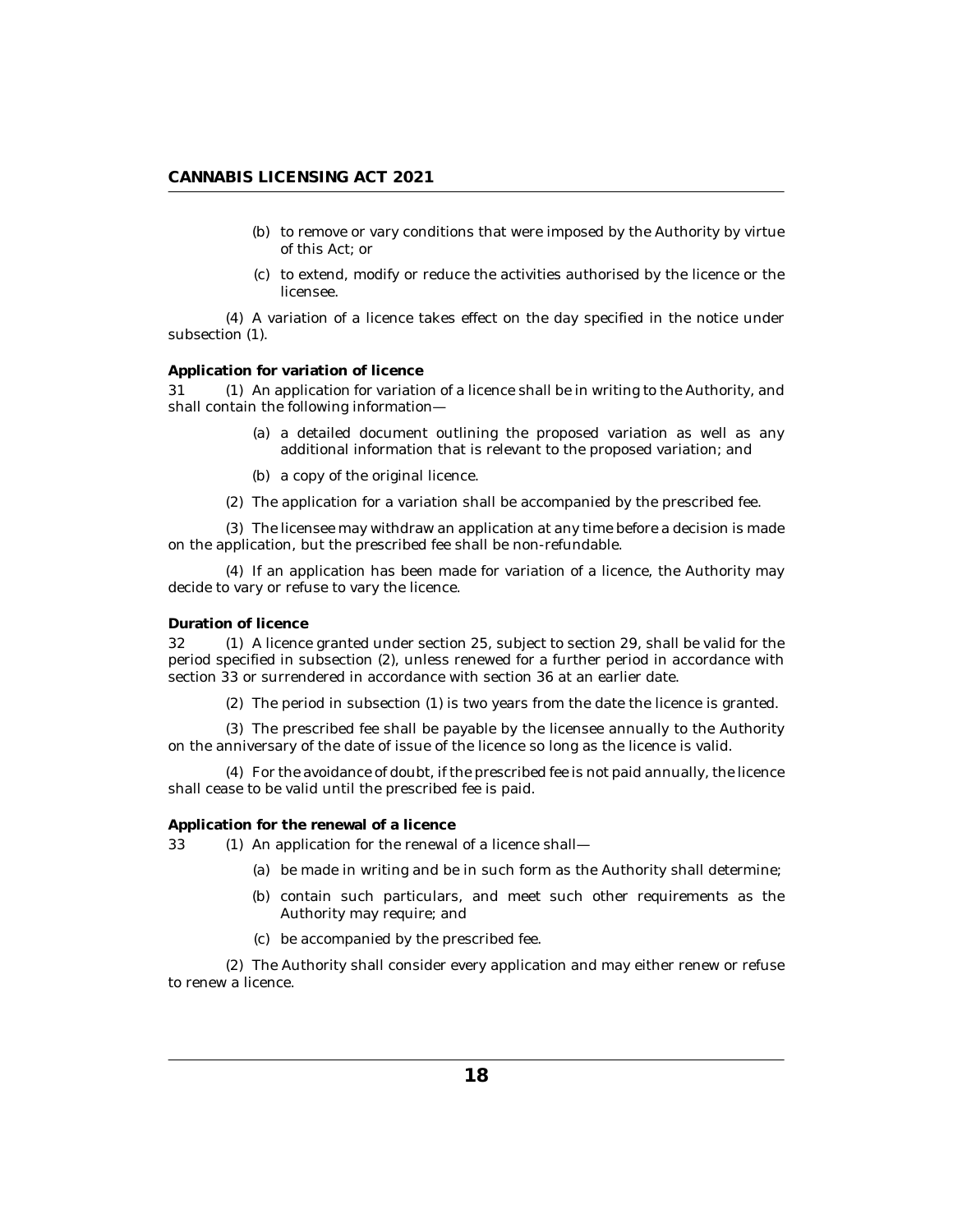## <span id="page-18-0"></span>**Revocation of licence**

34 (1) The Authority may by written notice, at any time revoke a licence if it is satisfied on reasonable grounds—

- (a) that a condition of the licence has been breached; or
- (b) that the licensee has engaged in conduct that is an offence under the Misuse of Drugs Act 1972, the Pharmacy and Poisons Act 1979, the Criminal Justice (International Co-operation)(Bermuda) Act 1994 or the Proceeds of Crime Act 1997;
- (c) that the licence was obtained or varied on the basis of information that
	- was false or misleading in a material particular; (i)
	- (ii) omitted a matter or thing without which the information was misleading in a material particular;
- (d) that the location, facilities or security arrangements at the premises at which activities authorised by the licence take place are not suitable for those activities;
- (e) that the licensee has ceased to carry on all activities authorised by the licence;
- that activities authorised by the licence to be undertaken at the premises (f) by the licensee have been undertaken by the licensee other than at those premises;
- $(g)$  that the licensee is not taking all reasonable measures to ensure the physical security of the cannabis product, or or medicinal cannabis product in the licensee's possession or control;
- (h) that the licensee has not provided information required by section  $24(d)$  to (h) within the time specified in the written notice.

 $(2)$  The revocation of a licence shall take the effect on the day specified in the written notice.

## **Appeal to the Magistrates' Court**

35 (1) Any person who is aggrieved by the decision of the Authority may appeal to the Magistrates' Court within 21 days of the date on which the notice took effect.

(2) On any appeal under this section the Magistrates' Court may confirm, reverse, vary or modify the decision of the Authority or may remit the matter to the Authority with the opinion of the Magistrates' Court thereon.

### **Surrender of licence**

36 (1) A licensee may surrender his licence by giving notice in writing to the Authority and the surrender of such licence shall take effect on a date approved by the Authority.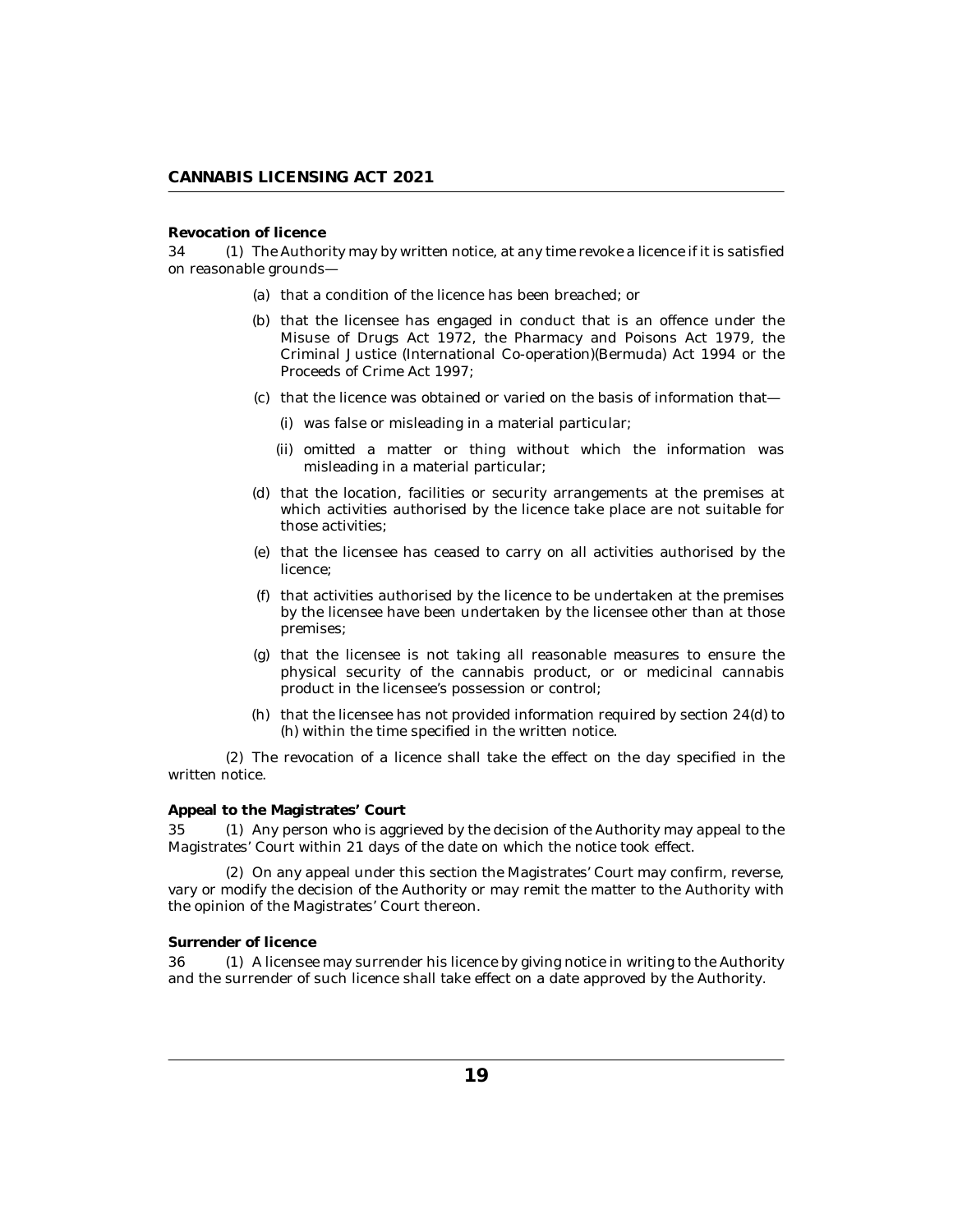<span id="page-19-0"></span>The Authority shall not approve the surrender of a licence unless he is satisfied (2) that the licensee has ceased all activities under the licence.

Where the Authority approves the surrender of a licence, he shall inform the (3) licensee in writing.

Where a licensee receives the approval of the Authority to surrender his licence, (4) the licensee shall immediately—

- (a) destroy any unused cannabis or cannabis product or unused medicinal cannabis or medicinal cannabis product; and
- (b) return the licence to the Authority.

The surrender of a licence is irrevocable but does not prevent the former holder (5) of the licence from applying for a new licence.

#### **Report of theft**

37 (1) Where there is a theft of cannabis or medicinal cannabis from a licensee, the licensee shall—

- (a) immediately report the occurrence to an inspector; and
- (b) provide a written report to the Authority within 48 hours after becoming aware of the occurrence.

 $(2)$  A person who fails to report a theft under subsection  $(1)$ , is liable on summary conviction to a fine of \$1,500.

## **PART 4**

### **ANALYSIS**

#### **Authorisation of analysts**

For the purposes of the administration and enforcement of this Act, the Minister may authorize a person, by notice in the Gazette, to analyse any cannabis or medicinal cannabis substance or product, or a sample of any substance or product purporting to be cannabis or medicinal cannabis. 38

## **Analysis**

An inspector may submit any cannabis substance or product or medicinal cannabis substance or product, or sample of any substance or product purporting to be cannabis or medicinal cannabis taken by the inspector to an analyst for analysis. 39

## **Certificate of analyst**

Without prejudice to section 29 of the Evidence Act 1905, but subject to subsection (2), in any proceedings for an offence under this Act, a certificate in the prescribed form purporting to be signed by an authorised analyst and certifying any substance specified in the certificate to be cannabis or to contain such proportion of 40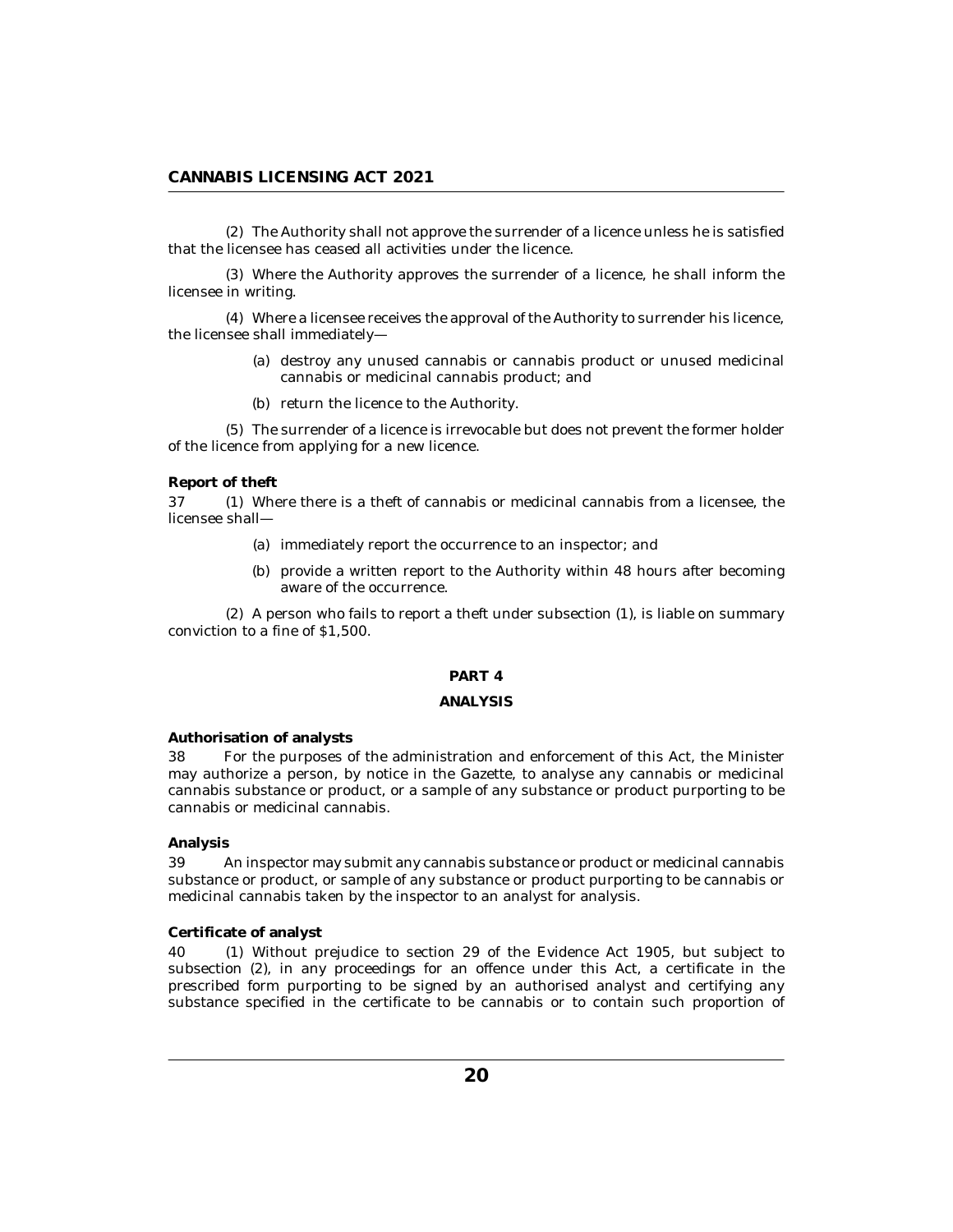<span id="page-20-0"></span>cannabis as may be so certified shall, on its production by the prosecution, without further proof be prima facie evidence of the matters so certified and of the qualification of the analyst.

 $(2)$  Subsection  $(1)$  shall not apply to a certificate tendered on behalf of the prosecution—

- (a) unless a copy thereof has been served on the accused not less than 10 days before the trial; or
- (b) if the accused, not less than five days, before the trial has served notice on the prosecution requiring the attendance at the trial of the person by whom the certificate was signed.

#### **PART 5**

### **ENFORCEMENT**

**Designation of inspectors**

41 (1) The Minister shall designate, in writing, inspectors for the purposes of all or any of the provisions of this Act and such designation may be specified for a fixed period.

Every inspector designated in accordance with this section shall be furnished (2) with a warrant of designation and shall, when exercising any power conferred on him by this section, produce the warrant of designation or a copy of it.

(3) An inspector may, for the purposes of obtaining any information which may be required in relation to a matter under investigation under this Act—

- at all reasonable times, enter any premises or place or vehicle where there (a) are grounds to believe that any trade, business or any activity which is or may be or ought to be subject to a licence under this Act, is being, or has been, carried on, or that documents relating to such trade, business or activity are kept and search and inspect the premises and any documents that are on, at or in such premises, place or vehicle;
- (b) secure for later inspection any, or any part of any, premises on, at or in which such documents are kept or where there are reasonable grounds for believing that such documents are kept;
- (c) remove and retain such documents for such periods as may be reasonable for future examination, subject to a warrant being issued for that purpose by a magistrate;
- (d) require any such person to give to the inspector any information which the inspector may reasonably require in respect of such trade, business or activity or in respect of the persons carrying on such trade, business or activity or employed in connection with such trade, business or activity;
- (e) require any person by or on whose behalf data equipment is or has been used or any person having charge of, or otherwise concerned with the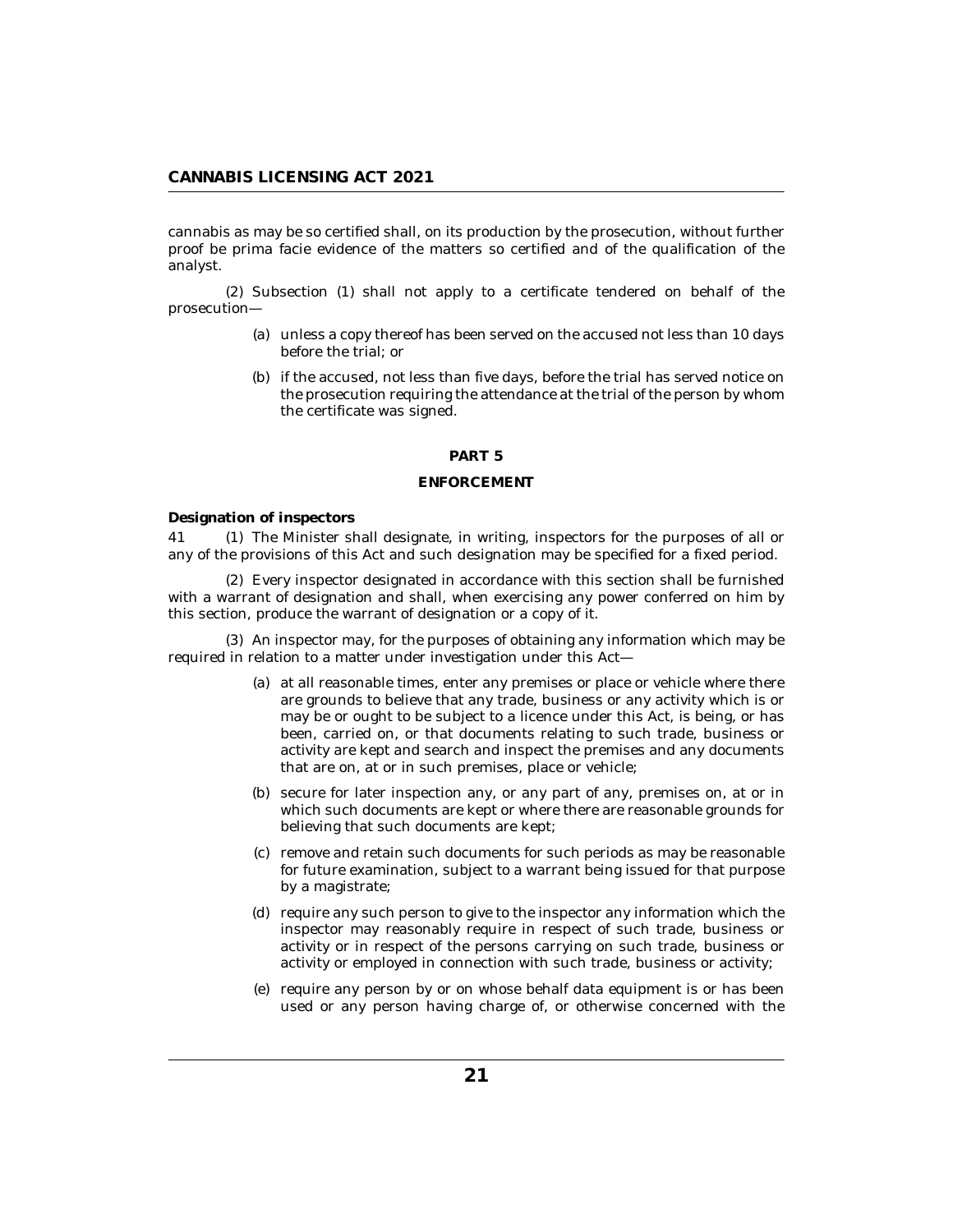<span id="page-21-0"></span>operation of the data equipment or any associated apparatus or material, to afford the inspector all reasonable assistance in relation to it and assist in the retrieval of information connected with the operation of such data equipment, apparatus or material;

- summon, at any reasonable time, any other person employed in connection (f) with such trade, business or activity to give to the inspector, any information which the inspector may reasonably require in relation to such trade, business or activity and to produce to the inspector any documents which are in the control of that other person;
- have photographs taken of anything on, at or in the premises and remove (g) the photographs from the premises; and
- (h) inspect any vehicle relating to such trade, business or activity.

An inspector shall not, other than with the consent of the occupier, enter a (4) private dwelling house unless he has obtained a warrant from a magistrate under section 42.

Where an inspector, in the exercise of his powers under this section, is (5) prevented from entering any premises, place or vehicle, an application may be made for a warrant under section 42 authorising such entry.

**Warrant issued by magistrate**

A magistrate who is satisfied by sworn information in writing of an inspector that there are reasonable grounds for suspecting that— 42

- (a) an offence under this Act or any regulations has been, is being or is about to be committed on any premises; and
- (b) admission to the premises has been or is likely to be refused,

may by warrant under his hand, which shall continue in force for a period of one month, authorise any inspector to enter the premises.

## **PART 6**

## **OFFENCES**

**Activity without a licence**

43 (1) No individual or body corporate shall conduct any activity authorised under this Act or any regulations unless licensed to do so under section 24.

(2) An individual who contravenes subsection (1) commits an offence and is liable—

> (a) on summary conviction to a fine of  $$10,000$  or to six months imprisonment, or to both;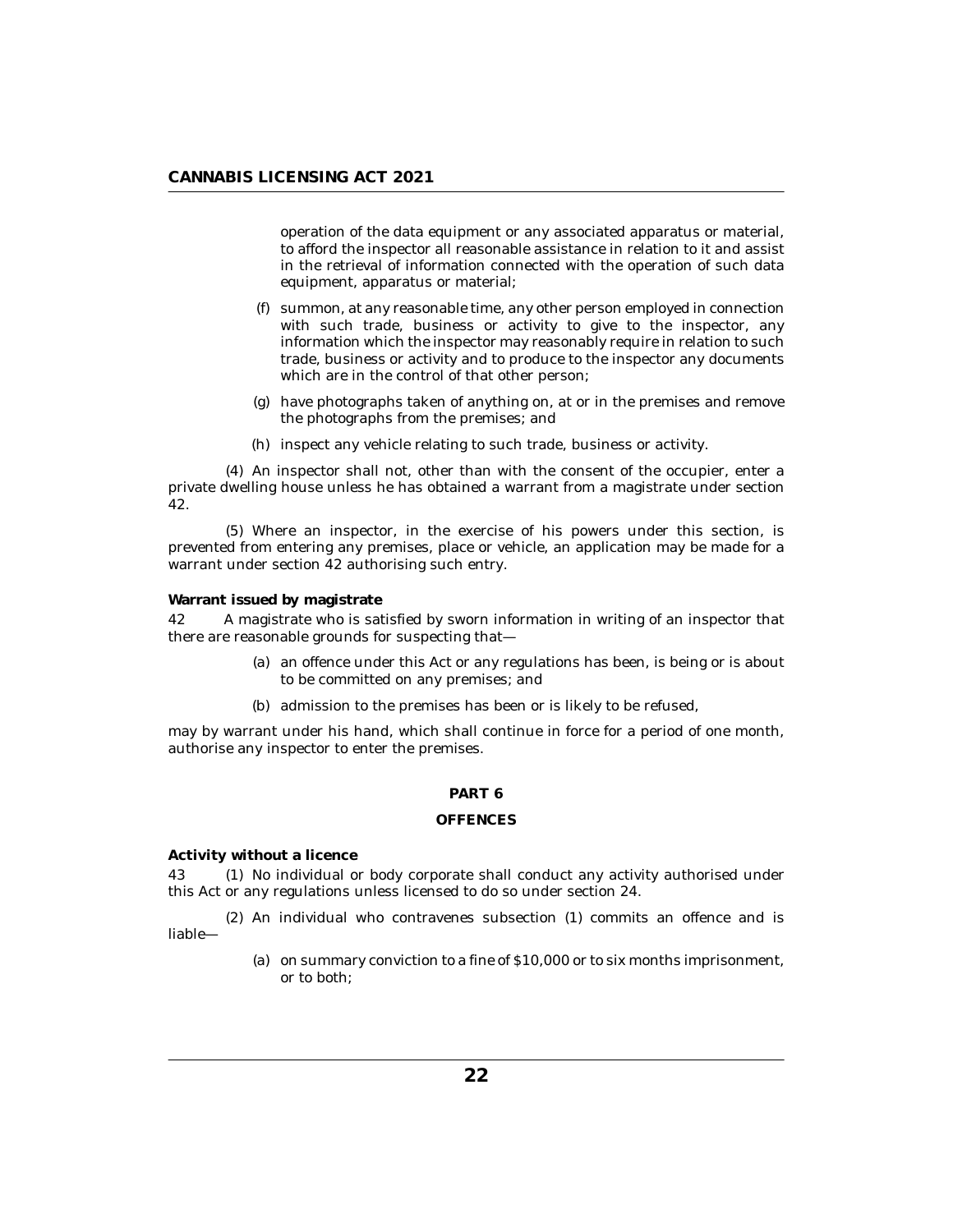(b) on conviction on indictment, to a fine of  $$20,000$  or to 18 months imprisonment, or to both.

<span id="page-22-0"></span>A body corporate which contravenes subsection (1) commits an offence and is (3) liable—

- (a) on summary conviction to a fine of  $$18,000$  or to imprisonment for two years, or to both;
- $(b)$  on conviction on indictment, to a fine of \$40,000 or to imprisonment for five years, or to both.

### **Offences**

- 44 (1) No person shall knowingly
	- use or engage in the use of cannabis in a public place except in a cannabis (a) retail shop or at a cannabis event;
	- (b) supply or sell cannabis to a person under the age of 21 years;
	- $(c)$  possess cannabis that is more than  $7$  grams in a public place unless he is the holder of a relevant licence that authorizes him to do so;
	- (d) handle cannabis with the intent, whether by him or some other person, for supply unless he is the holder of a relevant licence that authorizes him to do so;
	- (e) sell or offer for free distribution cannabis, any products, derivatives or samples thereof at any public or private event unless he is the holder of a relevant licence to do so.
	- (2) A person who wilfully—
		- (a) provides any false or materially misleading information in any application, report or other document required to be furnished to the Authority; or
		- (b) fails or refuses to produce any document or other information which the person is required to produce,

commits an offence and is liable on summary conviction to a fine not exceeding \$10,000 or imprisonment for a term of six months or both.

A person who contravenes subsection (1) commits an offence and is liable on (3) summary conviction to a fine of \$10,000.

A person who holds a tier 1 or tier 2 cultivation licence shall only possess the (4) quantity of cannabis or medicinal cannabis provided in the conditions for that cultivation licence.

- (5) A person who contravenes subsection (4) and
	- is the holder of a tier 1 cultivation licence, commits an offence and is liable (a) on summary conviction to a fine of \$10,000;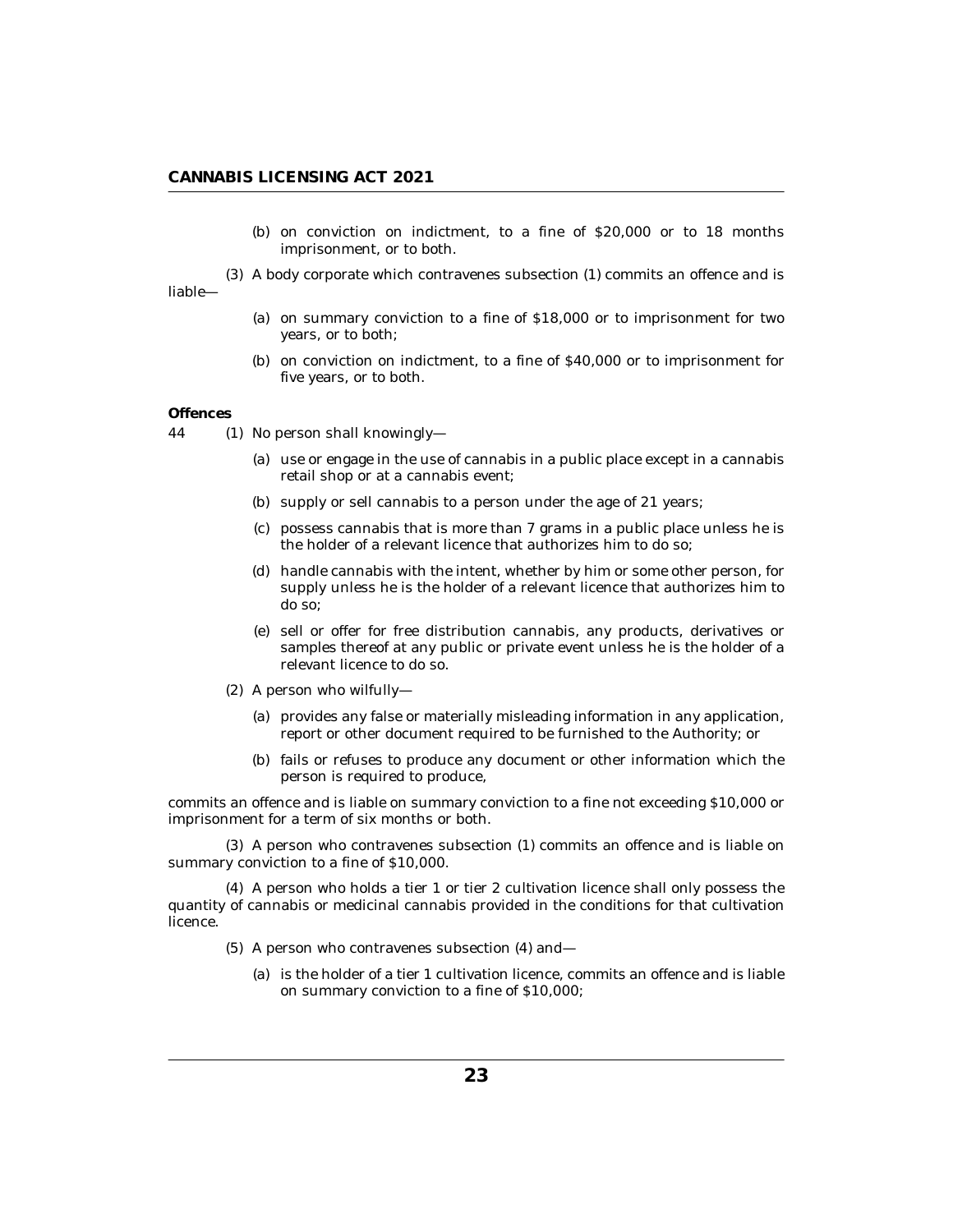- <span id="page-23-0"></span>(b) is the holder of a tier 2 cultivation licence commits an offence and is liable on summary conviction to a fine of \$20,000.
- A person— (6)
	- who obstructs an inspector in carrying out his functions or fails to produce (a) any records reasonably required by an inspector commits an offence and is liable on summary conviction to a fine of \$16,000 or to imprisonment for a term not exceeding one year, or to both;
	- who obstructs an inspector carrying out his functions or fails to allow him (b) to enter a premises for inspection commits an offence and is liable on summary conviction to a fine of \$20,000 or to imprisonment for a term not exceeding six months, or to both.

(7) A person who is not the holder of a licence granted under section 25 who, being the owner, occupier or person in charge of or concerned in the management of any premises or place, knowingly permits any of the following activities to take place on those premises or at that place—

- (a) producing or attempting to produce cannabis;
- (b) selling or supplying or attempting to sell or supply cannabis or offering to supply cannabis to another;
- handling cannabis or a cannabis product with the intent, whether by him (c) or some other person, for sale or supply;
- misusing cannabis or preparing any such drug for misuse, (d)

commits an offence and is liable on summary conviction to a fine of \$10,000 or to imprisonment for a term not exceeding five years, or to both.

The Minister shall make regulations, subject to the negative resolution (8) procedure, that provide for substance abuse education or treatment for any person and in particular any minor found to be in possession of any amount of cannabis.

(9) In this section—

"handling" means if a person is in any way concerned in carrying, removing, harbouring, keeping or concealing cannabis or a cannabis product;

"produce" means producing it by manufacture, cultivation or any other method.

**Offences by corporations**

Where any offence under this Act committed by a body corporate is proved to have been committed with the consent or connivance of, or to be attributable to any neglect on the part of, any director, manager, secretary or other similar officer of the body corporate, or any person purporting to act in any such capacity, he as well as the body corporate commits that offence and shall be liable to be proceeded against accordingly. 45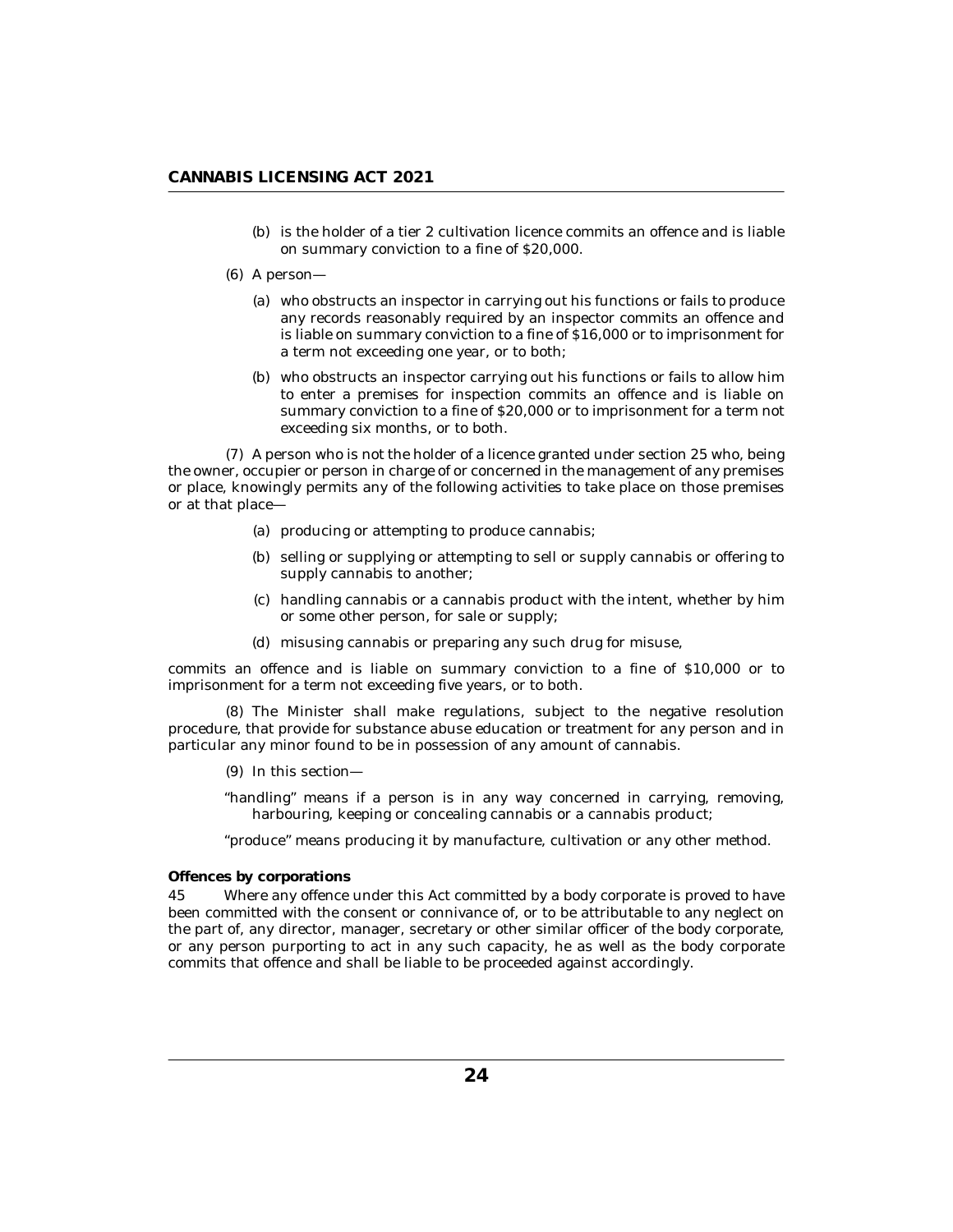## <span id="page-24-0"></span>**Court; revocation of a licence**

Where a court imposes a penalty of a fine on a person after conviction for an offence under this Act and the fine so ordered to be paid is not paid within the time allowed by the court, the court shall have the power to immediately revoke the licence. 46

**Police powers to seize**

A police officer of any rank shall have lawful authority, if he has reasonable grounds to suspect an offence is being committed, to seize an amount of cannabis or medicinal cannabis that is equal to or more than 7 grams in the possession of any person in a public place if a person does not have the relevant licence to do so. 47

**Statutory amount to be deemed for supply**

Where a person is charged with an offence pertaining to cannabis, and supply is an element, if the amount of cannabis equals or exceeds 20 grams, until the contrary is proved, the person shall be presumed to have cannabis with the intention, whether by him or another person, for supply. 48

**Consecutive sentencing for drug offences and offences relating to violence or use of weapons**

Where a person charged with an offence under this Act, is also charged with an offence under the— 49

- Firearms Act 1973; (a)
- (b) Criminal Code Part XV (provisions of law relating to violence to the person and to the preservation of human life);
- (c) Criminal Code Part XVI (homicide, suicide and offences relating to childbirth); or
- Criminal Code Part XVII (offences endangering life or health: assaults), (d)

on the same information or indictment, the sentences shall be consecutive to each other.

**Defence of lack of knowledge**

(1) This section applies to offences under section  $44(1)$ . 50

 $(2)$  Subject to subsection  $(3)$ , in any proceedings for an offence to which this section applies it shall be a defence for the accused to prove that he neither knew of nor suspected nor had reason to suspect the existence of some fact alleged by the prosecution which it is necessary for the prosecution to prove if he is to be convicted of the offence charged.

Where in any proceedings for an offence to which this section applies it is (3) necessary, if the accused is to be convicted of the offence charged, for the prosecution to prove that some substance or product involved in the alleged offence was the cannabis or medicinal cannabis which the prosecution alleges it to have been, and it is proved that the substance or product in question was that cannabis or medicinal cannabis, the accused—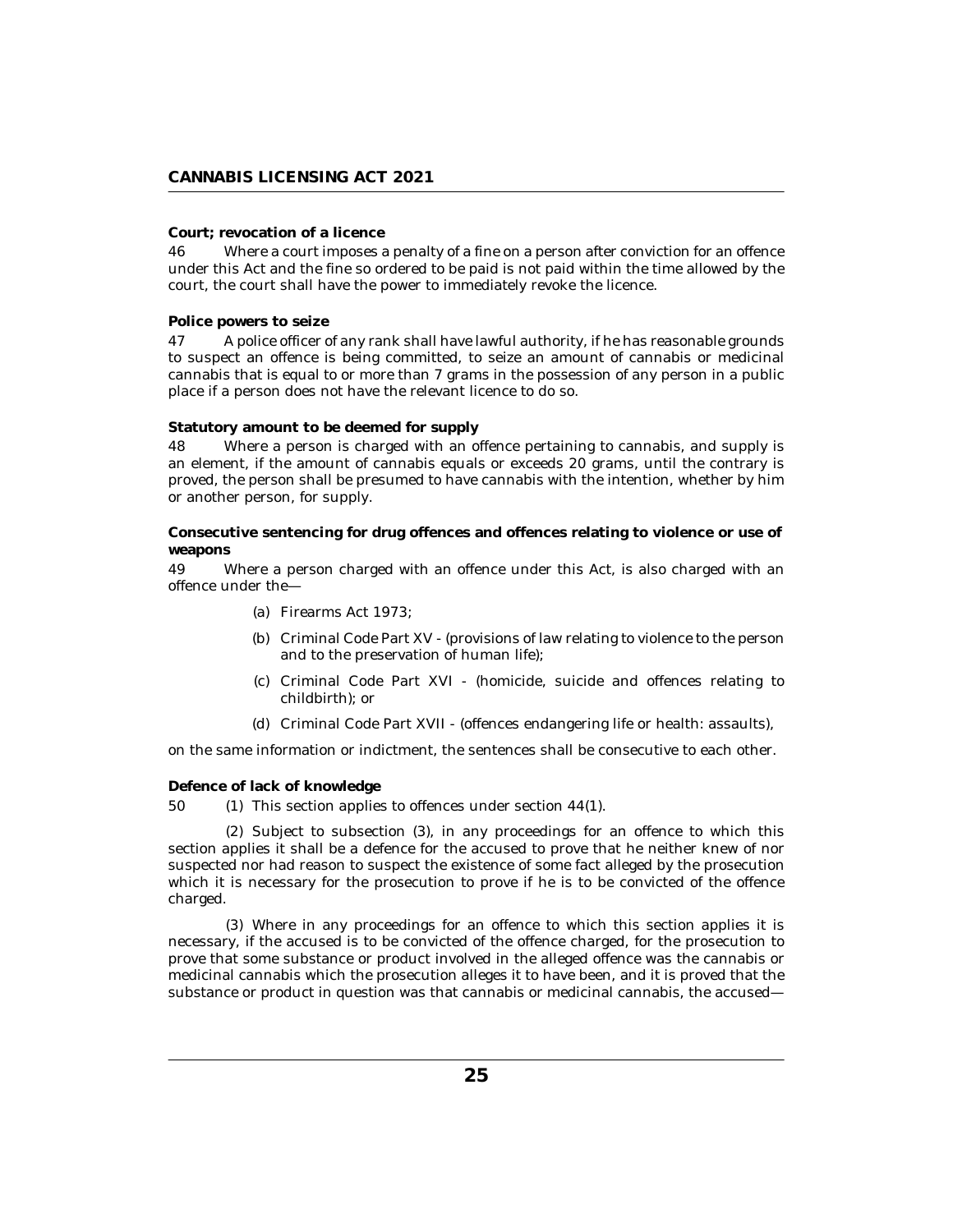- <span id="page-25-0"></span>shall not be acquitted of the offence charged by reason only of proving that (a) he neither knew nor suspected nor had reason to suspect that the substance or product in question was the particular cannabis or medicinal cannabis alleged; but
- (b) shall be acquitted thereof-
	- (i) if he proves that he neither believed nor suspected nor had reason to suspect that the substance or product in question was cannabis or medicinal cannabis; or
	- (ii) if he proves that he believed the substance or product in question to be cannabis or medicinal cannabis, or cannabis or medicinal cannabis of a description, such that, if it had in fact been that cannabis or medicinal cannabis, or cannabis or medicinal cannabis of that description, he would not at the material time have been committing any offence to which this section applies.

(4) Nothing in this section shall prejudice any defence which is open to a person charged with an offence to which this section applies to raise apart from this section.

## **PART 7**

## **GENERAL PROVISIONS**

**Review of the Act**

The Minister shall carry out a comprehensive review of this Act within two years of its coming into operation, and shall submit a report to both Houses of the Legislature within 12 months after beginning the review. 51

#### **Regulations**

(1) The Minister, acting on the advice of the Authority, shall make regulations for or with respect to any matter that, by this Act, is required or permitted to be prescribed or that is necessary or convenient to be prescribed for carrying out or giving effect to this Act.  $52\,$ 

Without limiting the generality of subsection (1), regulations made under (2) subsection (1) may make provisions for or with respect to—

- (a) prescribing particulars or information to be included in an application for the grant of a licence or renewal of a licence;
- (b) prescribing the record keeping requirements of the holder of a cannabis retail shop licence;
- (c) regulating, restricting or prohibiting premises, vehicles or equipment used or intended to be used for or in connection with the sale, cultivation, research and development, manufacture and transport of cannabis or medicinal cannabis;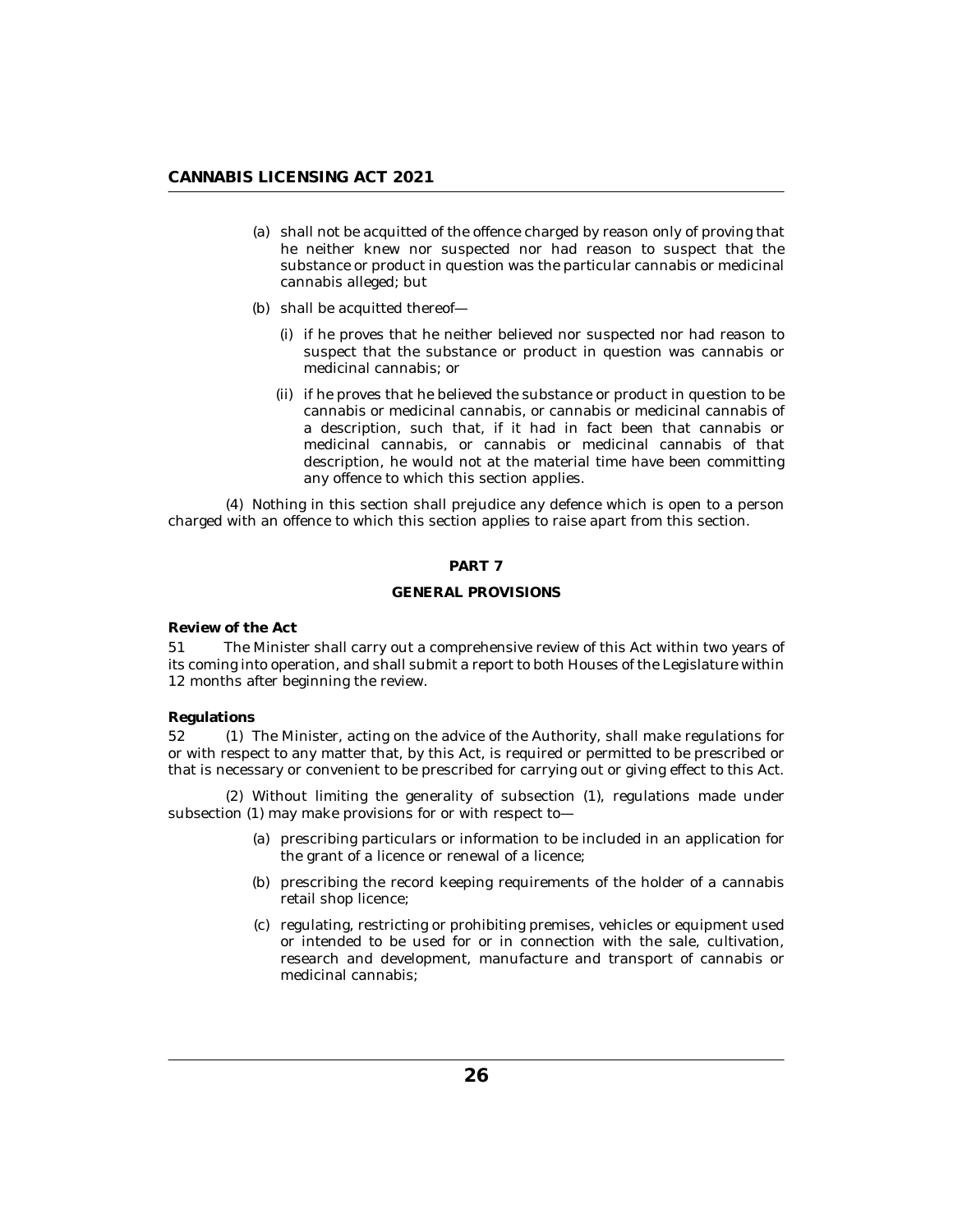- (d) regulating, restricting or prohibiting premises used or intended to be used for and in connection with the sale of cannabis in a cannabis retail shop;
- regulating or prohibiting the cultivation or transport of cannabis or (e) medicinal cannabis, including in relation to specific locations or regions in Bermuda;
- matters to be considered by the Authority in relation to the suitability of (f) premises for the cultivation of cannabis;
- $(g)$  standards or requirements as to security of access to premises in which cannabis is cultivated or in a cannabis retail shop;
- (h) requirements of signage at a licensed premises and information to be displayed at those premises or on equipment or vehicles used for or in connection with a licence;
- (i) the safe custody, storage and security of locally cultivated cannabis or medicinal cannabis;
- (j) regulating and controlling the advertising by any person of cannabis, including the form and content of advertisements;
- (k) the inspection of premises (other than a private dwelling house), mobile facilities, stocks, records and any other documents relating to the cultivation of cannabis.
- $(3)$  Regulations made under this Act may-
	- (a) provide for such transitional, savings and other consequential, incidental and supplemental provisions as the Minister considers necessary or expedient;
	- (b) be of general or limited application;
	- (c) differ according to differences in place or circumstances;
	- (d) apply to different classes of person, licences or products;
	- (e) exempt specified persons or things or classes of persons or classes of things from complying with all or any of the Regulations
		- whether unconditionally or on specified conditions; and (i)
		- (ii) either wholly or to such an extent as is specified.

(4) Regulations may provide for the imposition of penalties on summary conviction to a fine not exceeding \$5,000 or imprisonment for a term not exceeding two years or to both such fine and imprisonment.

(5) Regulations made under this section may be made subject to the negative resolution procedure.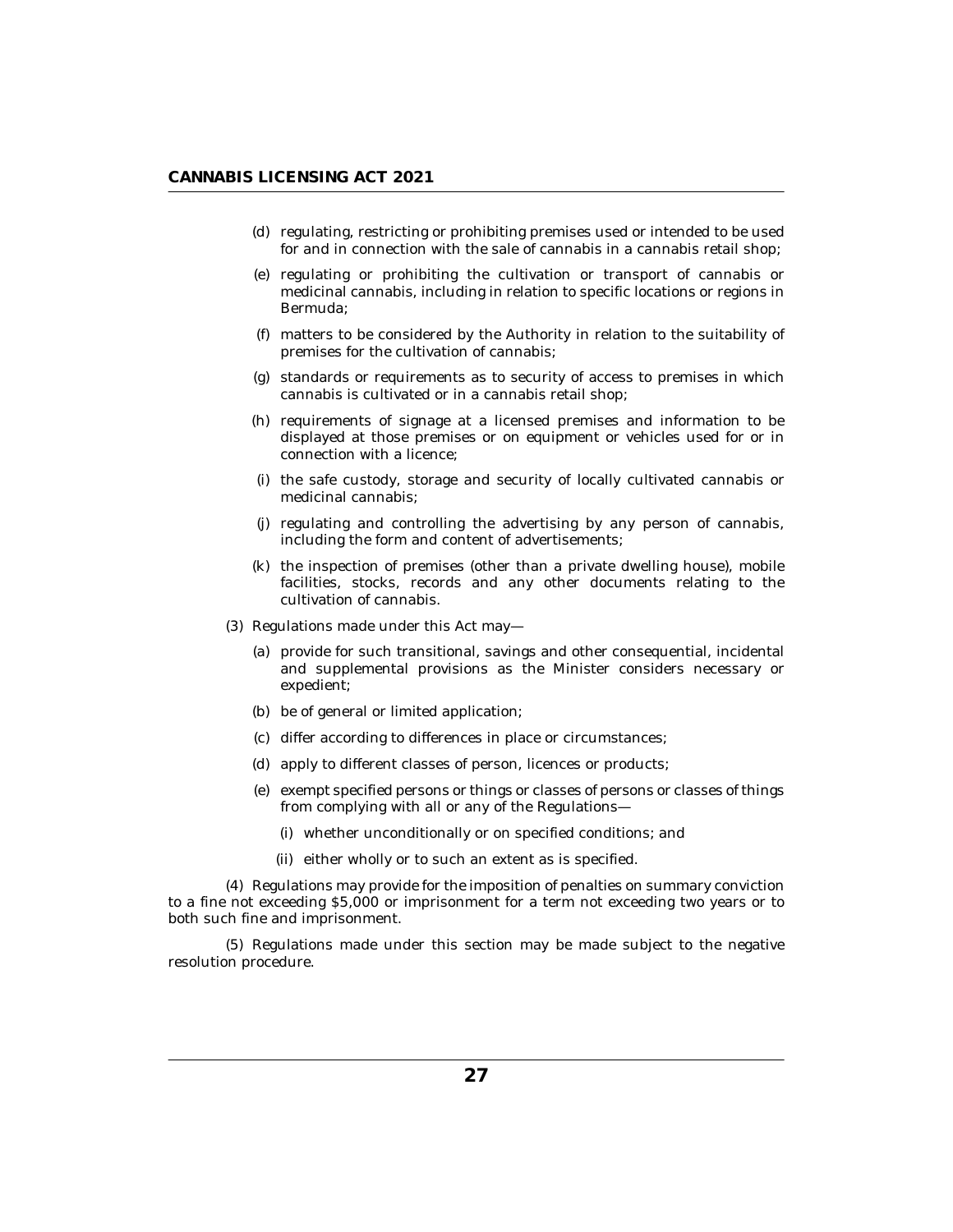<span id="page-27-0"></span>**Issuance of guidance**

The Authority may from time to time, with the approval of the Minister, issue guidance, or directives, on any matter concerning the regulation of cannabis or medical cannabis. 53

#### **PART 8**

#### **FINAL PROVISIONS**

**Cannabis no longer a controlled drug under Misuse of Drugs Act 1972**

54 (1) On the coming into operation of this Act, cannabis is no longer a controlled drug for the purposes of Misuse of Drugs Act 1972.

- (2) Accordingly, the Misuse of Drugs Act 1972 shall be amended as follows—
	- (a) in section 1, by deleting the definitions for "cannabis", "cannabis resin" and "hemp";
	- (b) in section  $6(1)$ , by deleting ", save for cannabis that is less than or equal to the statutory threshold in Schedule 8, subject to the discretion of the Director of Public Prosecutions to prosecute if the evidence indicates an intention to supply contrary to subsection (3)";
	- $(c)$  by repealing sections 11 (cultivation of cannabis plants) and 25A (police powers to seize cannabis);
	- (d) by deleting the reference to section  $11$  in section  $27(1)$  (penalties for offences);
	- in Schedule 2 Part I (controlled drugs), by deleting the line items (e) "CANNABINOIDS" and "CANNABIS AND CANNABIS RESIN";
	- $(f)$  in Schedule 7, by deleting paragraph  $(c)$  (statutory amount of 20 grams of cannabis deemed to be for supply);
	- by repealing Schedule 8 (statutory amount of 7 grams of cannabis where (g) criminal sanctions do not apply).

The Minister may, by regulations subject to the negative resolution procedure, (3) make such transitional provision as he considers necessary in consequence of this section.

**Consequential amendments**

The Government Authorities (Fees) Act 1971 is amended in the First Schedule PART B by inserting the following in its proper alphabetic place— 55

"Cannabis Licensing Authority- established by section 6 of the Cannabis Licensing Act 2020".

The Pharmacy and Poisons Act 1979 is amended by inserting the following after (2) section 2—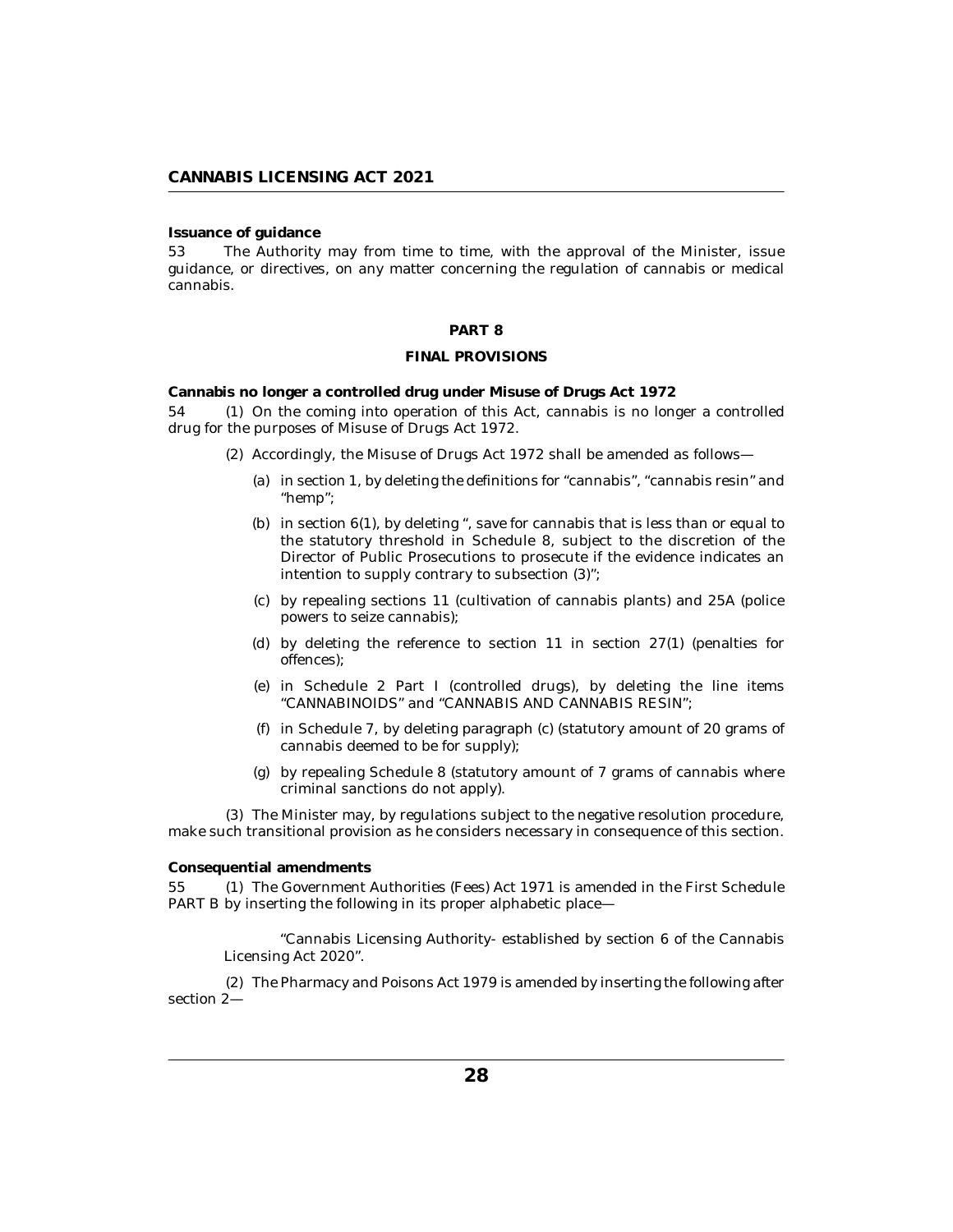## <span id="page-28-0"></span>**CANNABIS LICENSING ACT 2021**

**"Cannabis Licensing Act 2020**

Except as otherwise provided, nothing in this Act affects any provision of or made under the Cannabis Licensing Act 2020 or renders unlawful anything done in accordance with a licence granted under the Cannabis (Licensing ) Act 2020.". 2A

**Commencement**

This Act shall come into operation on such day as the Minister may appoint by notice published in the Gazette. 56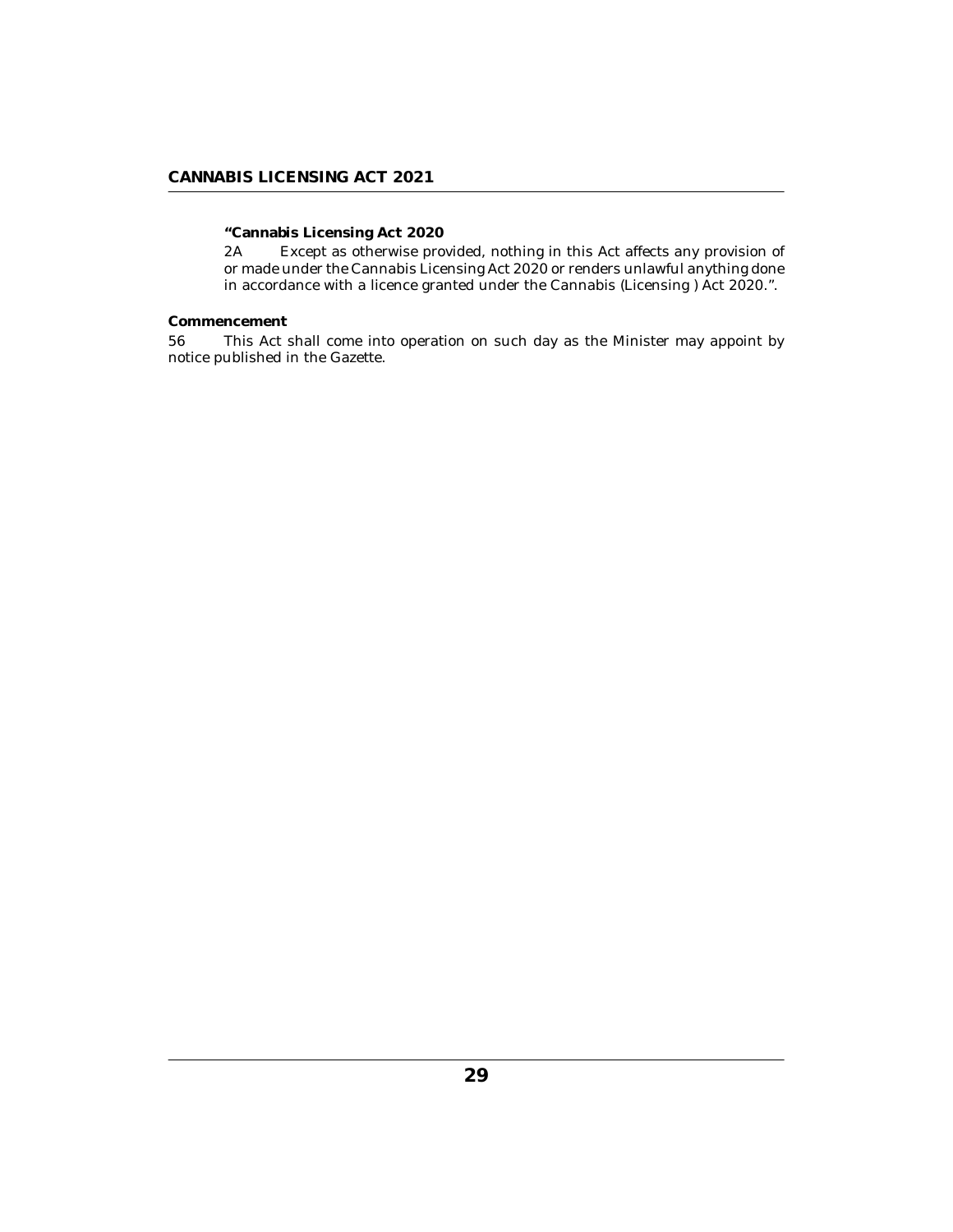## **SCHEDULE 1**

(Section 7)

## **CANNABIS LICENSING AUTHORITY CONSTITUTION AND PROCEDURE**

### <span id="page-29-0"></span>**Constitution of the Authority**

- 1 (1) The Minister shall appoint
	- five persons who are voting members of the Authority, hereinafter referred (a) to as "appointed members" one each from the disciplines of health, scientific research, business, planning and agriculture; and
	- (b) the following ex officio non-voting members—
		- (i) the Attorney-General;
		- (ii) the Collector of Customs;
		- (iii) the Director of National Drug Control.

(2) Appointed members shall be persons appearing to the Minister to be of integrity, capable of exercising diligence, sound judgment and impartiality in fulfilling their functions pursuant to the provisions of this Act.

 $(3)$  Each member of the Authority listed in subparagraphs  $(1)(b)(i)$  to  $(iii)$  may nominate a person of appropriate seniority to serve on the Authority in his place.

## **Tenure of office**

A person appointed to be a member of the Authority shall, unless his appointment is sooner terminated, hold office for a period not exceeding three years as shall be specified in his instrument of appointment, but he shall be eligible for reappointment upon the expiration of his term of office. 2

### **Chairman and Deputy Chairman**

There shall be a Chairman and a Deputy Chairman of the Authority, both of whom shall be appointed by the Minister from among the appointed members of the Authority and each of whom shall hold office, subject to paragraph 2. 3

## **Temporary appointment**

In case of the absence or inability of any appointed member to act, the Minister may appoint a person to act temporarily in his place. 4

### **Resignation**

5 (1) Any appointed member, other than the Chairman, may at any time resign his office in writing addressed to the Minister and transmitted through the Chairman and, from the date of receipt by the Minister of such writing, such member shall cease to be an appointed member.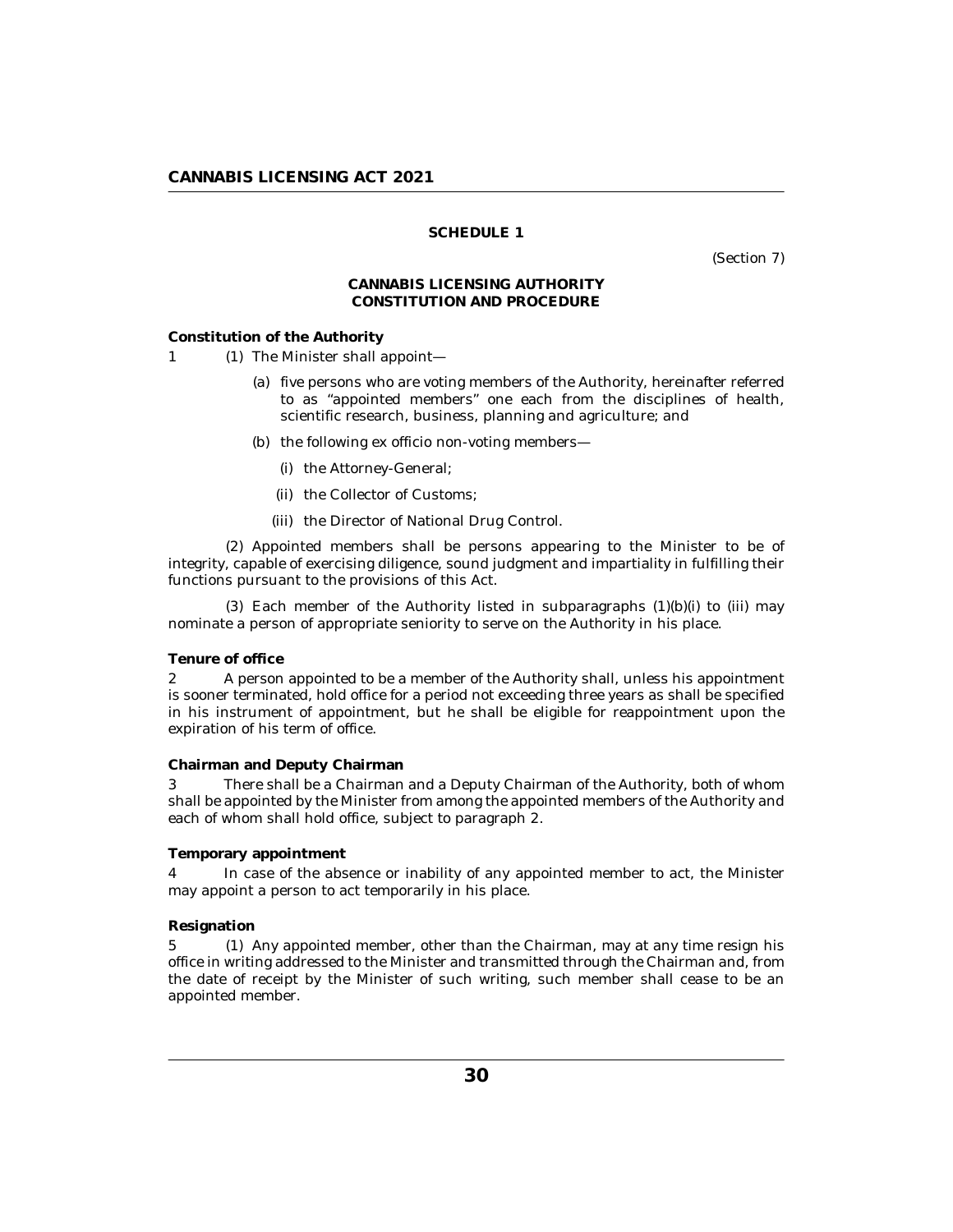The Chairman may at any time resign his office in writing addressed to the (2) Minister and, from the date of receipt by the Minister of such correspondence, the Chairman shall cease to be an appointed member.

**Effect of vacancy on the Authority**

Subject to this Schedule, the Authority shall be deemed to be properly constituted notwithstanding that there is a vacancy in the office of Chairman or any other appointed member. 6

**Disqualification from membership of the Authority**

A person shall not become, or continue to be, an appointed member of the Authority if the person— 7

- (a) is a member of the Legislature, a person who is appointed or elected to any municipality, parish council or any other public authority;
- (b) is suffering from a mental disorder within the meaning of the Mental Health Act 1968 or is otherwise adjudged to be of unsound mind under any statutory provision;
- becomes permanently unable to perform his functions by reason of ill (c) health;
- (d) is an undischarged bankrupt; or
- has at any time been convicted of an offence under the Misuse of Drugs (e) Act 1972, the Criminal Justice (International Co-operation) (Bermuda) Act 1994 or the Proceeds of Crime Act 1997 or any offence involving fraud, dishonesty or moral turpitude.

**Removal of appointed member**

The Minister may at any time declare the office of an appointed member of the Authority vacant if he is satisfied that the appointed member— 8

- has failed without sufficient cause to attend three consecutive meetings of (a) the Authority;
- (b) is incapacitated by physical or mental illness; or
- (c) is otherwise unable, unfit or unwilling to carry out his functions as an appointed member.

**Procedure at meeting**

The Authority shall meet at such times and on such days as may be necessary 9 (1) or expedient for the transaction of its business.

The minutes of each meeting of the Authority shall be kept in proper form. (2)

The Chairman may at any time call a meeting of the Authority and shall call a (3) meeting within five days of a written request for that purpose addressed to him by any three members.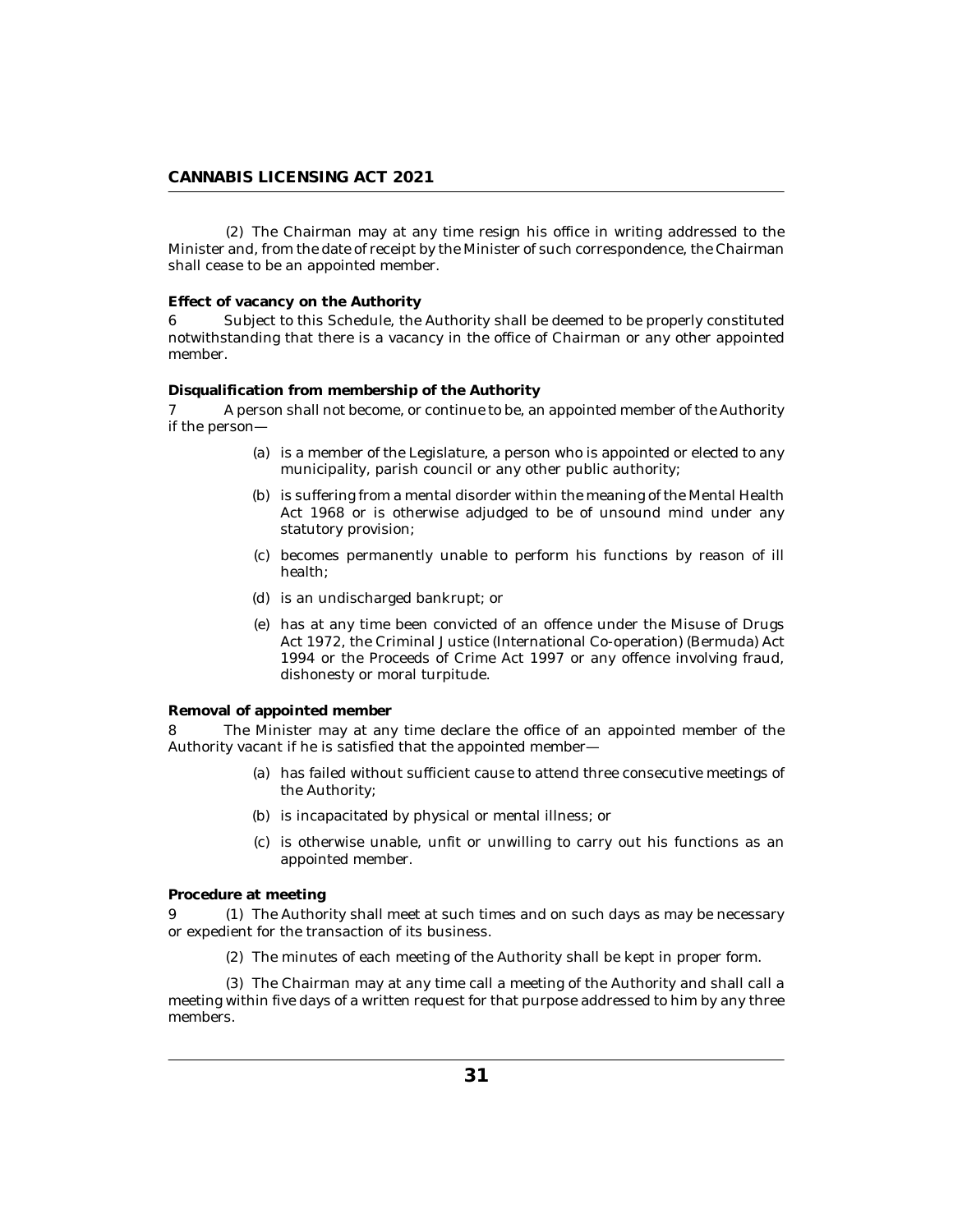## **CANNABIS LICENSING ACT 2021**

The Chairman shall preside at all meetings of the Authority at which he is (4) present, and in his absence the Deputy Chairman shall preside, and in the absence of the Chairman and the Deputy Chairman the members present and constituting a quorum shall elect a chairman from among the members to preside at that meeting.

Every appointed member shall have one vote; the Chairman shall have an (5) original vote, but in the event of an equality of votes he shall have a casting vote.

(6) The Executive Director shall not have a vote at any meeting.

(7) Subject to subparagraph (5), decisions of the Authority shall be by majority vote.

(8) Subject to this Schedule, the Authority may regulate its own proceedings.

(9) A quorum of the Authority shall be six.

 $(10)$  The validity of any proceedings of the Authority shall not be affected by any defect in the appointment of a member.

#### **Remuneration**

Fees shall be paid to members of the Authority in accordance with the Government Authorities (Fees) Act 1971.  $1<sub>0</sub>$ 

### **Committees of the Authority**

11 (1) The Authority may appoint such committees, for any general or special purposes, with which the Authority may be concerned, as in the opinion of the Authority would be better regulated and managed by means of a committee.

(2) A committee appointed pursuant to subparagraph (1) may include persons who are not members of the Authority or employees of the Authority, so that the appointment of any such persons shall be subject to the approval of the Minister.

#### **Disclosure of interest**

12 (1) A member of the Authority who is in any way directly or indirectly interested in any contract or other matter whatsoever to be considered by the Authority, or in any contract made or proposed to be made by the Authority, shall forthwith disclose the nature of his interest to the other members of the Authority upon a conflict of interest arising, and the disclosure shall be recorded in the minutes of the next meeting of the Authority, and the member shall not take part in any deliberation or decision of the Authority with respect thereto.

A disclosure made by a member of the Authority under subparagraph (1), to (2) the effect that he or his spouse or family is a director or shareholder of, or has a significant economic relationship with, a specific company, firm or other entity or is to be regarded as interested in any contract which is made with the company, firm or other entity, shall for the purposes of subparagraph (1), be a sufficient disclosure of his interest in relation to any contract so made.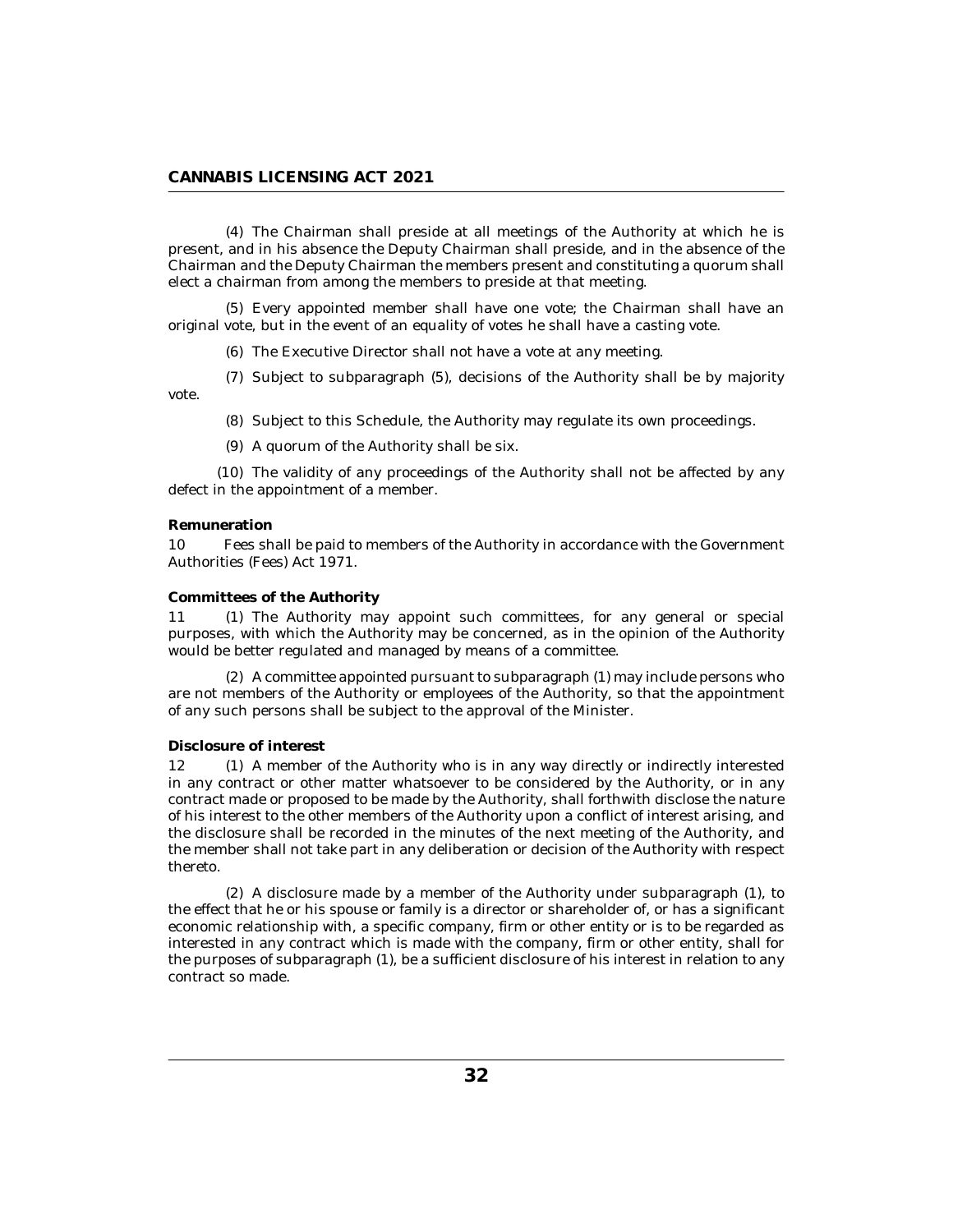(3) A member of the Authority need not attend in person at a meeting of the Authority in order to make a disclosure that he is required to make under this paragraph, if the member takes reasonable steps to ensure that the disclosure is made by notice, in writing, which is taken into consideration and read at the next meeting held after the disclosure is made.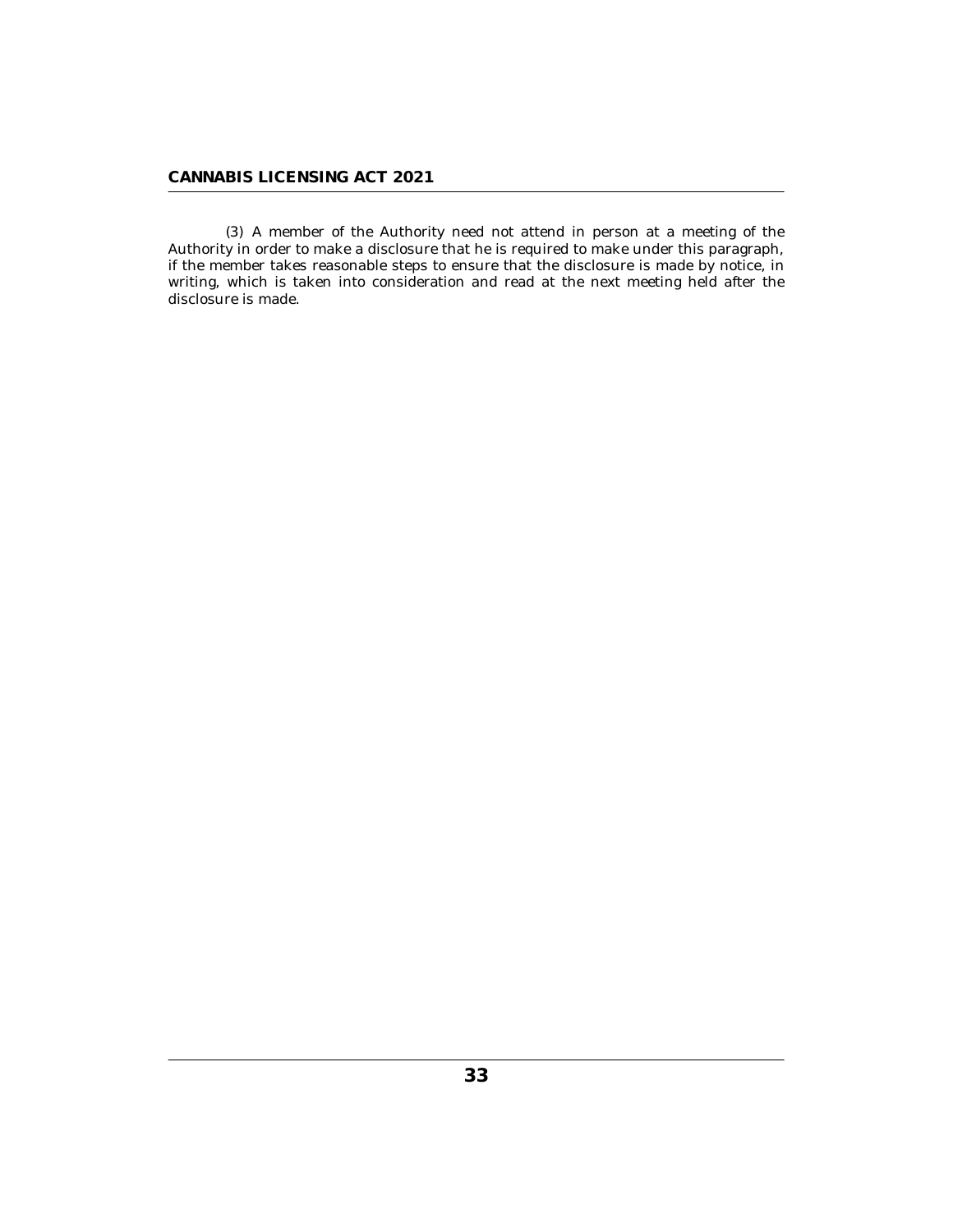## <span id="page-33-0"></span>**CANNABIS LICENSING ACT 2021**

## **SCHEDULE 2**

(Section 24)

## **LICENCE FEES**

|                      | Description                       | Fee         |
|----------------------|-----------------------------------|-------------|
| 1.                   | Application Fee (non-refundable)  | <b>S250</b> |
| Annual Licence Fee   |                                   |             |
| 2.                   | Tier 1 Cultivation Licence        | <b>S500</b> |
| 3.                   | <b>Tier 2 Cultivation Licence</b> | \$6,000     |
| 4.                   | Cannabis Retail Shop Licence      | \$10,000    |
| 5.                   | Import Licence                    | \$750       |
| 6.                   | <b>Export Licence</b>             | \$1,000     |
| 7.                   | Tier 1 Manufacturing Licence      | \$750       |
| 8.                   | Tier 2 Manufacturing Licence      | \$1,500     |
| 9.                   | Research Licence                  | \$10,000    |
| 10.                  | Transport Licence                 | \$500       |
| 11.                  | Cannabis Event Licence—           |             |
|                      | (a) private event                 | \$750       |
|                      | (b) public event                  | \$2,000     |
| Variation of Licence |                                   |             |
| 12.                  | Variation of a licence            | <b>S350</b> |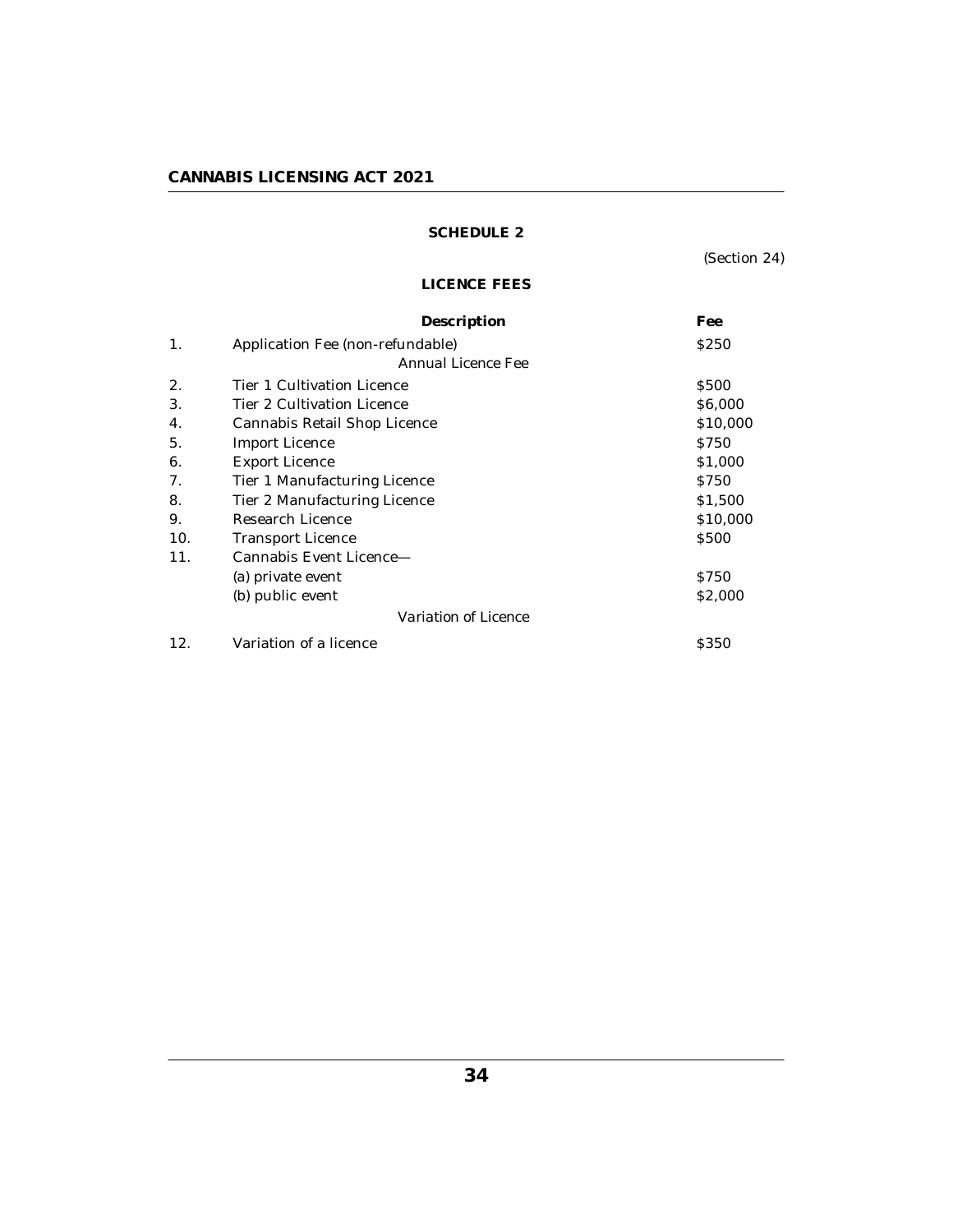## **SCHEDULE 3**

(Section 21)

### **ADDITIONAL LICENSING REQUIREMENTS**

#### <span id="page-34-0"></span>**Products**

In this Schedule, except Part A., "cannabis or medicinal cannabis" includes cannabis product or medicinal cannabis product. 1

### *Provisions Applicable to Specific Types of Licences*

## *A. Cultivation Licences*

**Restricted place or premises**

A tier 1 cultivation licence shall not be granted at or on any of the following places or premises— 2

- (a) any school or day care centre as defined by the Education Act 1996 or Part IX of the Children Act 1998;
- (b) any registered children's home or residential home under the Children Act 1998;
- a youth centre; (c)
- a church or other place of worship. (d)

**Activities authorized by cultivation licence**

Without limiting the matters specified in a cultivation licence, a cultivation licence shall authorize one or both of the following— 3

- (a) the maximum size of the cannabis crop that may be cultivated;
- (b) the maximum number of cannabis planting material that a licensee may have in his possession or control at any time.

**Additional requirements for cultivation licences**

4 (1) Subject to section 24 of this Act, when applying for a tier 1 cultivation licence, there shall be submitted with the application—

- (a) two passport-sized photos of the applicant; and
- (b) copies of two Government issued forms of identification, certified by a Notary Public.

The Authority shall not approve an application for a tier 1 cultivation licence (2) unless, in addition to the requirements set out in Part 3 of this Act, the following additional requirements are satisfied—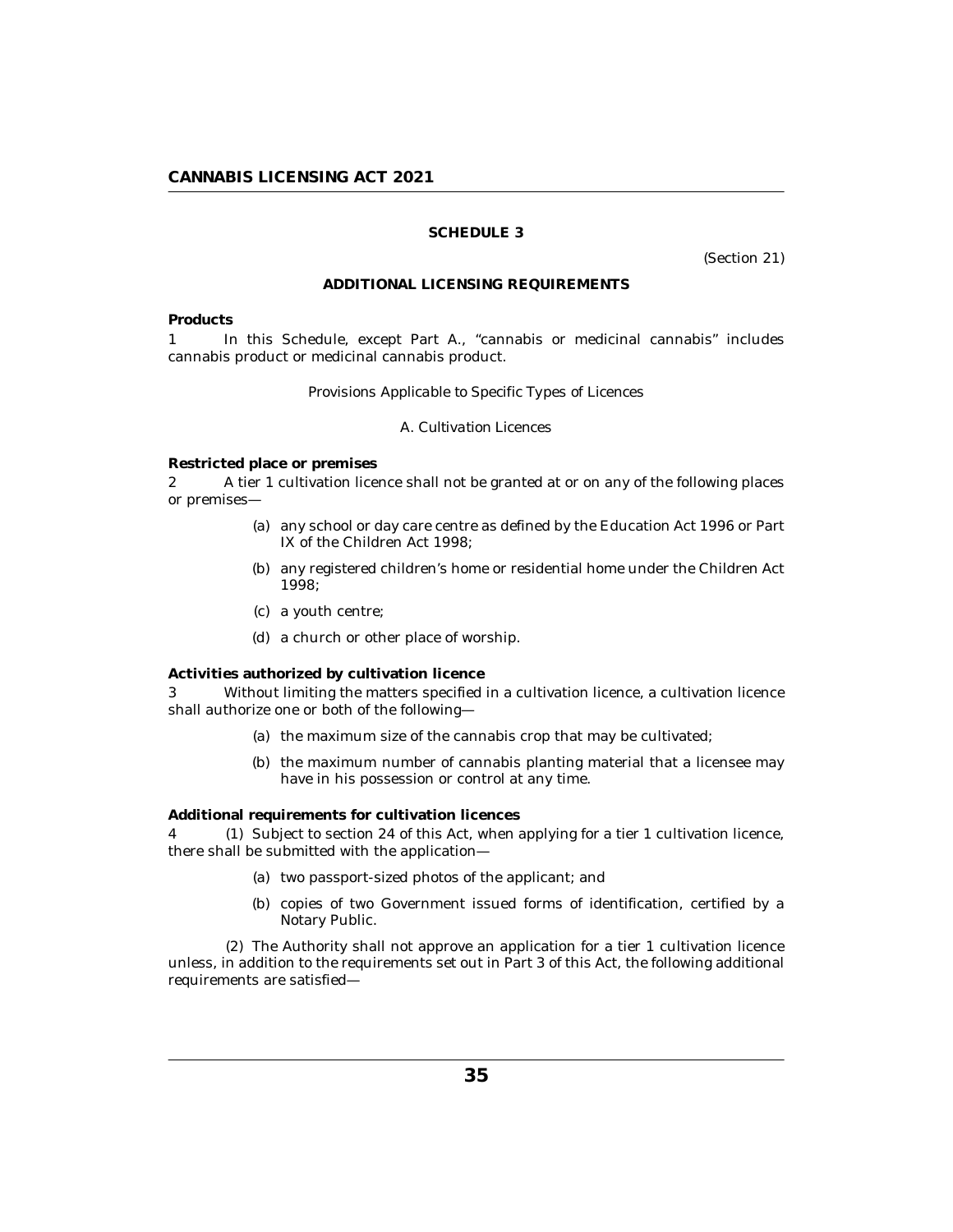- (a) that arrangements satisfactory to the Authority are in place for proper security surveillance of the premises where cannabis is to be cultivated, whether by electronic means or otherwise;
- (b) the premises where the cannabis is to be cultivated is not situated within 100 feet of any school or place of worship;
- (c) the premises where the cannabis is to be cultivated consists of an area having clearly defined boundaries and ownership of the proposed premises is clearly established;
- (d) the Authority is satisfied that approving the application would not be inconsistent with any requirements under any Act or any action taken by the appropriate authority in exercise of functions under that Act and any other applicable laws concerning the issue of licences with respect to the carrying on of any activity in the location concerned.

The Authority shall not decide to approve an application for a tier 2 cultivation (3) licence unless, in addition to the requirements set out in Part 3 of this Act, the following additional requirements are satisfied—

- (a) arrangements are in place for the off-site security surveillance of the premises where the cannabis or medicinal cannabis is to be cultivated, whether by electronic means or otherwise;
- (b) the premises where the cannabis or medicinal cannabis is to be cultivated is not situated within 100 feet of any school or place of worship;
- (c) the premises where the cannabis is to be cultivated consists of an area having clearly defined boundaries and ownership of the proposed premises is clearly established;
- (d) that approving the application would not be inconsistent with any requirements under any Act or any action taken by the appropriate authority in exercise of functions under that Act and any other applicable laws concerning the grant of licences with respect to the carrying on of any activity in the location concerned;
- (e) the applicant has submitted a draft security contract with a security company that is included on a list of approved security companies published by the Authority (hereinafter referred to as an "approved security company") that includes provision for—
	- (i) electronic surveillance or surveillance by other means;
	- (ii) regular physical inspections and written reports thereon; and
	- (iii) an alarm system designed, in emergency situations, to alert an approved security company;
- $(f)$  the applicant has submitted, to the satisfaction of the Authority, a proposal for the implementation of a system to monitor, track and trace all cannabis or medicinal cannabis cultivated on the proposed premises;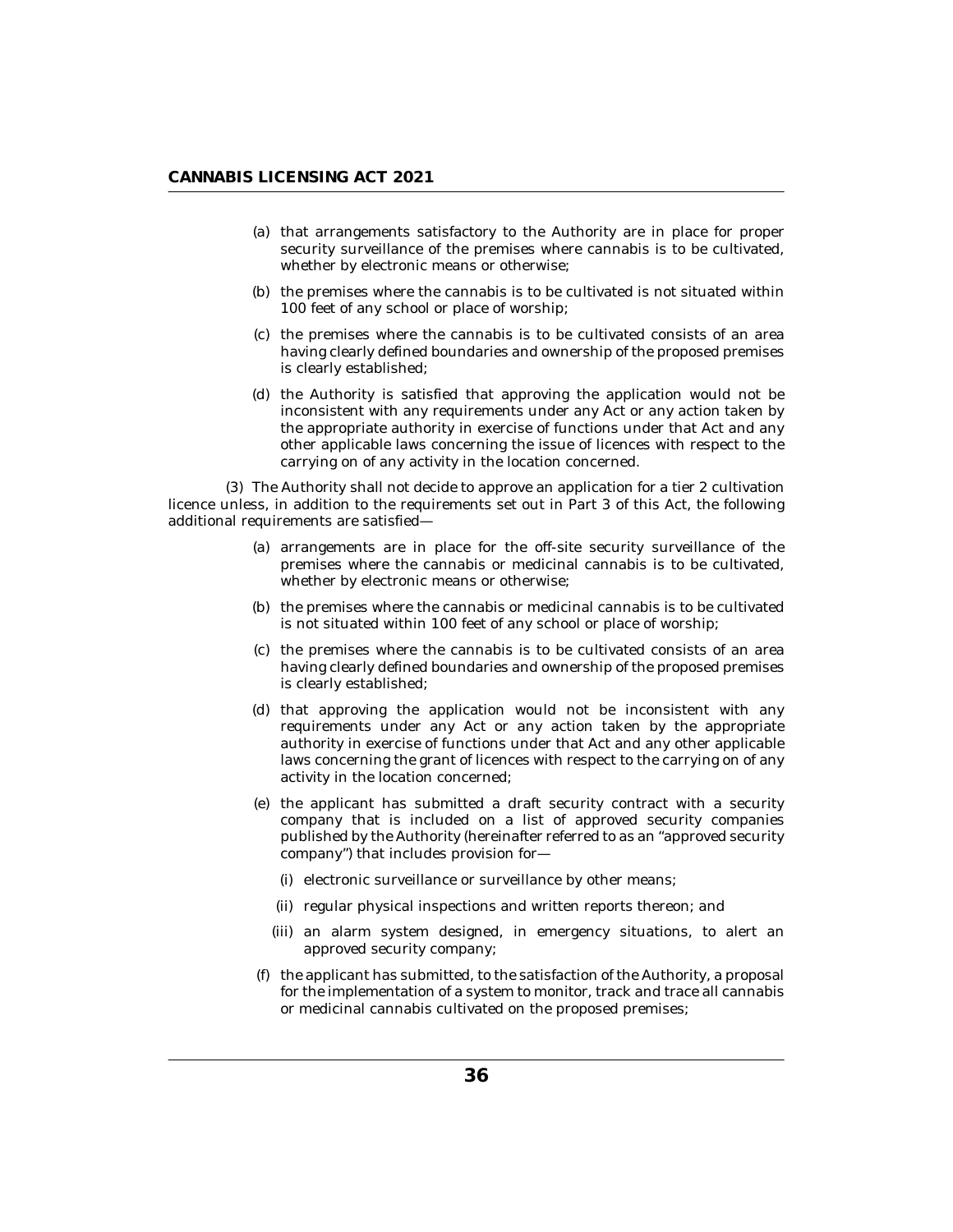## **CANNABIS LICENSING ACT 2021**

(g) the applicant meets the requirement set out in section 18 of this Act.

**Terms and conditions applicable to cultivation licence**

- 5 (1) All cannabis or medicinal cannabis that is cultivated—
	- (a) in accordance with a tier  $1$  cultivation licence is for the personal use of the licensee and shall not be sold or supplied to another person;
	- (b) in accordance with a tier 2 cultivation licence shall not be sold or provided to another licensee without the written approval of the Authority.

Without prejudice to subparagraph (1) and the power of the Authority to impose (2) terms and conditions on a tier 1 or tier 2 cultivation licence, the following additional terms and conditions shall be included—

- (a) compliance with the guidelines issued by the Authority relating to the procedure, conditions and requirements for the storage of the cannabis or medicinal cannabis;
- (b) for a tier 2 cultivation licence, a report on the activities conducted on the cultivation site shall be made to the Authority at such times as may be reasonably required by the Authority.

### *B. Manufacturing Licences*

**Matters to be authorised by manufacturing licence**

Without limiting the matters specified in a manufacturing licence, such licence shall authorise— 6

- for a tier 1 manufacturing licence, the processing of edible cannabis (a) products; or
- (b) for a tier 2 manufacturing licence, the manufacturing of cannabis products or medicinal cannabis products, including activities related to such manufacture.

**Additional requirements for manufacturing licence**

The Authority shall not approve an application for a manufacturing licence unless, in addition to the requirements set out in Part 3 of this Act, the following requirements are met— 7

- (a) for a tier 1 manufacturing licence, the applicant submits the following information—
	- (i) the type of edible cannabis product that will be processed;
	- (ii) a notarized copy of a licence which has been granted under regulation 5(1) of the Public Health (Food) Regulations 1950;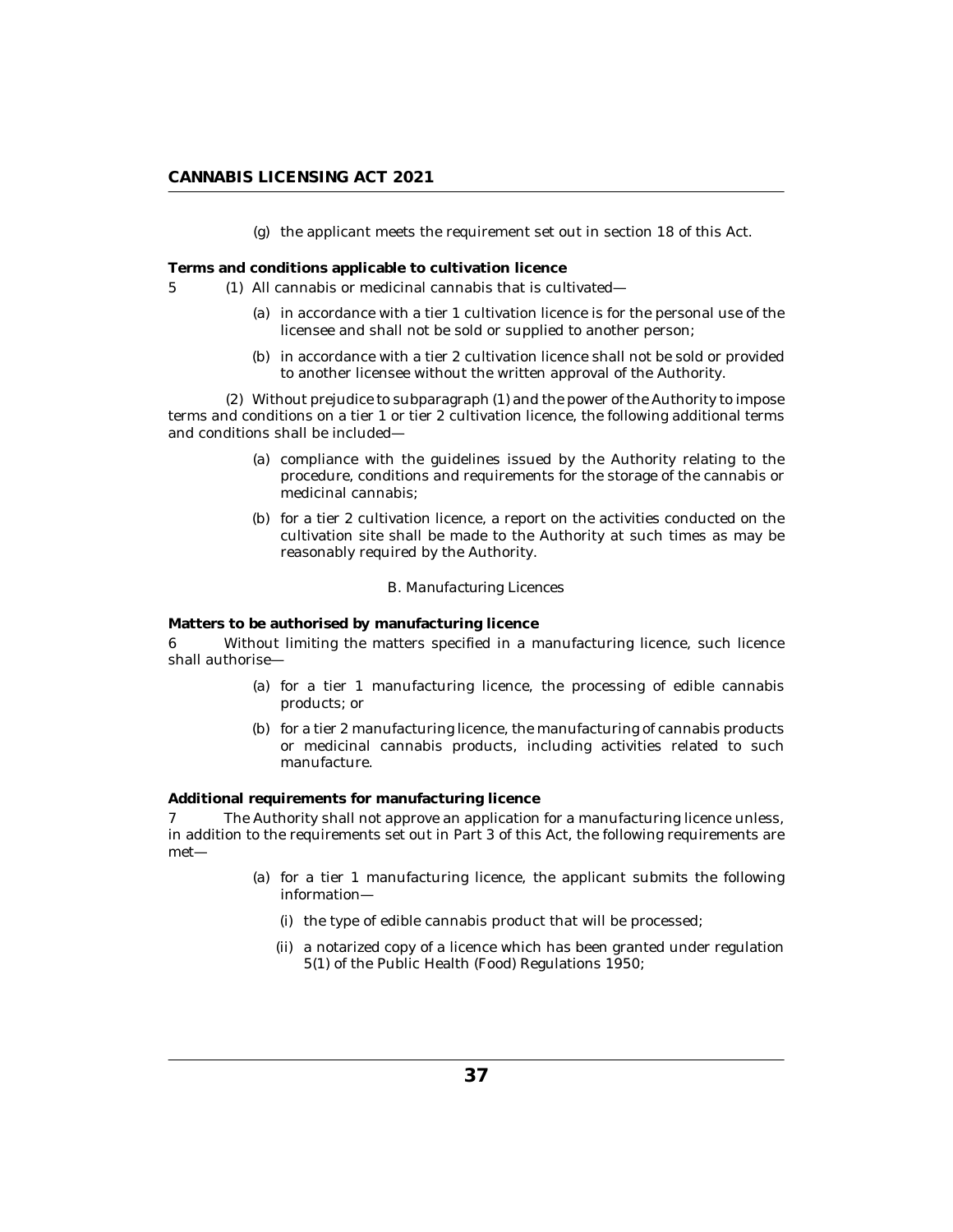- (b) for a tier 2 manufacturing licence, the applicant submits the following information, where applicable, regarding the premises to be used to conduct the manufacturing activity—
	- (i) the type of cannabis product or medicinal cannabis product that will be manufactured;
	- (ii) a site plan of the premises, showing all boundaries, dimensions, entrances and exits, rooms, windows, including the areas in which manufacturing activities will be conducted;
	- (iii) a description of security procedures sufficient to demonstrate how the applicant will comply with paragraph 10 and any guidelines relating to the same that are issued by the Authority;
	- a description of the waste disposal procedures sufficient to demonstrate (iv) how the applicant will comply with any guidelines relating to the same that are issued by the Authority;
- (c) the applicant has satisfied all applicable requirements under any Act or any other standards prescribed under this Act;
- (d) the Authority is satisfied that the approval would not be inconsistent with any requirements under the Bermuda National Parks Act 1986 or any action taken in the exercise of functions under that Act and any other applicable laws concerning the granting of licences with respect to the carrying on of any business or activity in the location concerned.

#### **Additional terms and conditions of a manufacturing licence**

Without prejudice to the power of the Authority to impose terms and conditions under section 28 it shall be deemed to be a term of every manufacturing licence that the licensee shall, for the duration of the licence, remain compliant with all applicable requirements of applicable laws relating to standards of intellectual property. 8

### **Security Plan**

9 (1) A licensee shall develop and implement a security plan.

At a minimum, the security plan shall include a description of the security (2) measures to be taken to prevent against theft of cannabis or medicinal cannabis including but not limited to limiting access of people within the premises to those areas necessary to complete job duties and to those time-frames specifically scheduled for completion of job duties.

#### *C. Import Licences*

**Application for import licence**

The Authority shall not approve an application for an import licence unless, in addition to the requirements set out in Part 3 of this Act, the applicant submits the following additional information— 10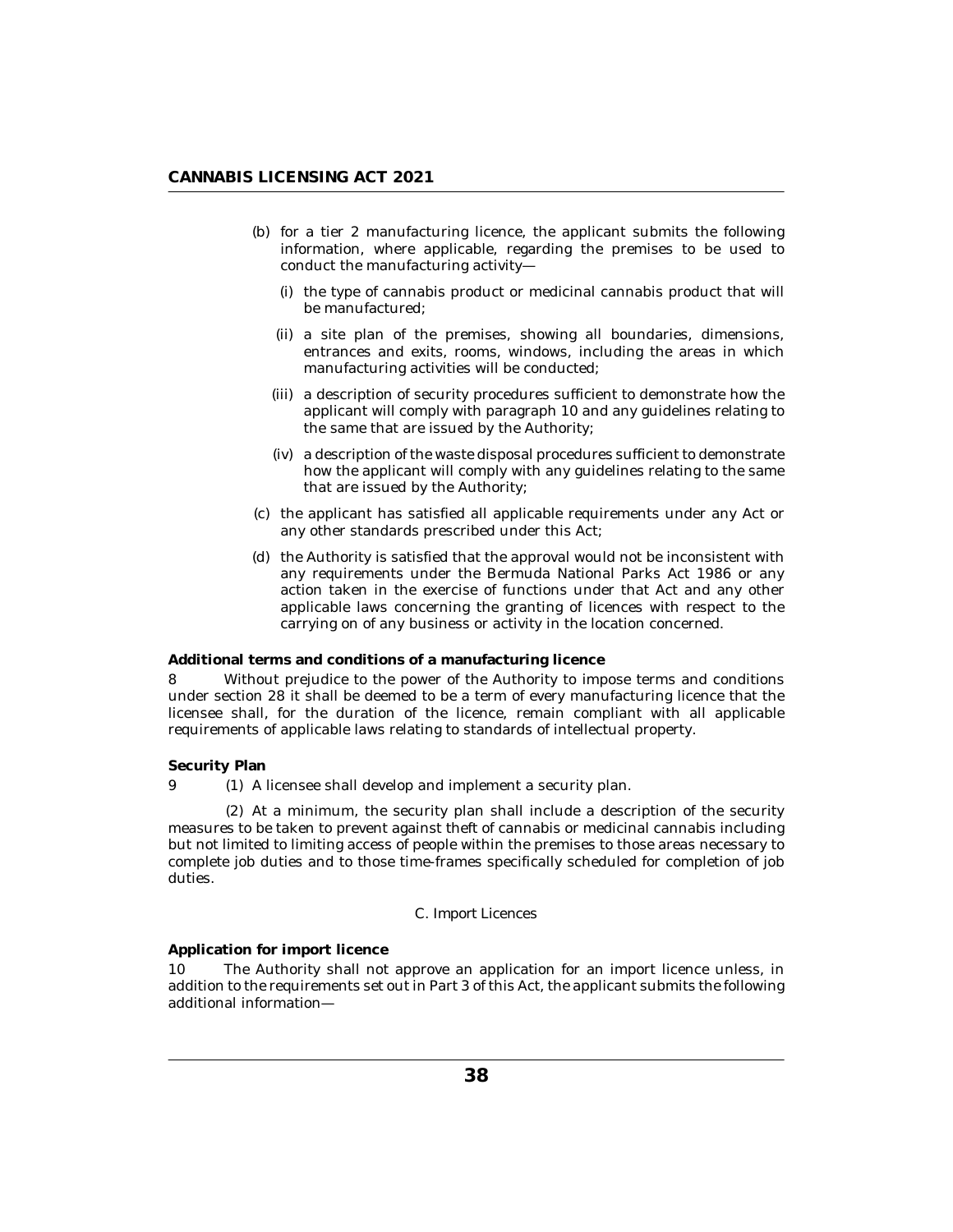## **CANNABIS LICENSING ACT 2021**

- (a) in respect of cannabis or medicinal cannabis to be imported—
	- (i) its description;
	- (ii) its intended use;
	- (iii) if applicable, its brand name;
	- (iv) its quantity;
- (b) the name and address of the exporter in the country of export;
- (c) the port of entry into Bermuda;
- (d) the address of the premises to which the cannabis or medicinal cannabis is to be delivered.

#### **Contents of import licence**

- 11 (1) An import licence shall contain the following-
	- (a) the licence number;
	- (b) the information referred to in section  $24(2)(a)$  and (b) of this Act;
	- (c) the effective date of the import licence;
	- (d) its expiry date;
	- if applicable, any conditions that the licensee shall meet in order to reduce (e) any potential public health, safety or security risk, including the risk of the imported substance being diverted to an illicit market or use.

(2) An import licence is valid only for the importation in respect of which it is issued.

### **Provision of import licence**

On request of a customs officer, the holder of an import licence shall provide a copy of the import licence to the customs officer, sufferance warehouse or bonded warehouse, as the case may be, at the port of entry in Bermuda. 12

## **Declaration after release from customs**

The holder of an import licence shall provide the Authority, within 15 days after the day of release of a shipment that contains the imported cannabis or medicinal cannabis, in accordance with the Revenue Act 1898, with a declaration that contains the following information— 13

- (a) the name of the licensee and a copy of the import licence in respect of the shipment;
- (b) the date of release of the shipment; and
- (c) in respect of the imported cannabis or medicinal cannabis—
	- (i) its description;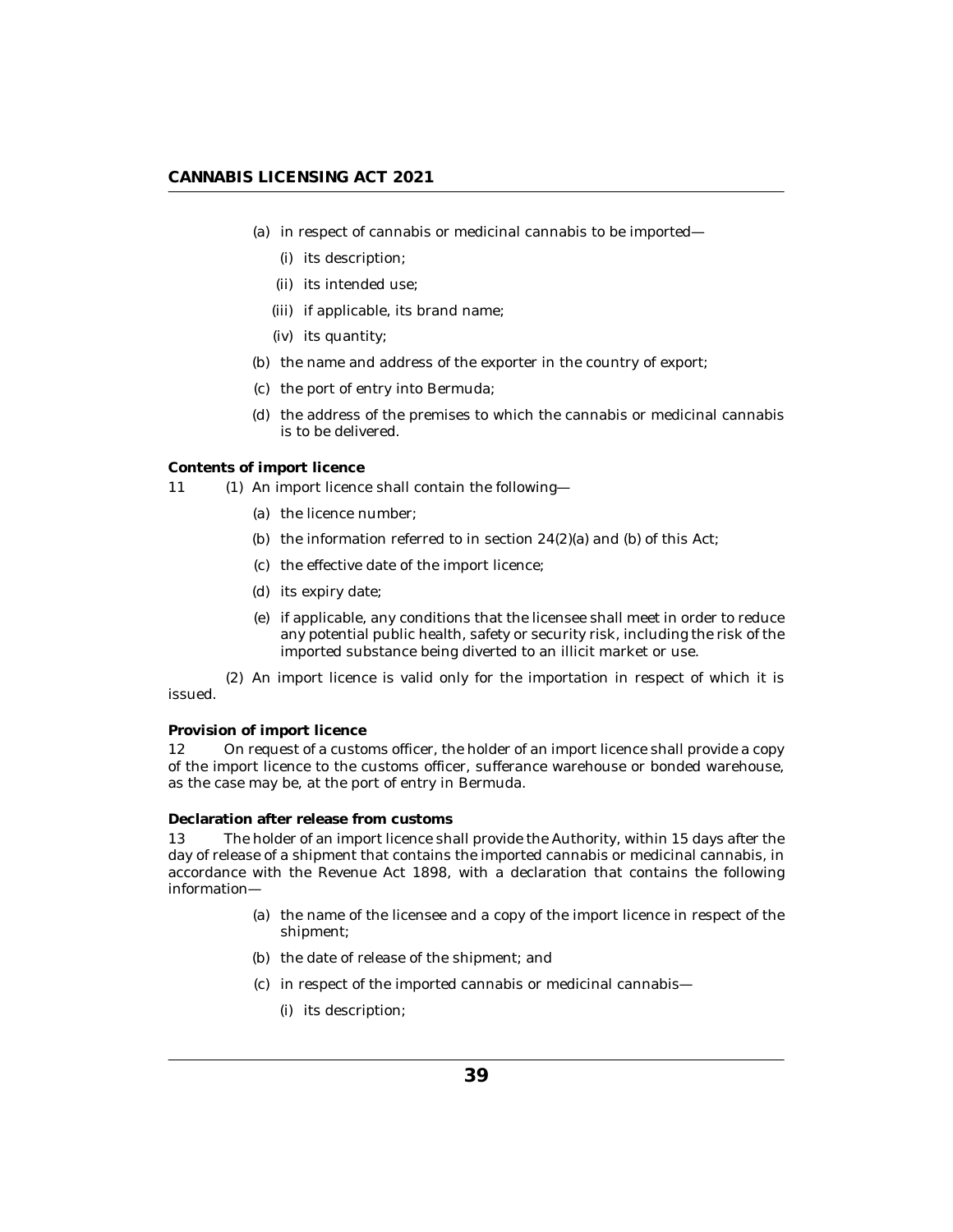- (ii) its intended use;
- (iii) if applicable, its brand name; and
- (iv) its quantity.

## **Transportation of imported substance**

The holder of an import licence shall ensure that, after the imported cannabis or cannabis product or medicinal cannabis or medicinal cannabis product is released, it is transported directly to the premises specified in the import licence. 14

### *D. Export Licences*

**Application for export licence**

15 (1) The Authority shall not grant an application for an export licence unless, in addition to the requirements set out in Part 3 of this Act, the applicant submits the following additional information—

- (a) in respect of the cannabis or medicinal cannabis to be exported;
	- (i) its description;
	- (ii) its intended use;
	- (iii) if applicable, its brand name;
	- (iv) its quantity; and
	- (v) in the case of dried cannabis, the percentages of deltatetrahydrocannabinol w/w and cannabidiol w/w;
- (b) the name and address of the importer in the country of final destination;
- (c) the port of exit from Bermuda and, if applicable, any country of transit or transhipment;
- (d) the address of the customs office, sufferance warehouse or bonded warehouse at which the shipment is to be presented for export;
- (e) each mode of transportation to be used; and
- a declaration that, to the best of the knowledge of the applicant, the (f) shipment does not contravene any laws of the country of final destination or any country of transit or transhipment.

(2) An application for an export licence shall be accompanied by a copy of the import licence issued by a competent authority in the country of final destination that sets out the name and address of the site of the importer in the country of final destination.

**Contents of export licence**

- 16 (1) An export licence shall contain the following-
	- (a) the licence number;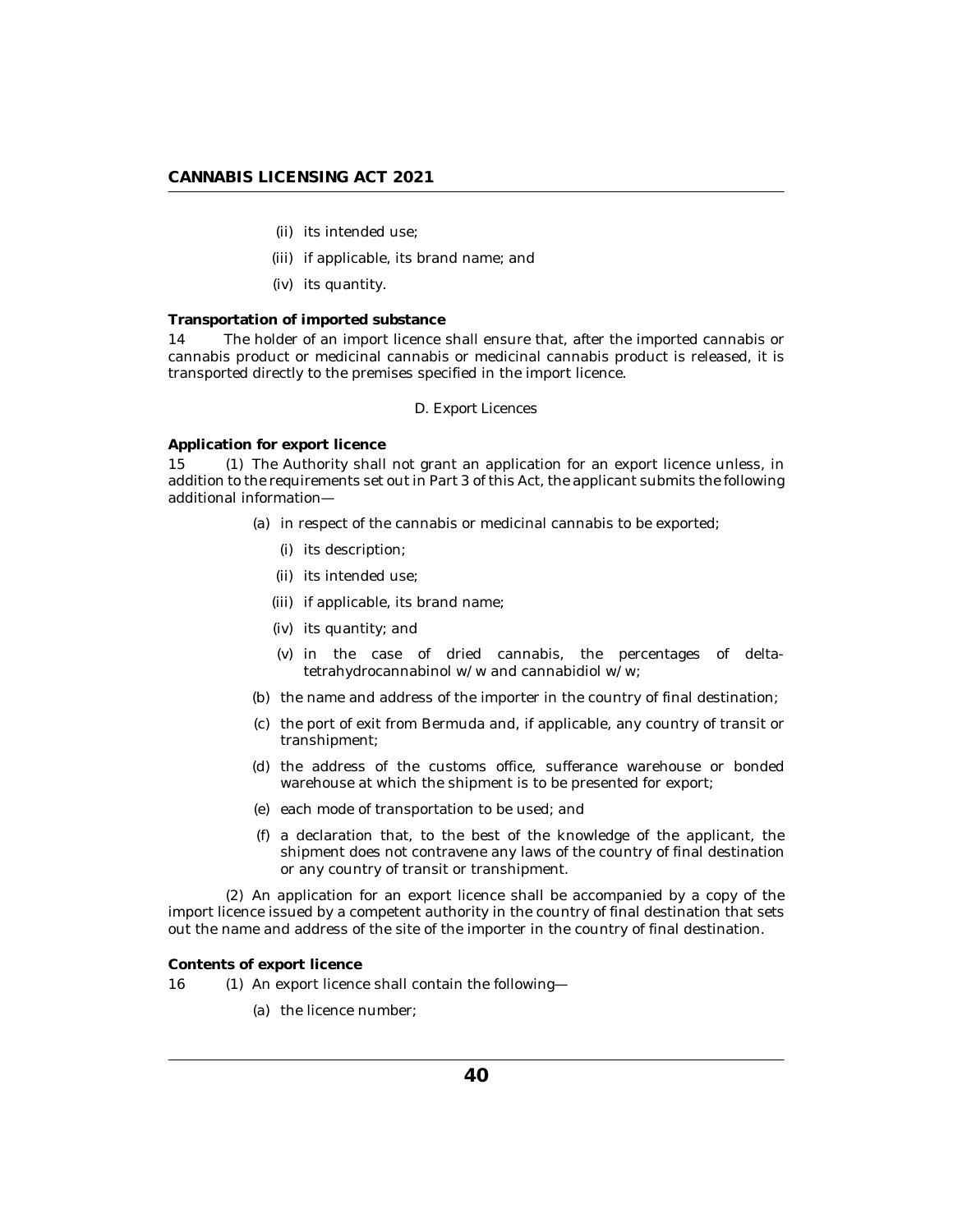- (b) the information referred to in section  $24(2)(a)$  and (b) of this Act;
- (c) the effective date of the export licence;
- (d) its expiry date;
- (e) the expiry date of the import licence issued by a competent authority in the country of final destination; and
- $(f)$  if applicable, any conditions that the licensee shall meet in order to reduce any potential public health, safety or security risk, including the risk of the exported substance being diverted to an illicit market or use.
- $(2)$  An export licence shall be valid until-
	- (a) its expiry date or the date on which it is suspended or revoked in accordance with this Act; and
	- (b) the expiry date of the import licence that applies to the cannabis or medicinal cannabis to be exported which is issued by a competent authority in the country of final destination or the date on which that licence is suspended or revoked.

(3) An export licence granted under this Act is valid only for the exportation in respect of which it is issued.

**Refusal to issue export licence**

- The Authority may refuse an application for an export licence if— 17
	- (a) the applicant does not hold a tier 2 cultivation, manufacturing or research licence in respect of the cannabis or medicinal cannabis that is to be exported;
	- (b) the Minister has reasonable grounds to believe that the shipment for which the export licence is requested would contravene the laws of the country of final destination or any country of transit or transhipment; or
	- (c) the shipment would not be in conformity with the import licence issued by a competent authority of the country of final destination.

### **Provision of copy of export licence**

On request of a customs officer, the holder of an export licence shall provide a copy of the export licence to the customs officer, sufferance warehouse or bonded warehouse, as the case may be, at the port of exit from Bermuda at the time of exportation. 18

**Declaration after export**

The holder of an export licence shall provide to the Authority, within 15 days after the day on which a shipment of the cannabis or medicinal cannabis is exported, a declaration that contains the following information— 19

> (a) the name of the licensee and a copy of the export licence in respect of the shipment;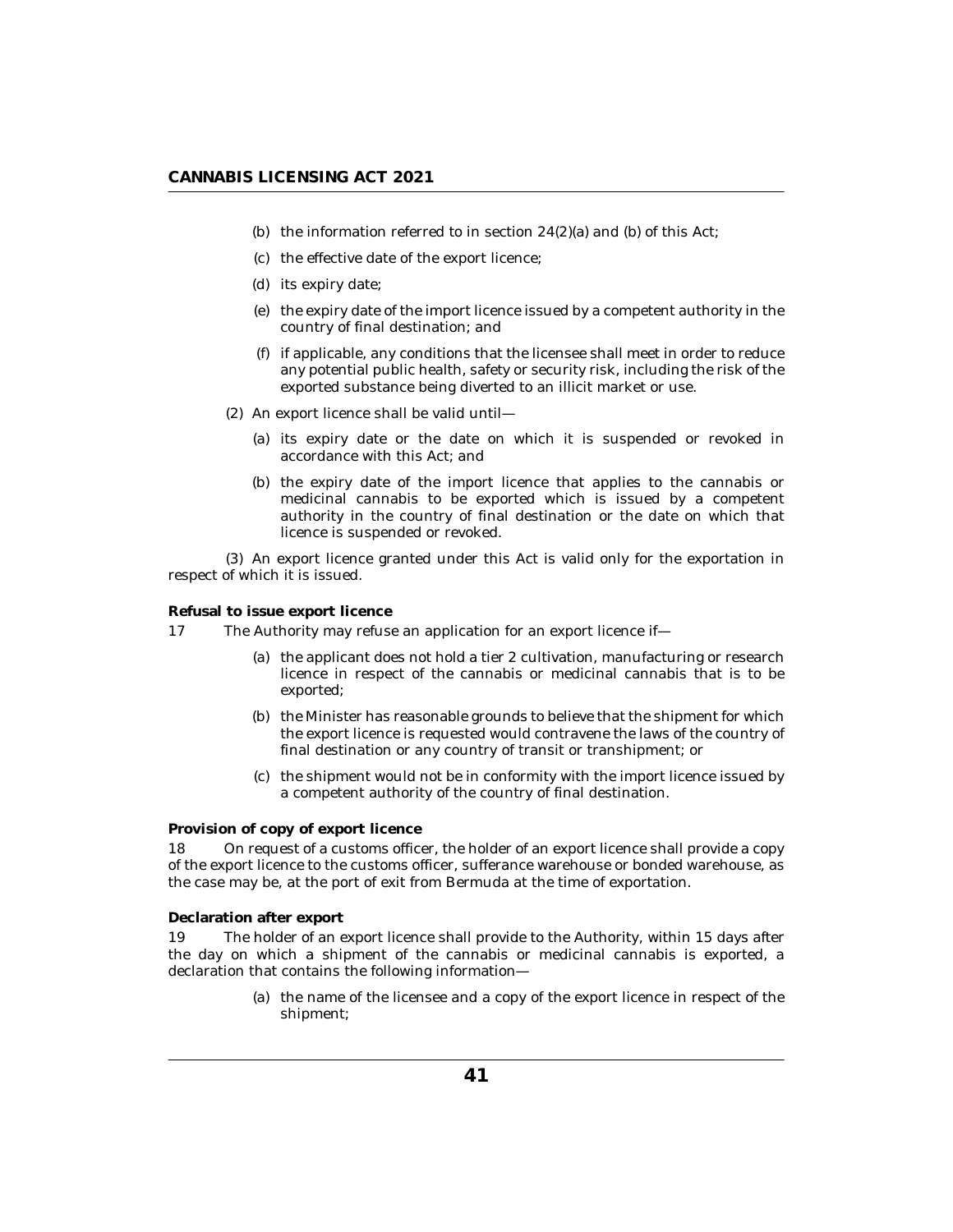- (b) the date of export; and
- (c) in respect of the exported cannabis or medicinal cannabis—
	- $(i)$  its description and an indication as to whether it is in the form of seeds, plants or dried cannabis or medicinal cannabis;
	- (ii) its intended use;
	- (iii) if applicable, its brand name;
	- (iv) its quantity; and
	- $(v)$  in the case of dried cannabis or medicinal cannabis, its percentages of delta-9- tetrahydrocannabinol w/w and cannabidiol w/w.

#### *E. Research Licences*

**Additional requirements for application for research licence**

- The Authority shall not approve an application for a research licence authorizing— 20
	- (a) the provision of analytical services unless the Authority is satisfied that the applicant is duly qualified to provide those services;
	- (b) the conduct of any research or development unless the Authority is satisfied that the applicant is duly qualified to conduct the research or development.

**Grant of research licence**

Where the Authority approves an application for a research licence, the Authority shall, upon receipt of the relevant licence fee, grant the applicant a research licence in the form the Authority may determine, being a licence authorizing— 21

- (a) the conduct, for experimental purposes, of research utilising cannabis or medicinal cannabis, which shall be described as a research (experimental purposes) licence; or
- (b) the provision of analytical services in respect of cannabis or medicinal cannabis, which shall be described as a research (analytical services) licence.

**Additional terms and conditions of research licence**

Without prejudice to the power of the Authority to impose terms and conditions for a research licence, it shall be deemed to be a term and condition of every research licence that— 22

- (a) the licensee shall keep a log, in the form approved by the Authority, of all persons entering and exiting the premises on which the activities which are the subject of the licence are carried out;
- any cannabis or medicinal cannabis used for research shall be destroyed (b) in accordance with guidance issued by the Authority.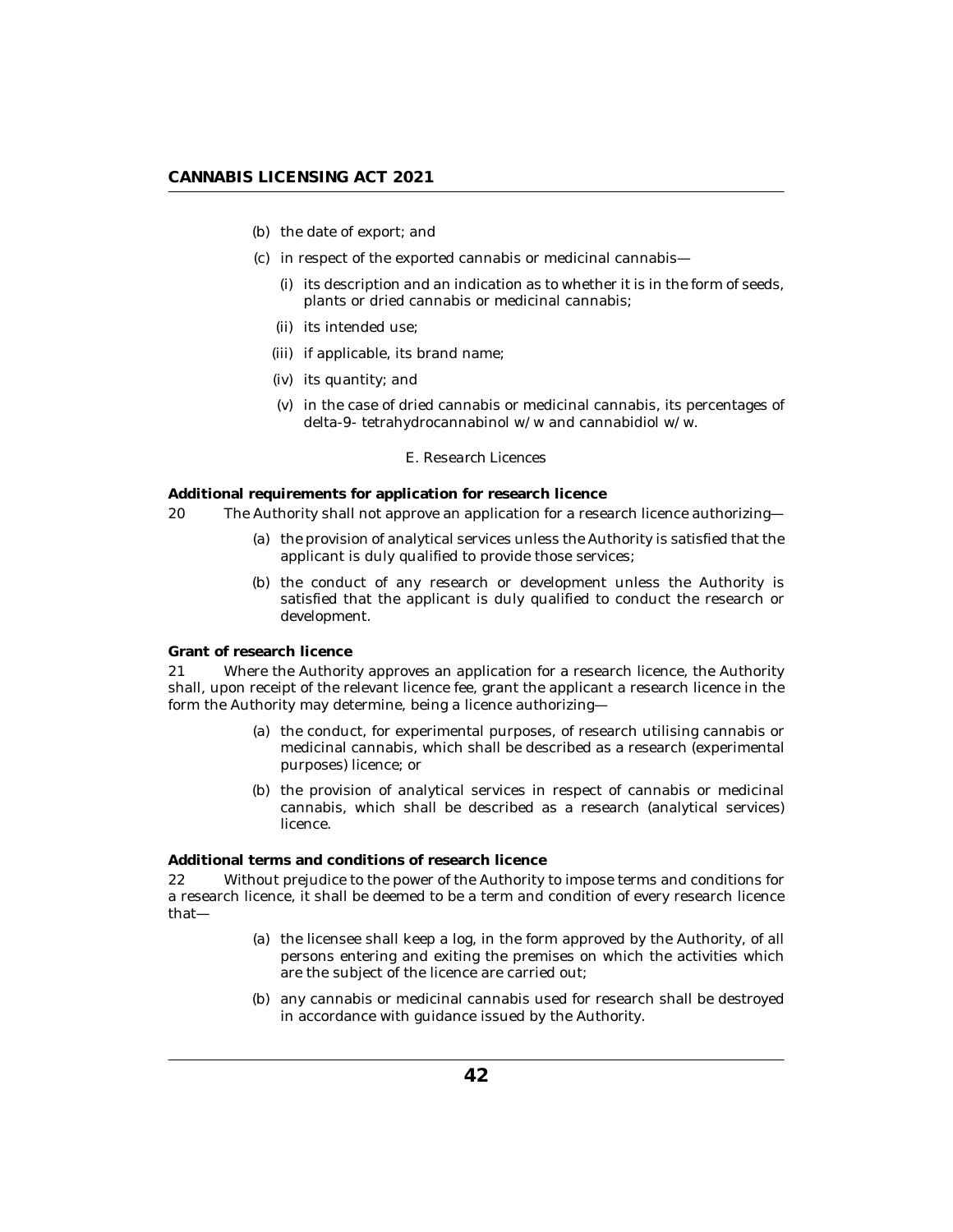## **Security Plan; research licence**

23 (1) A licensee shall develop and implement a security plan.

The security plan shall include a description of the security measures to be (2) taken to—

- (a) prevent access to the premises by any unauthorized personnel and protect the physical safety of employees, including, but is not limited to
	- establishing physical barriers to secure perimeter access and all points (i) of entry onto a premises (such as locking primary entrances with commercial grade, non-residential door locks, or where applicable, and subject to guidelines issued by the Authority, providing fencing around the premises, driveway, and any secondary entrances including windows, roofs, or ventilation systems);
	- (ii) installing a security alarm system to notify and record incident(s) where physical barriers have been breached;
	- (iii) establishing an identification and sign-in/sign-out procedure for authorized personnel, suppliers and visitors;
	- (iv) maintaining the premises such that visibility and security monitoring of the premises is possible; and
	- (v) establishing procedures for the investigation of suspicious activities;
- (b) prevent against theft or loss of cannabis or medicinal cannabis including but not limited to—
	- (i) establishing an inventory system to track cannabis or medicinal cannabis and the personnel responsible for processing it throughout the manufacturing process;
	- limiting access of personnel within the premises to those areas (ii) necessary to complete job duties and to those time-frames specifically scheduled for completion of job duties;
	- (iii) securing and backing up electronic records in a manner that prevents unauthorized access and that ensures the integrity of the records is maintained.

At a minimum, the premises shall have a complete digital video surveillance (3) system, which shall be able to effectively and clearly record images of the area under surveillance.

The video surveillance system shall be capable of supporting remote access by (4) the licensee.

To the extent reasonably possible, all video surveillance cameras shall be (5) installed in a manner that prevents intentional obstruction, tampering with, or disabling.

Areas that shall be recorded on the video surveillance system include, but are (6) not limited to, the following—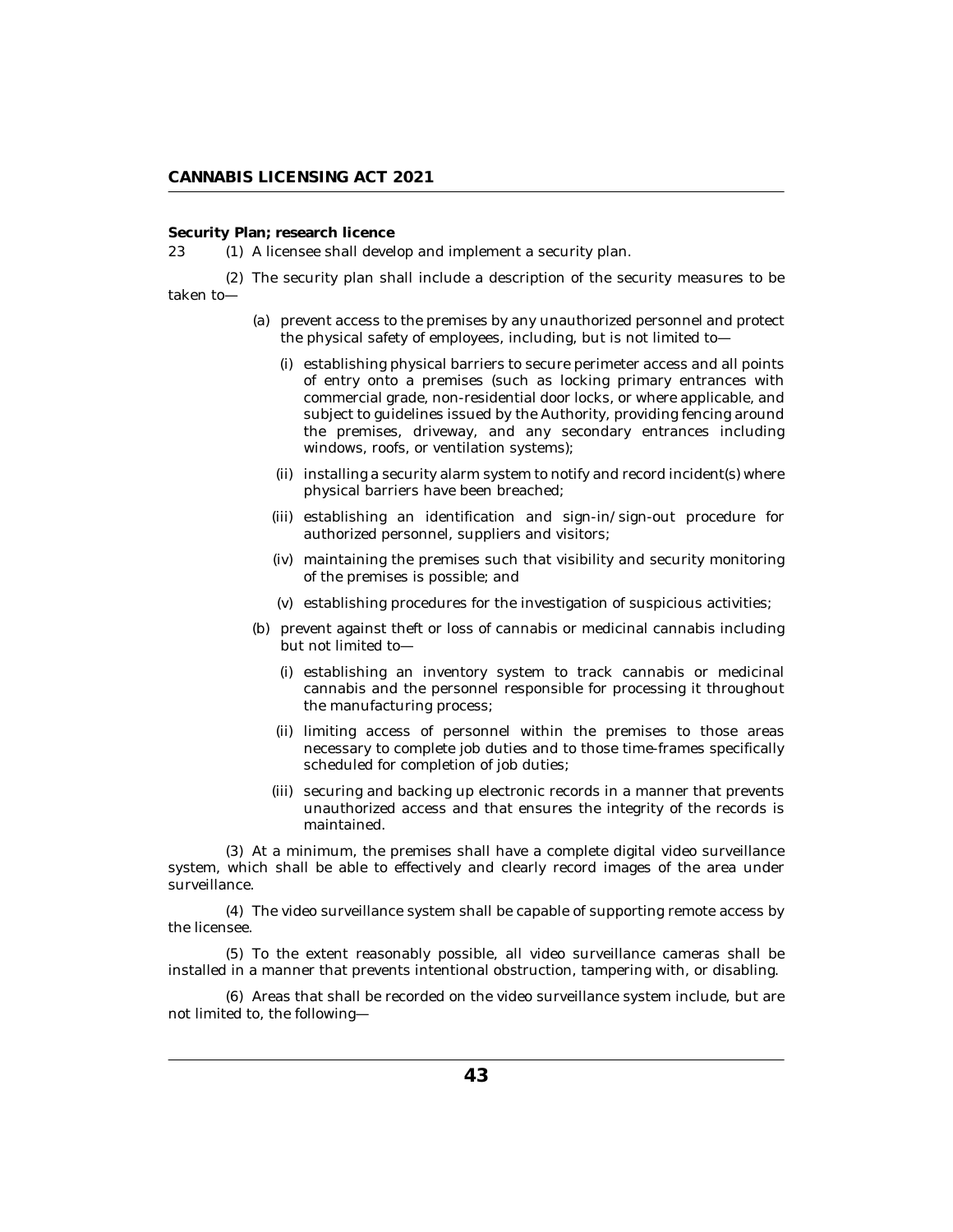- (a) areas where cannabis or medicinal cannabis are weighed, packaged, stored, quarantined, loaded or unloaded for transportation, or moved within the premises;
- (b) limited-access areas;
- (c) areas containing surveillance-system storage devices, in which case, at least one camera shall record the access points to such an area; and
- (d) the interior and exterior of all entrances and exits to the premises.
- (7) The surveillance system shall record continuously twenty-four hours per day.

All recording and monitoring equipment shall be located in secure rooms or (8) areas of the premises in an access-controlled environment.

All surveillance recordings shall be kept on the licensee's recording device for (9) a minimum of ninety days.

(10) All video surveillance recordings shall be copied and sent, or otherwise provided, to the Authority upon request.

 $(11)$  The video recordings shall display the current date and time of recorded events.

### *F. Transport Licences*

**Grant and scope of transport licence**

24 (1) Where the Authority decides to approve an application for a transport licence, the Authority shall upon receipt of the prescribed fee, grant a transport licence in the form the Authority may determine.

A licence issued under subparagraph (1) shall be construed as authorising, in (2) the vehicle of the licensee, the transportation of cannabis or medicinal cannabis to or from a location specified in subparagraph (3), for use for any medicinal or research purpose.

- (3) The locations mentioned in subparagraph (2) are—
	- (a) any cultivation site;
	- a cannabis retail shop; (b)
	- a licensed cannabis event; (c)
	- (d) any premises on which a licensee is permitted to manufacture or process or carry out any research on cannabis or medicinal cannabis.

**Additional terms and conditions of transport licence**

Without prejudice to the power of the Authority to impose terms and conditions for any transport licence, the following terms and conditions shall be deemed to be included in the terms and conditions of a transport licence— 25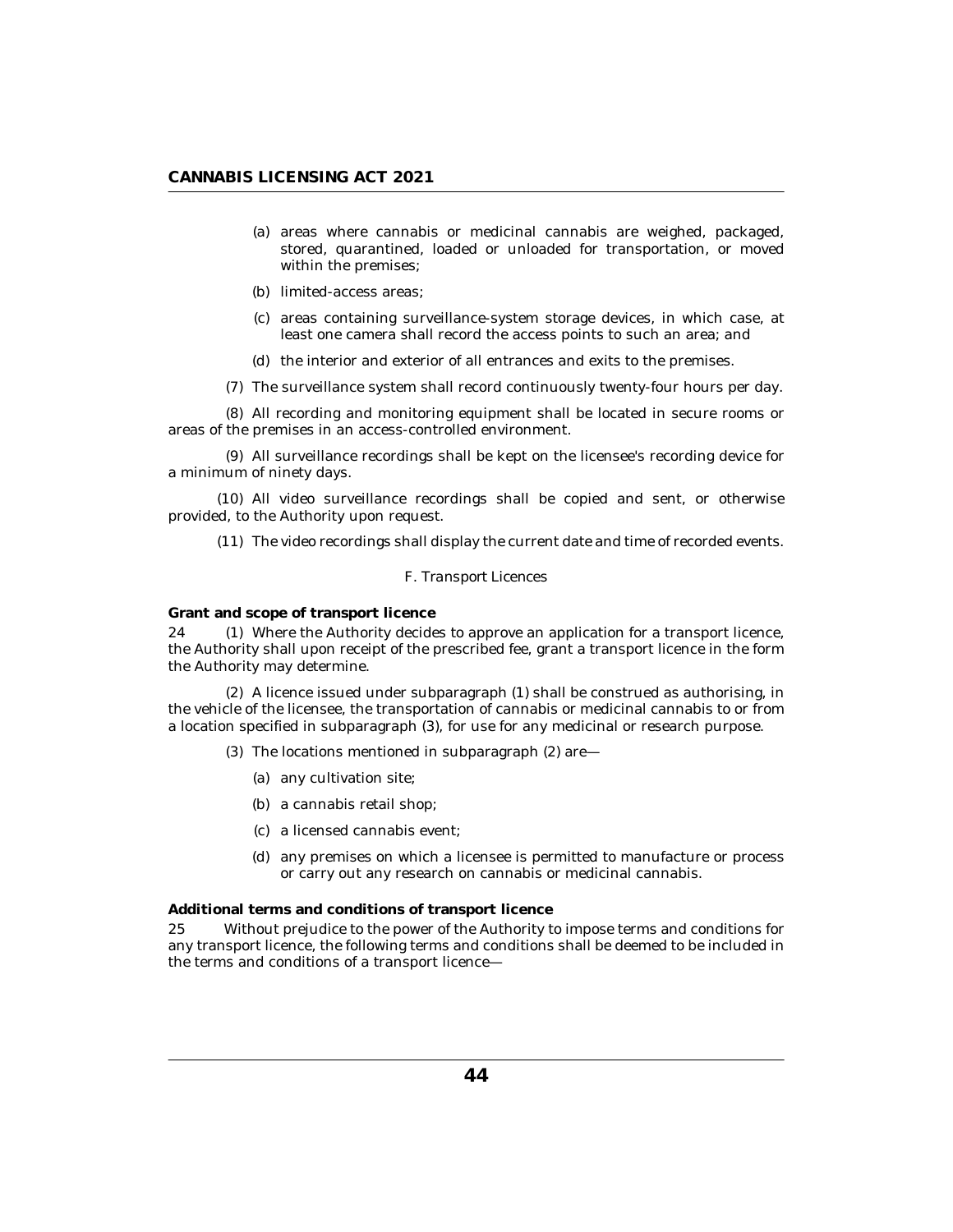- (a) the licensee shall be accompanied by a security officer in the vehicle during any transportation of cannabis or medicinal cannabis to observe the secure delivery of the cannabis or medicinal cannabis to the delivery location;
- (b) a log of all persons accessing the vehicle shall be kept by the licensee in a form approved by the Authority and the log made available to the Authority for inspection on request; and
- $(c)$  all times for transportation shall be between the hours of  $6:00$  a.m. and 6:00 p.m..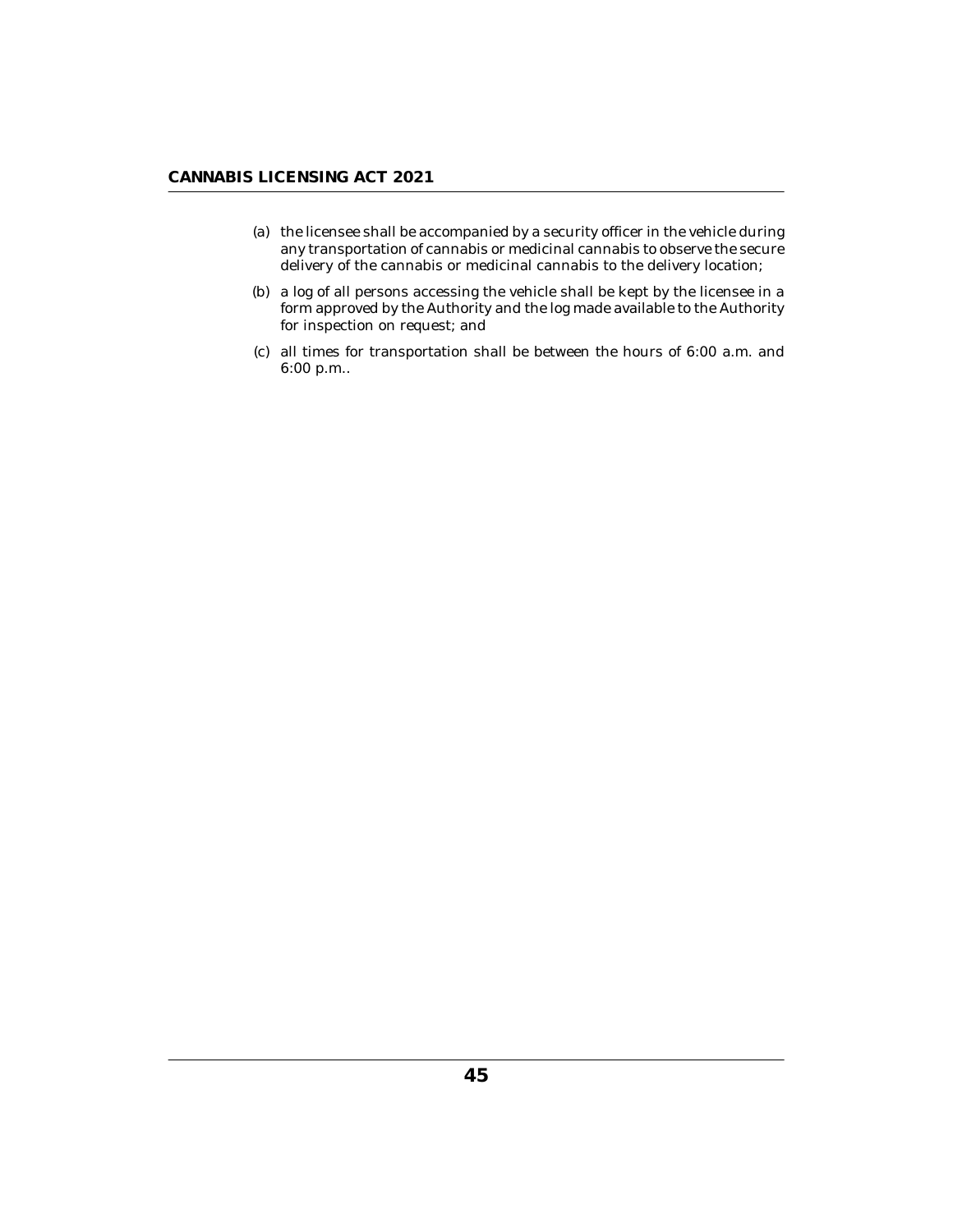## **SCHEDULE 4**

(Section 2)

## **CANNABIS RETAIL SHOP**

## **Part 1**

## **Preliminary**

<span id="page-45-0"></span>**Interpretation**

In this Schedule— 1

> "cannabis accessory" includes rolling papers or wraps, holders, pipes, water pipes, bongs and vaporizers used in the consumption of cannabis;

> "licence" means a cannabis retail shop licence granted under section 25 of the Act;

"licensee" means the holder of a cannabis retail shop licence;

"patron" means a customer of a retail shop;

"retail shop" means a cannabis retail shop.

## **Part 2**

### **General Provisions for Licensing**

**Guidance**

2 (1) The Authority shall issue such guidance for the purposes of this Schedule as is considered appropriate and such guidance shall be taken into account when assessing compliance with the provisions of this Schedule.

The Authority may from time to time revise any guidance issued under this (2) paragraph.

The Statutory Instruments Act 1977 does not apply to any guidance published (3) under this paragraph.

**Authorized activities**

A retail shop licence authorizes a licensee— 3

- (a) to sell cannabis from a retail shop to patrons;
- (b) to sell cannabis from a retail shop to patrons for only consumption in the retail shop;
- in subparagraph (a) or (b) to sell cannabis accessories. (c)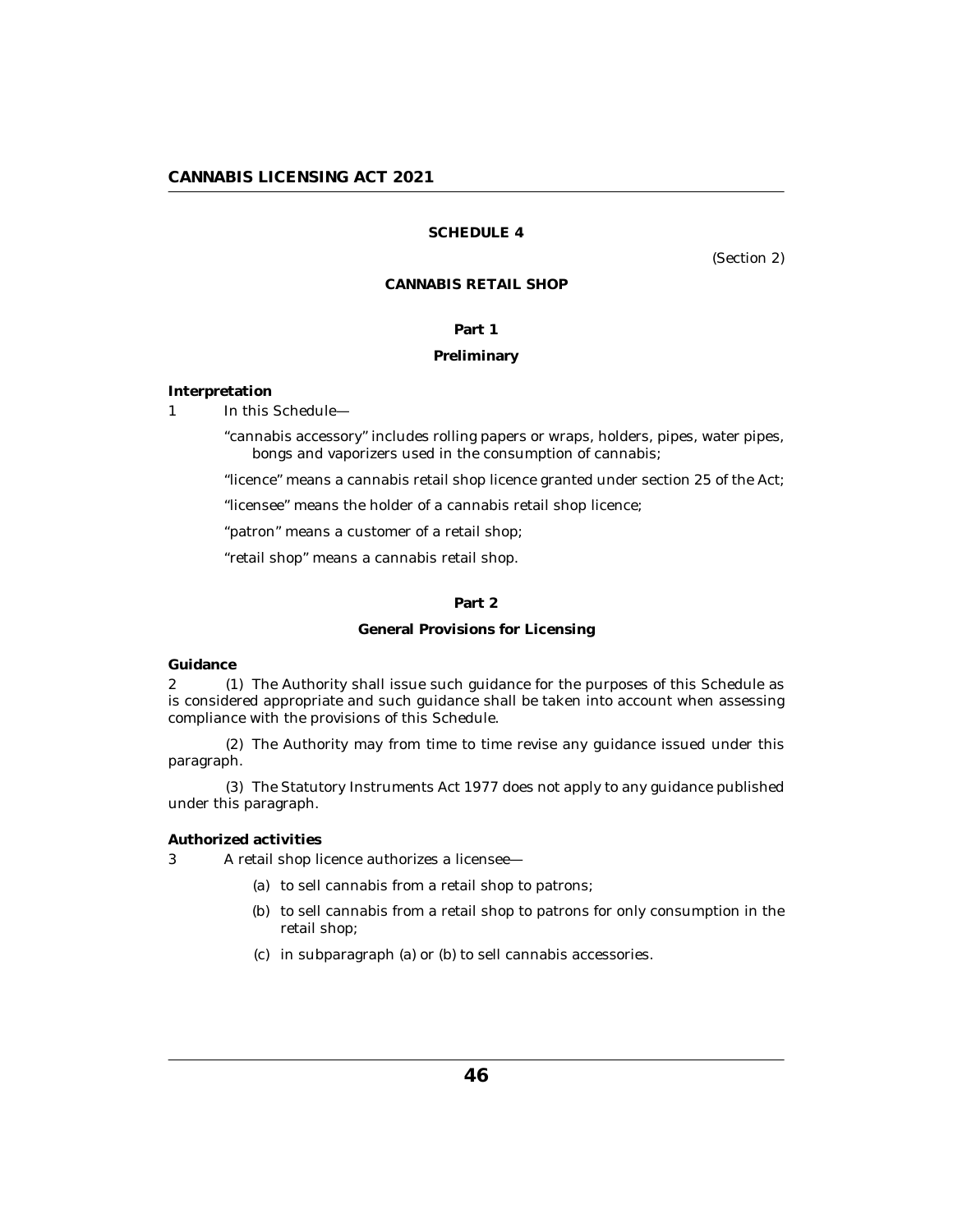### **Cannabis sold in a retail shop**

A licensee shall only sell the following forms of cannabis or cannabis 4 (1) products—

- (a) dried cannabis;
- (b) cannabis oil;
- (c) fresh cannabis;
- edible cannabis; (d)
- cannabis extracts; (e)
- cannabis topicals. (f)

A licensee who sells cannabis in a form other than provided in subparagraph (2) (1) shall have his licence revoked immediately.

## **Part 3**

## **Retail Shop Licence**

**Restrictions on number of licences that may be held**

A licensee shall only apply for and hold one retail shop licence. 5

## **Application for a licence**

The Authority shall not grant a licence unless, in addition to the requirements set out in section 24 of this Act, the following additional requirements are satisfied, that— 6

- (a) arrangements satisfactory to the Authority are in place for the off-site security surveillance of the retail shop where the cannabis is to be supplied or sold, whether by electronic means or otherwise;
- (b) the premises of the proposed retail shop is not situated within 100 feet of any school or place of worship;
- (c) the Authority is satisfied that approving the application would not be inconsistent with any requirements under any Act or any action taken by the appropriate authority in exercise of functions under that Act and any other applicable laws concerning the grant of licences with respect to the carrying on of any activity in the location concerned;
- (d) the applicant has submitted a draft security contract with an approved security company that includes provision for—
	- (i) off-site web-enabled electronic surveillance;
	- (ii) regular physical inspections and written reports thereon; and
	- (iii) a panic alarm system tied to a base operation that is operated, by an approved security company.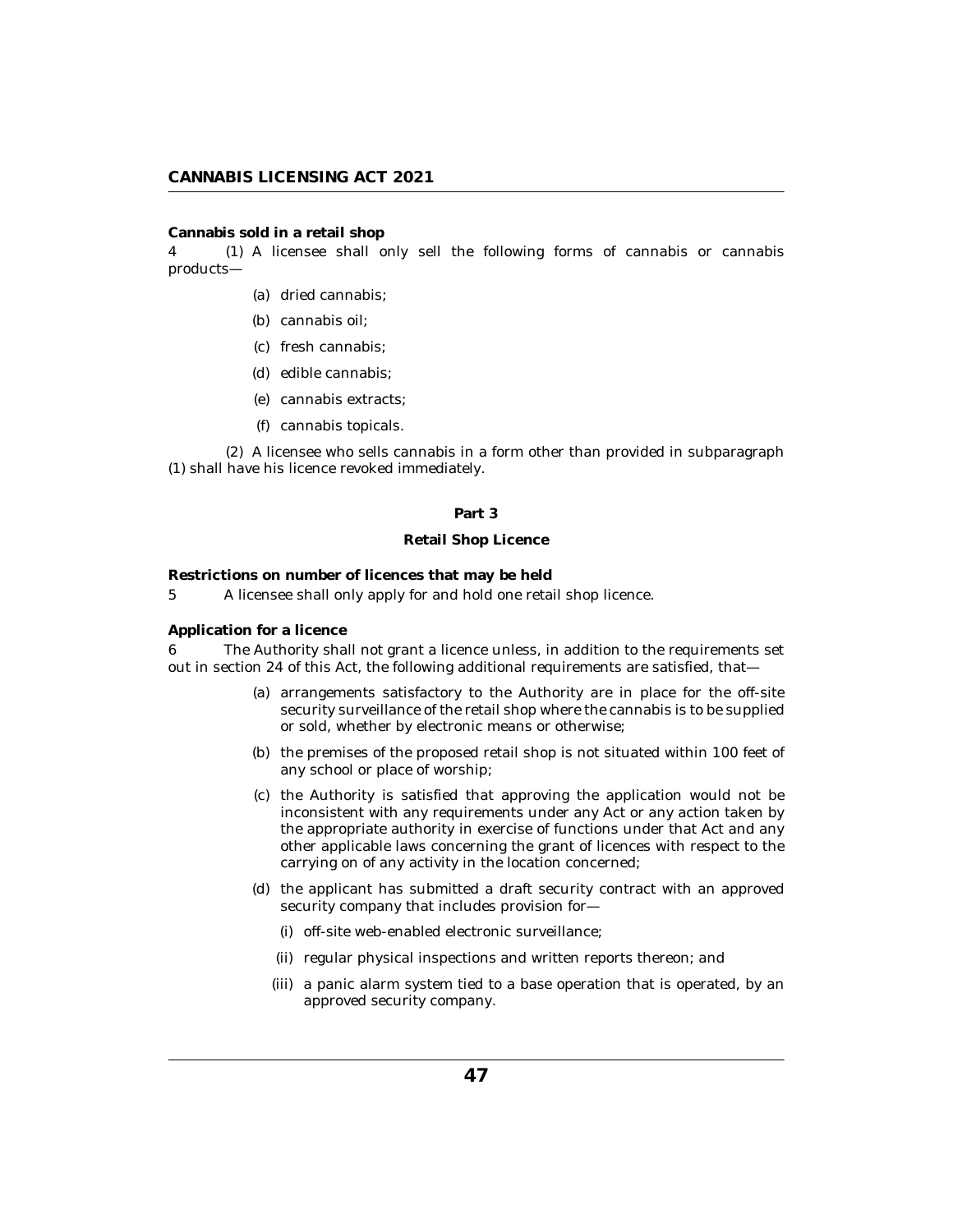## **Publication; application for a licence**

7 (1) The Executive Director shall cause a notice to be published in the Gazette containing details of each application for the grant or renewal of a licence and such notice shall, subject to subsection (3), include the following—

- (a) the name of the applicant;
- (b) the name of the manager of the business;
- (c) the type of retail shop licence for which application will be made, specifying whether the retail shop will be only be for the sale of cannabis or for the sale and consumption of cannabis;
- (d) the address of the premises in respect of which application will be made; and
- (e) the name under which the premises will be operated.

A person may, withing 14 days of the publication of a notice under subsection (2) (1), object to an application for a licence.

## **Terms and conditions**

8 (1) In addition to the terms and conditions in section 28 of this Act, the following terms and conditions shall apply to a licence—

- cannabis purchased in retail shop shall not be consumed in a retail shop (a) that is licensed only to sell cannabis;
- (b) cannabis shall only be sold and consumed in retail shop that is licensed for the consumption of cannabis;
- (c) cannabis sold in a retail shop licensed for consumption shall not be consumed by a patron outside the retail shop;
- (d) the only business that takes place in the retail shop that is licensed to sell cannabis is the sale of the items referred to in paragraph 5(1);
- (e) the payment for cannabis purchased by a patron shall take place in the retail shop;
- cannabis shall not be sold to a person who intends to deliver the cannabis (f) to another person, for compensation or otherwise;
- (g) the maximum amount of cannabis that can be sold to a patron in a transaction is 7 grams of dried cannabis or an equivalent amount;
- cannabis that is sold under a licence only for the sale of cannabis shall be (h) sold in its original packaging that has never been opened;
- (i) the licensee for only the sale of cannabis shall not open the packaging of cannabis unless—
	- (i) the purpose of opening the packaging is to allow patrons to smell the cannabis or another purpose approved by the Authority; and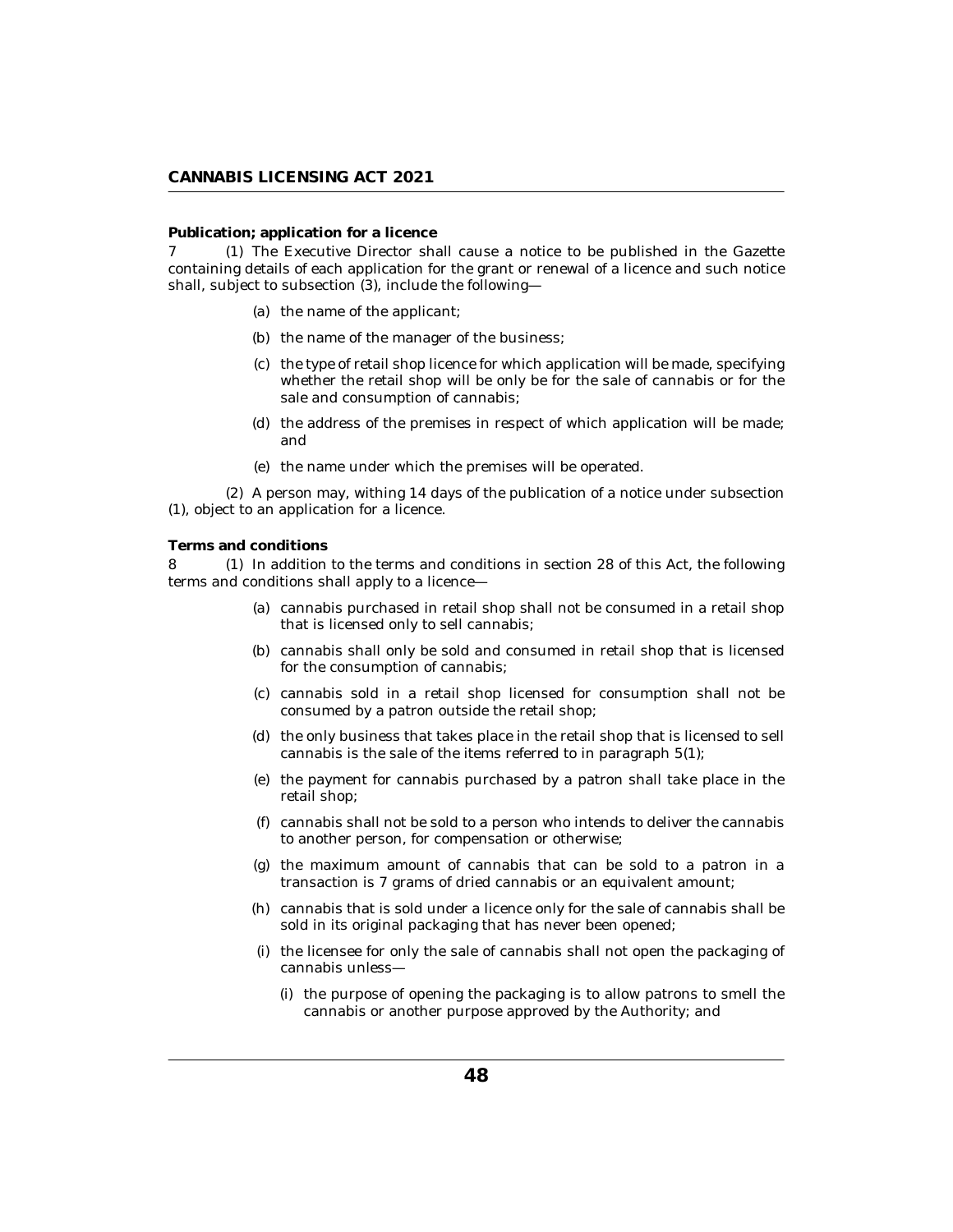- (ii) cannabis from the opened packaging is not sold;
- a patron of a retail shop licensed only to sell cannabis shall not open the (j) packaging of cannabis in the retail shop;
- (k) the retail shop shall be located in a building, vehicle, vessel or structure and be enclosed by floor-to-ceiling walls that are not transparent;
- (I) the entrances and exits of the retail shop shall not be shared with any other store, business or dwelling unit.

The Authority shall not grant a licence for an area as a retail shop if the area (2) provides access to—

- (a) a business in which the majority of the goods or services offered are primarily directed at minors; or
- (b) premises that are subject to a licence issued under the Liquor Licence Act 1974 that authorizes patrons to consume intoxicating liquor other than the consumption of samples.

**Grant of licences subject to conditions**

9 (1) The following conditions shall be observed with respect to the grant of licences—

- (a) the Authority shall be satisfied—
	- (i) that the retail shop is suitably located and well designed; and
	- (ii) that there are no sustainable objections to the grant of the licence to the applicant and, in particular, no such objections, raised by or on behalf of persons owning or occupying neighbouring property, based on any of the following anticipated grounds—
		- (A) undue noise;
		- (B) accumulation of trash;
		- (C) disruption of the traffic flow; or
		- (D) disturbance attributable to cannabis misuse;
- (b) the premises in respect of which a licence is granted for the consumption of cannabis shall have no internal or private communication with any other building or premises, but shall consist either of the whole of an entirely detached building or of one or more rooms having no internal or private communication with any other building, room or premises.

Without prejudice to any other provision of this Schedule, the Authority may (2) decide to grant a licence subject to such conditions as the Authority deems expedient to secure the proper conduct of the retail shop.

A licence shall be authority for the sale or the sale and consumption of cannabis (3) only in the parts of the premises delineated in plans submitted to the Authority under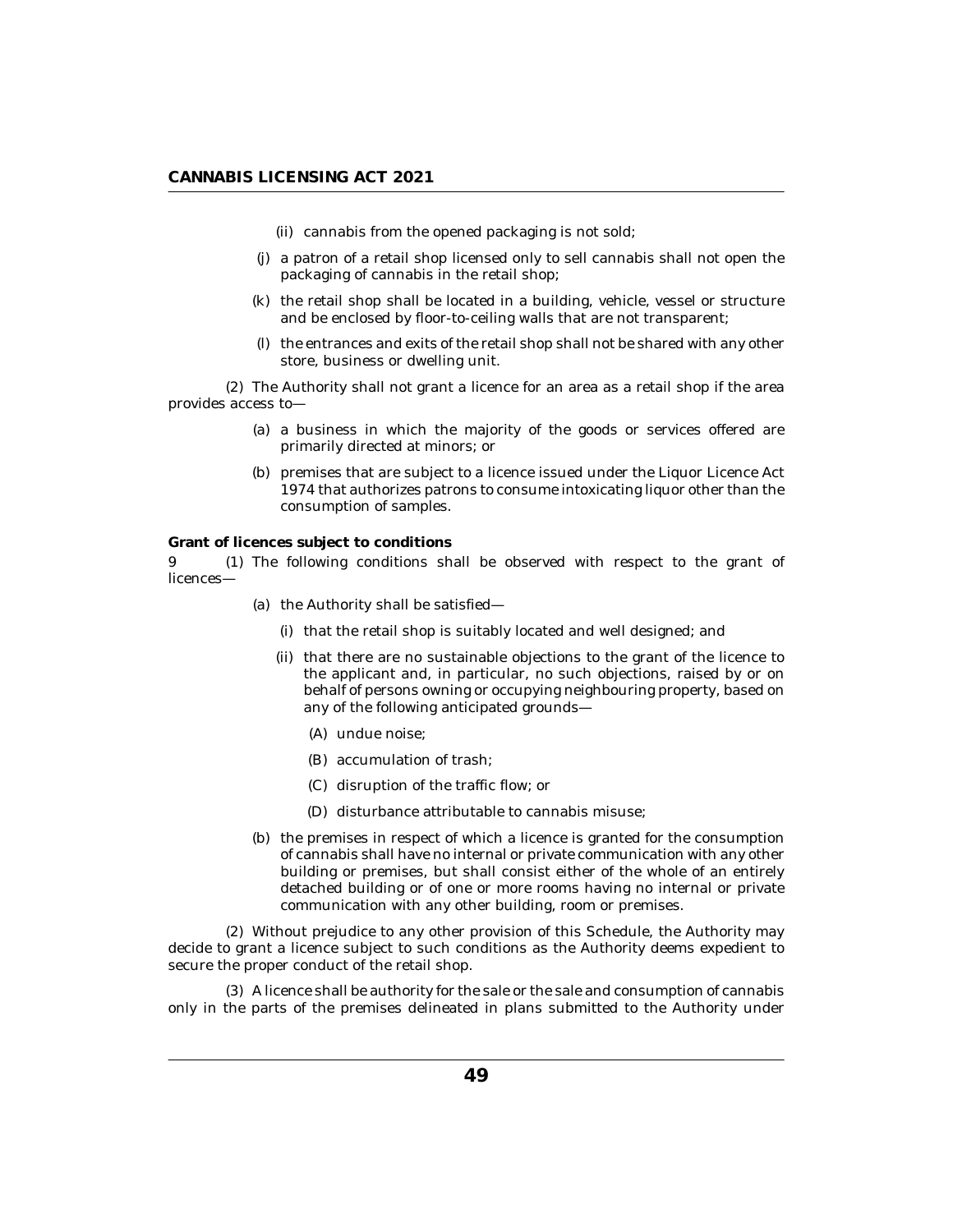section 24 of the Act and approved by the Authority as parts of the retail shop in which such cannabis is permitted to be sold or sold and consumed.

Where any change (however made) occurs in the management or in the control (4) of the management, or to any of the employees of a retail shop, the licensee shall forthwith supply to the Authority, in writing, details of the change.

(5) Any conditions imposed under subparagraph (2) shall be endorsed on the licence and the Authority shall by notice in writing to the applicant give reasons for the imposition of those conditions.

**Mandatory condition of retail shop licence**

10 (1) The holder of a licence, his servant or agent shall examine the photographic identification as proof of age of any person seeking entry into the retail shop who appears to be under the age of 21 before granting access.

(2) In this paragraph, "photographic identification" means identification which bears a photograph of the person, his date of birth and a holographic mark and includes—

- (a) a valid passport;
- (b) a valid driver's licence that clearly displays the person's photograph and date of birth; or
- (c) other valid government issued identification that clearly displays the person's photograph and date of birth.

Where a person is required to provide photographic identification as proof of (3) age and fails to produce such photographic identification, a licensee, his servant or agent shall—

- (a) refuse entry to that person; or
- (b) refuse to sell cannabis to that person,

and shall require him to leave the licensed premises.

**Objection to grant or renewal of licence**

Any person ordinarily resident in the parish in which the retail shop is sought to be licensed, or any person in any other parish being the owner or occupier of any property lying within 300 feet of such retail shop, or the Commissioner of Police may object to the grant of a licence in respect of the retail shop and where objection is made the following provisions shall have effect— 11 (1)

- written notice stating the grounds of objection to the grant of a licence shall (a) be served on the Authority and on the applicant, and, where the person objecting to the application is not the Commissioner of Police, on the Commissioner of Police, in each case not less than three days before the date set by the Authority for hearing the application;
- (b) in the event of failure to comply with subparagraph (a) the Authority, upon such terms as to payment of costs and expenses as may seem just, may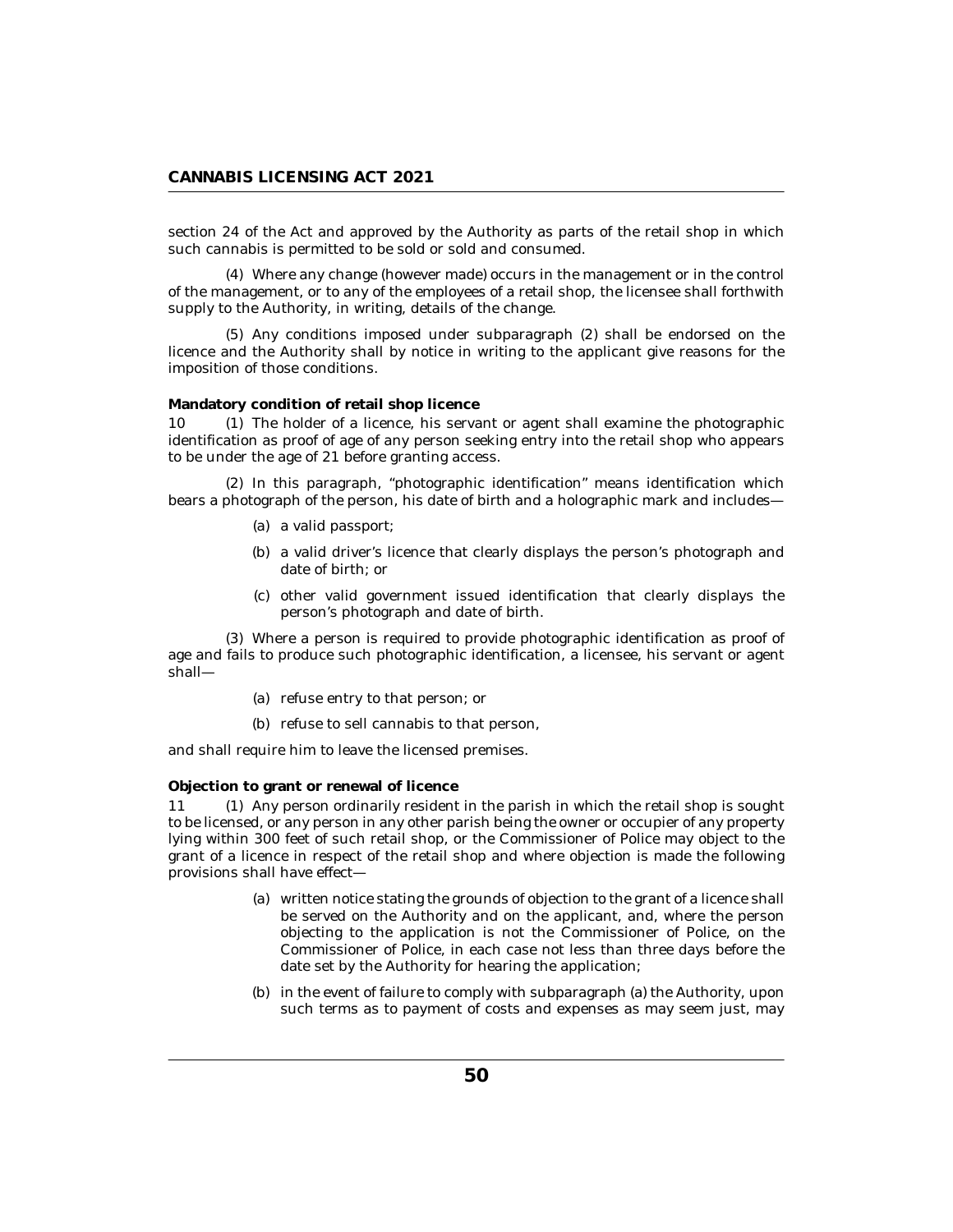adjourn any hearing to enable at least three days to elapse between service of the notice and the hearing;

- (c) the Authority may direct or permit the amendment of any notice;
- (d) the Authority may, subject to such conditions as it thinks fit to impose, allow a number of persons qualified under this subparagraph to be represented for the purposes of the objection by a person, whether or not himself so qualified, appointed by them.

The Authority, in considering any objection, shall receive evidence on oath, and (2) any member of the Authority present at the hearing may administer such oath.

The Authority shall have the same powers with regard to compelling the (3) attendance and examination of witnesses as are conferred on a court of summary jurisdiction by the Criminal Jurisdiction and Procedure Act 2015 and it shall be the duty of any police officer to whom any summons or warrant signed by the presiding member of the Authority is issued to serve or execute the same in the manner required by section 8 of that Act.

The Authority may grant costs in accordance with the scale of costs applicable (4) in a court of summary jurisdiction to a successful applicant for the grant of a licence against any person who has lodged an objection under this paragraph, or vice versa, and such costs shall be recoverable in all respects as if they had been costs awarded in a civil action in a court of summary jurisdiction.

## **Plans; retail shop**

12 (1) An applicant for the grant or renewal of a licence shall submit for the approval of the Authority a sketched plan of the premises intended to be used as a retail shop showing by appropriate colourings and markings—

- (a) the general lay-out of the premises;
- (b) the parts of the premises to be used for the sale or consumption of cannabis;
- (c) the location of sanitary facilities; and
- (d) such other information as the Authority may require.

The provisions of subparagraph (1) shall apply in respect of all premises upon (2) the first application for the grant of a licence, but shall not apply to any subsequent application in respect of the same premises unless an alteration is intended to be made which would render inaccurate the plan submitted under subparagraph (1), in which event a revised plan of the premises shall be submitted to the Authority indicating the proposed alterations.

The Authority may refuse to grant or renew a licence in respect of any premises (3) unless the alterations have previously been approved by the Authority.

The Authority shall retain a copy of the plans of licensed premises submitted (4) under this paragraph.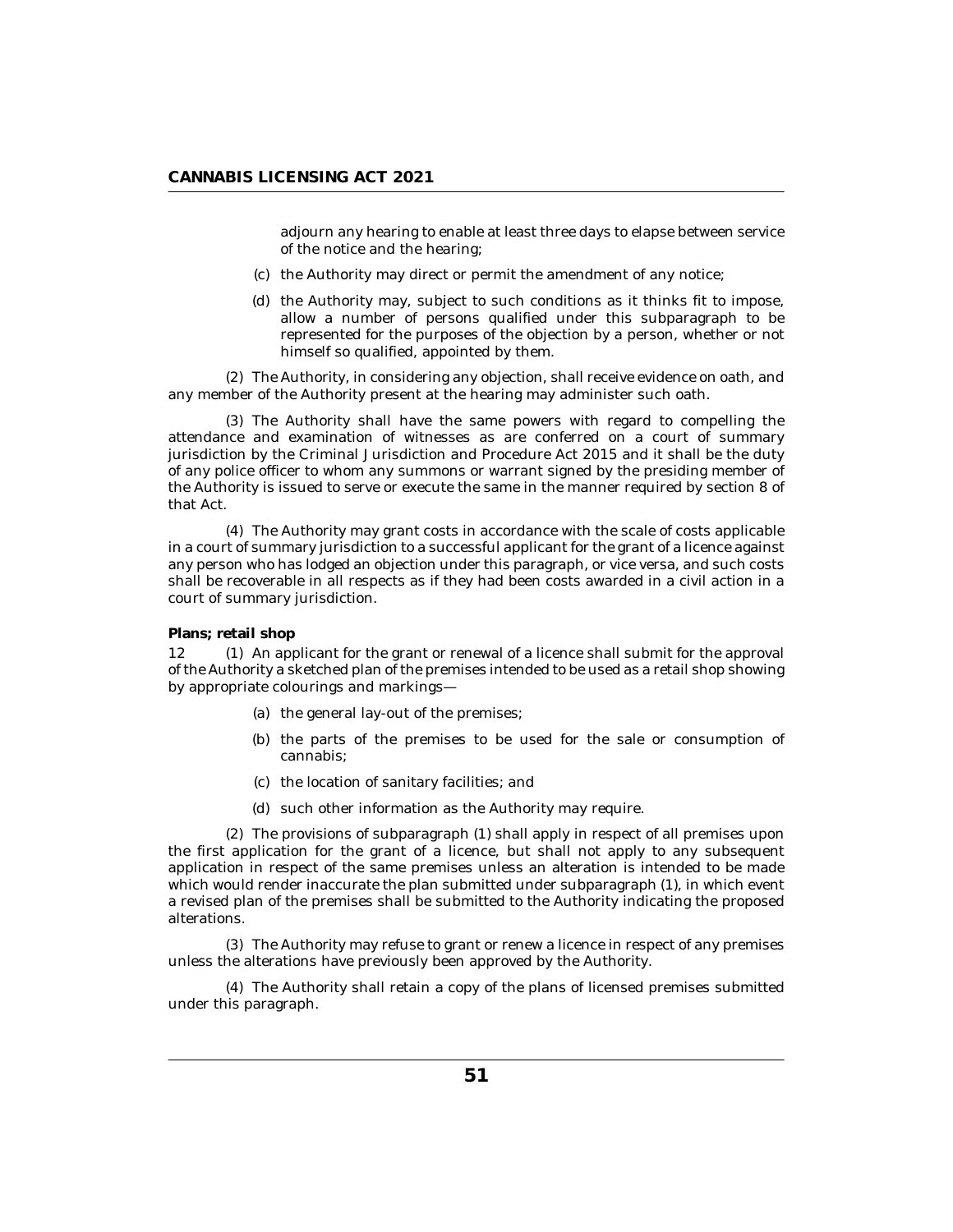**Notification of Commissioner of Police of licences granted**

Within 7 days after the granting of a licence the Authority shall notify the Commissioner of Police, in writing, the name of the licensee and the location of the retail shop, and the Commissioner of Police shall keep a list of all licences granted and in force. 13

## **Part 2**

## **Permitted Hours**

**Permitted hours**

14 (1) Subject to subsection (2), the permitted hours in respect of a retail shop shall be 10:00 a.m. to 10:00 p.m. of the same day except public holidays.

The Authority may, on its own initiative or at the request of any applicant or (2) licensee, limit the permitted hours in respect of any retail shop and any such limitation shall be endorsed on the licence and shall be the permitted hours in respect of that retail shop.

**Prohibition of sale etc. of cannabis outside permitted hours**

15 (1) Except during the permitted hours, or as permitted by or under this Act, a person shall not—

- (a) himself or by his servant or agent—
	- (i) sell cannabis in a retail shop; or
	- (ii) permit the consumption of cannabis in a retail shop;
- (b) purchase cannabis in a retail shop;
- (c) consume cannabis in a retail shop; or
- (d) take cannabis from a retail shop.

A person who contravenes subparagraph (1) commits an offence and shall be (2) liable on summary conviction to a fine of \$2,000 or to imprisonment of a term not exceeding six months, or to both.

## **Part 3**

#### **Conduct in Retail Shops**

**Security guard on a retail shop premises**

16 (1) A licensee shall engage the services of security guards for the purpose of maintaining security at a retail shop.

There shall be one security guard on a retail shop premises during the (2) permitted hours provided in paragraph 14.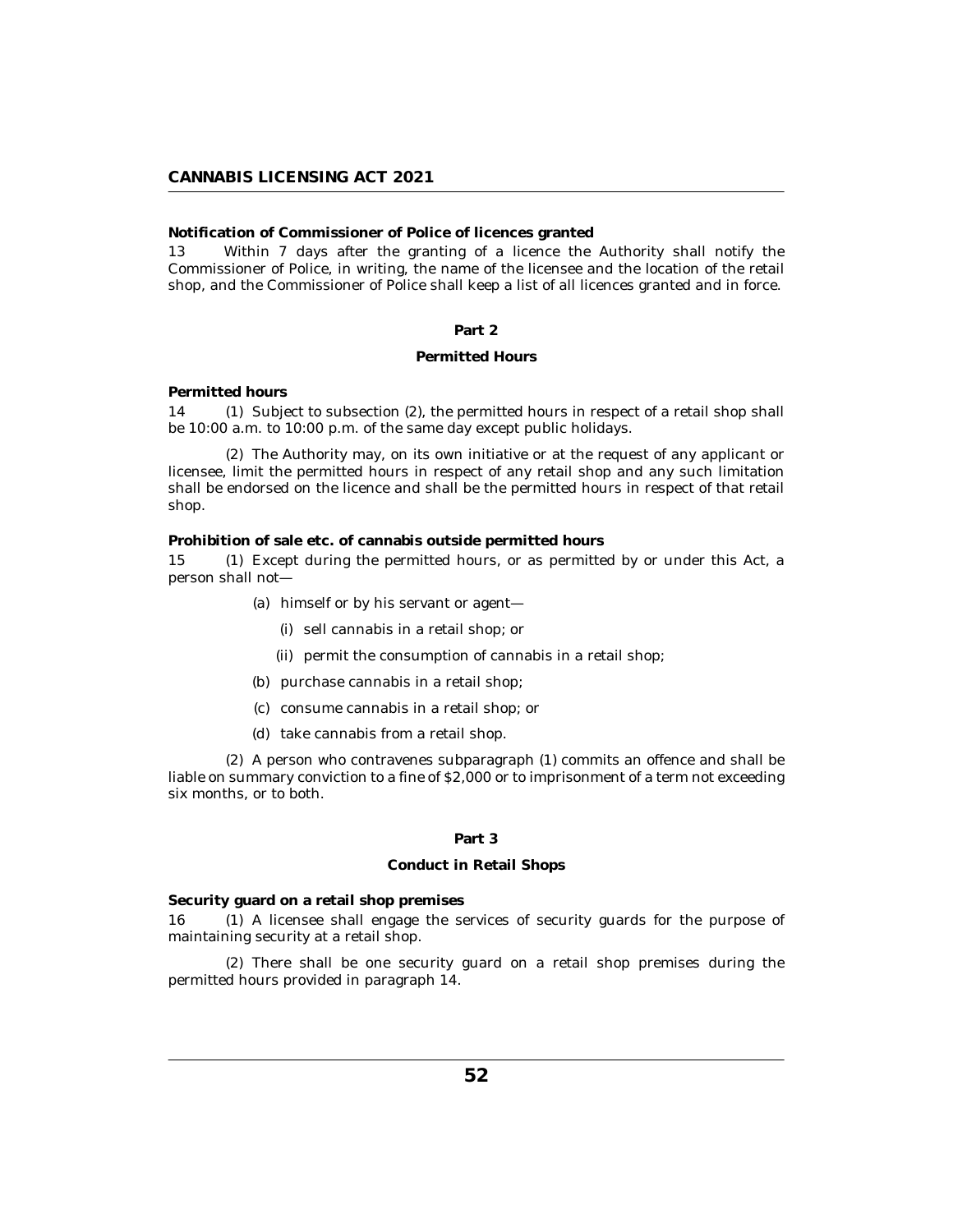The Minister may, after consultation with the Authority and the Commissioner (3) of Police, by order subject to the negative resolution procedure amend the number of security guards required on a retail shop premises.

 $(4)$  A licensee who fails to comply with subparagraph  $(1)$  or  $(2)$ , commits an offence and is liable on summary conviction to a fine not exceeding \$5,000.

### **Duty to display notice of permitted hours**

17 (1) A licensee shall cause to be displayed and to be kept on display in a conspicuous place in the retail shop, a printed notice specifying the days and hours during which the sale or sale and consumption of cannabis is permitted in the retail shop under his licence.

A licensed person who fails to comply with subparagraph (1) commits an (2) offence and is liable on summary conviction to a fine of \$500 for each day the offence continues.

## **Duty of licensee to lock up cannabis**

 $(1)$  It shall be the duty of a licensee to ensure that all cannabis in the retail shop is kept locked up at all times, including during the permitted hours and that any door leading to the retail shop or other place in the retail shop where cannabis is ordinarily sold or consumed, and opening on a public road or street or other place to which the public have access, or opening on any other part of the retail shop, is kept locked except during the permitted hours. 18

A licensee who, himself or by his servant or agent, contravenes subparagraph (2) (1) commits an offence and is liable on summary conviction to a fine of \$800.

### **Duty of licensee to produce licence**

A licensee who refuses to produce on demand his licence to an inspector when acting in the execution of his duty commits an offence and is liable on summary conviction to a fine of \$1,000. 19

**Punishment of licensee being intoxicated in a retail shop**

Any licensee who is intoxicated by cannabis or who allows his servant or agent to be intoxicated by cannabis, in a retail shop commits an offence and is liable on summary conviction to a fine of \$1,200. 20

**Restrictions on consumption of cannabis in unlicensed part of premises**

Where a retail shop is licensed for the sale and consumption of cannabis, the 21 (1) licensee, his servant or agent, shall not permit any person to consume cannabis in any other part of the retail shop that is not licensed for the consumption of cannabis.

(2) Any person acting in contravention of subparagraph (1) commits an offence and is liable on summary conviction to a fine of \$1,000.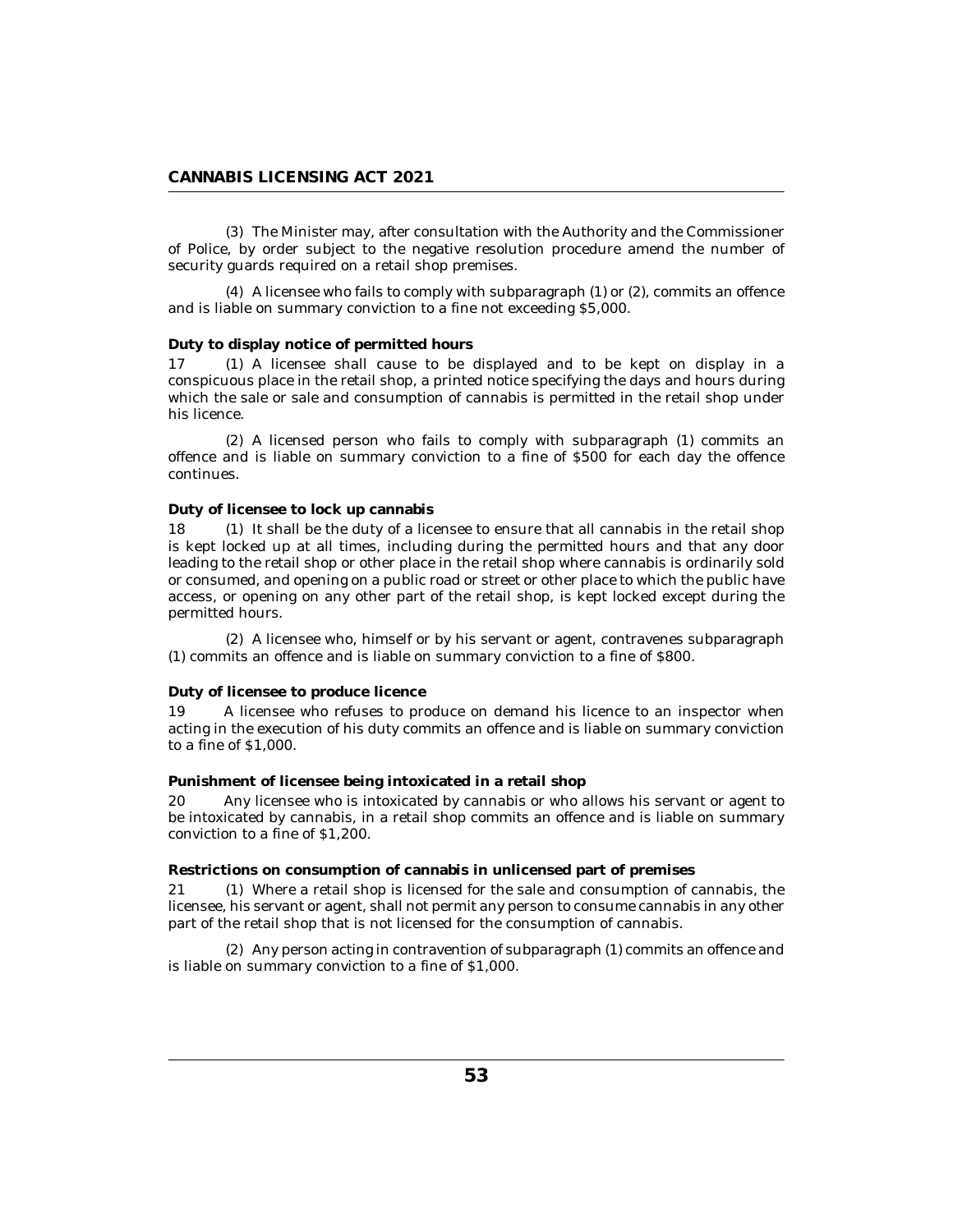#### **Opening packaging**

22 (1) No person shall open the packaging of cannabis in a retail shop that is not licensed for consumption.

(2) Any person acting in contravention of subparagraph (1) commits an offence and is liable on summary conviction to a fine of \$2,000.

#### **Restrictions on employment of persons under the age of 21**

23 (1) No licensee shall employ a person under the age of 21 years in a retail shop.

 $(2)$  A person acting in contravention of subparagraph  $(1)$  commits an offence and is liable on summary conviction to a fine of \$2,000.

### **General restrictions**

24 (1) A licensee or his servant or agent of a licensee shall not—

- (a) sell cannabis to a person who is intoxicated from alcohol or drug or shows signs of intoxication from alcohol or any drug;
- (b) allow a person who is intoxicated from alcohol or a drug or shows signs of intoxication from alcohol or a drug to enter or remain in a retail shop;
- allow violent or disorderly conduct in a retail shop; (c)
- allow unlawful activities or conduct in a retail shop; (d)
- allow a person to enter a retail shop or to remain in a retail shop if the (e) licensee or employee knows that the person has possession of an offensive weapon.
- (2) A licensee or an employee of a licensee may—
	- (a) if the licensee or employee believes a person is intoxicated from alcohol or a drug or shows signs of intoxication from alcohol or a drug—
		- (i) request that the person leave the retail shop; or
		- (ii) forbid the person from entering the retail shop.
	- (b) if the licensee or employee believes the presence of a person in an establishment is undesirable or that the person has, without lawful excuse, possession of an offensive weapon—
		- (i) request that the person leave the retail shop;
		- (ii) forbid the person from entering the retail shop.
- (3) A person shall not-
	- (a) remain in a retail shop after the person is requested to leave in accordance with subparagraph (2);
	- (b) enter an establishment within 24 hours after the time the person was requested to leave the establishment in accordance with subparagraph (2).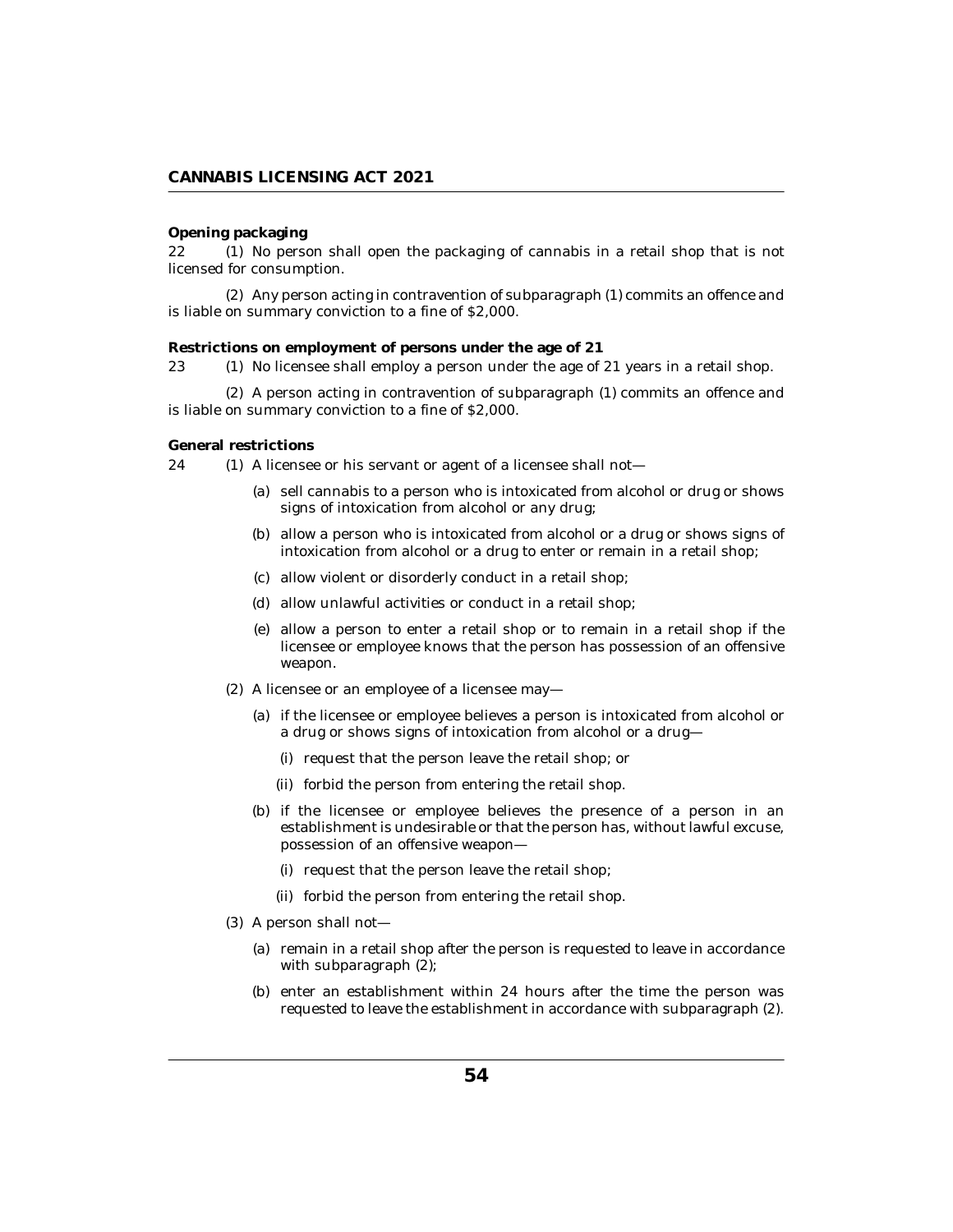A police officer may arrest without warrant a person who has committed, or (4) whom the police officer, with reasonable cause, suspects to have contravened subparagraph (3).

#### **Part 4**

### **Police Powers**

**Inspection of retail shop by Commissioner of Police**

It shall be the duty of the Commissioner of Police to inspect every retail shop at least once in every six months and to report in writing to the Authority whether, in his opinion, such retail shops are or are not being used or maintained in accordance with this Schedule. 25

**Power of police to enter licensed premises, etc.**

 $(1)$  Any police officer when on duty may, for the purpose of preventing or detecting the commission of any offence against this Schedule, at all times enter any retail shop in respect of which no licence is in force, and may remain on such premises for so long as he may deem necessary for the carrying out of his duties.  $26<sub>2</sub>$ 

 $(2)$  If any licensee, his servant or agent, or any other person acting with his knowledge or consent, fails or unreasonably delays to admit a police officer demanding to enter in pursuance of this paragraph, he commits an offence and is liable on summary conviction to a fine of \$700.

(3) In any proceedings for an offence under this paragraph the burden of proving that any delay in admitting a police officer was reasonable shall lie upon the accused person.

### **Powers of search**

27 (1) Any magistrate having reason to believe, from the information or evidence upon oath of any credible person, that cannabis is being unlawfully sold or kept for sale in any premises which are not licensed retail shops may issue a warrant to any police officer, authorizing him, with or without assistance, to enter and search those premises at any hour by day or night, for the purpose of ascertaining whether an offence under this Schedule is being or has been committed.

(2) If, upon such search, any cannabis is found in such quantities or under such circumstances as to satisfy the police officer that it is kept for the purpose of unlawful sale, then he, and any person assistant to him, shall seize and carry away or otherwise secure the cannabis.

(3) If upon a hearing before a court of summary jurisdiction the court adjudges and determines that such cannabis has been kept for the purpose of unlawful sale, then the court may adjudge the cannabis to be forfeited.

Cannabis adjudged to be forfeited shall be sold in such manner as the court (4) shall direct and the net proceeds from such sales shall be paid into the Consolidated Fund.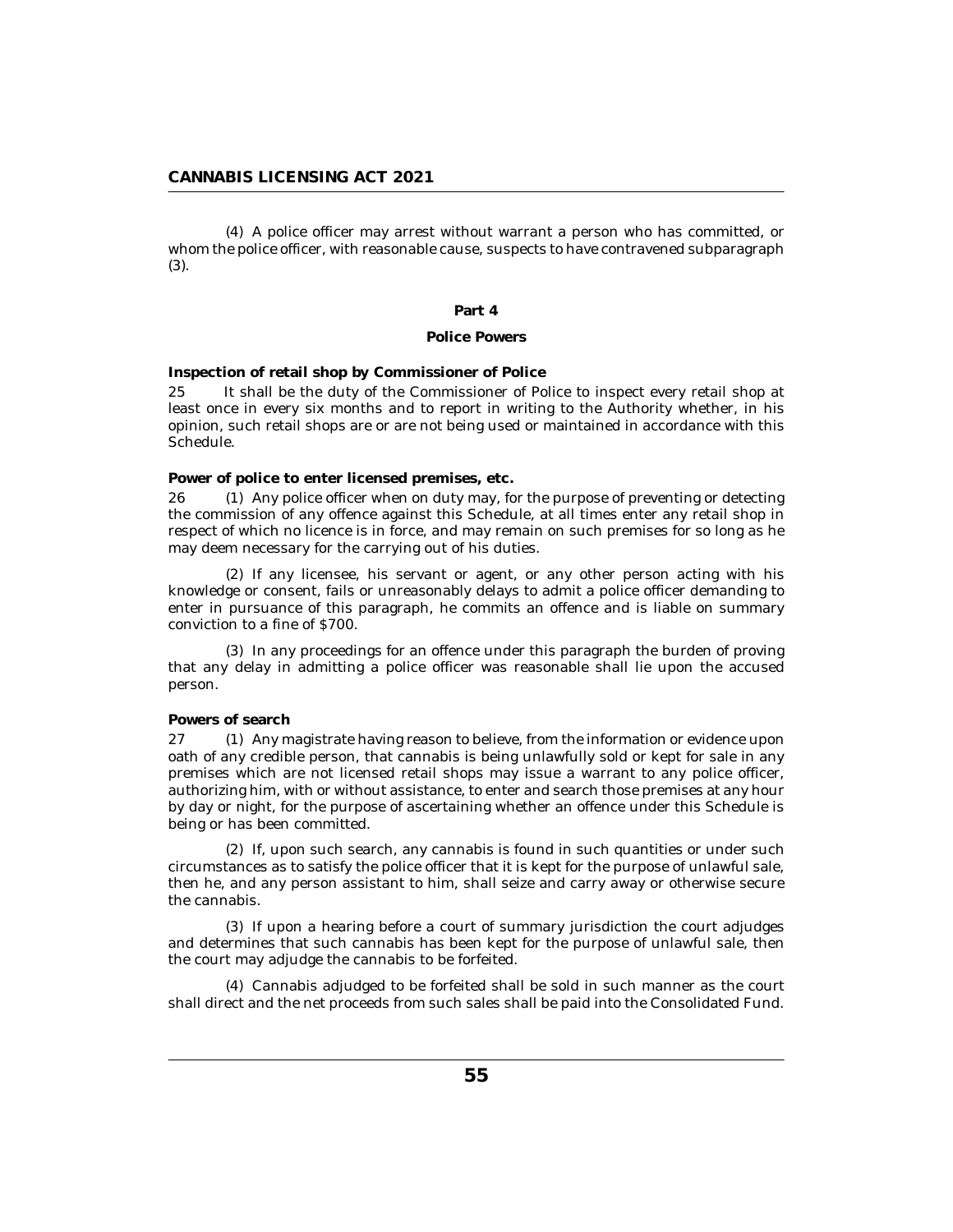(5) Before a hearing under subparagraph (3), every person who is, or who appears to the police officer to be the owner of such cannabis shall be summoned to appear at such hearing.

### **Obstruction of police officers**

Any person who interrupts or obstructs any police officer while in the execution of any duty imposed on him, or any power conferred on him, by or under the authority of this Schedule, commits an offence and shall be liable on summary conviction to a fine of \$1,500. 28

## **Power of police to close retail shop for a period not exceeding 24 hours**

A police officer of the rank of superintendent or above, may, upon reasonable belief that any serious disorder or threat to public safety has occurred, is likely to occur or is reasonably expected to occur in a retail shop or near a retail shop, order any licensee, his servant or agent carrying on business at or near the retail shop where such serious disorder or threat to public safety has occurred, is likely to occur or is expected to occur, to close the licensed premises and any place of business of the licensed person, his servant or agent near the retail shop, for a period not exceeding 24 hours, for the preservation of public peace. 29

A licensee, his servant or agent who contravenes subparagraph (1) commits an (2) offence and is liable on summary conviction to a fine not exceeding \$9,000.

### **Evidential provisions**

The following provisions shall have effect in relation to any criminal proceedings taken under this Schedule— 30

- (a) the prosecution shall not be required to prove that the defendant, at the time of the offence charged, did not hold a licence, but the burden of proof of his having held such licence at such time, where relevant, shall be on the defendant, who shall be presumed to have held no licence at the time of the commission of the offence charged, in the absence of proof to the contrary;
- for the purposes of subparagraph (a) a certificate purporting to be signed (b) by the Chairman of the Authority to the effect that any person did on any specified day hold a licence shall be sufficient evidence of the fact certified, in the absence of proof to the contrary;
- (c) evidence that a transaction in the nature of the sale of cannabis took place shall be evidence of the sale of the cannabis without proof that money passed;
- (d) evidence that consumption of cannabis was about to take place shall be evidence of the consumption of cannabis without proof of actual consumption;
- (e) evidence that any person other than the licensee, his servant or agent, consumed or intended to consume cannabis in the retail shop shall be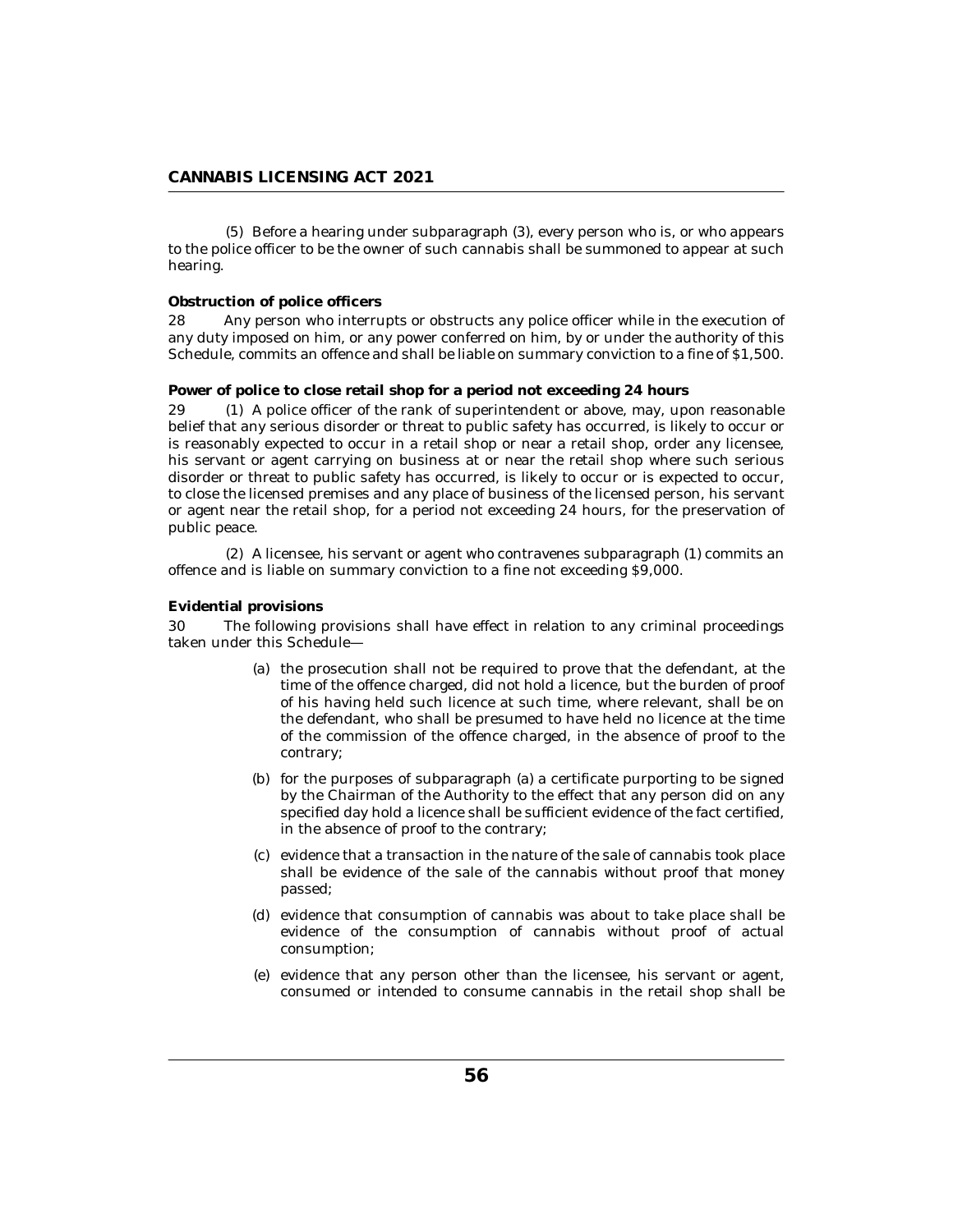evidence that the cannabis was sold to that person by the licensee, his servant or agent;

where cannabis in open packaging is found in any retail shop that is not (f) licensed for consumption, consumption of cannabis shall be deemed to have taken place in that retail shop, unless the contrary is proved.

## **Suspension or revocation of licence**

31 (1) On the conviction of a licensee for an offence under this Schedule, he shall be liable, at the discretion of the court by which he is convicted and in addition to any punishment imposed or order made, to have his licence suspended or revoked.

Without prejudice to subparagraph (1) where the court suspends or revokes (2) the licence of a licensed person it may further order that the person and any corporate body over which he exercises effective control shall be disqualified from obtaining a licence either absolutely or for such period as the court may determine.

### **Part 5**

### **General Provisions**

**Record-keeping requirements**

The records that a licensee shall keep are as follows— 32

- cannabis purchase records; (a)
- (b) cannabis sales records, including quantity of cannabis sold and prices charged;
- security camera recordings for a period of one year; (c)
- when cannabis is disposed of, records setting out the date, location and (d) method of disposal and the type and amount of cannabis;
- sales records respecting cannabis accessories; (e)
- $(f)$  invoices and purchase receipts for all equipment and other inventory that is used in the operation of the establishment;
- (g) employee records, including names, addresses, compensation, primary job responsibilities, shift schedules and dates of employment.

### **Part 6**

### **Offences**

**Altering or adding to cannabis**

 $(1)$  A licensee shall not-33

(a) alter cannabis in smell jars or cannabis in its packaging; or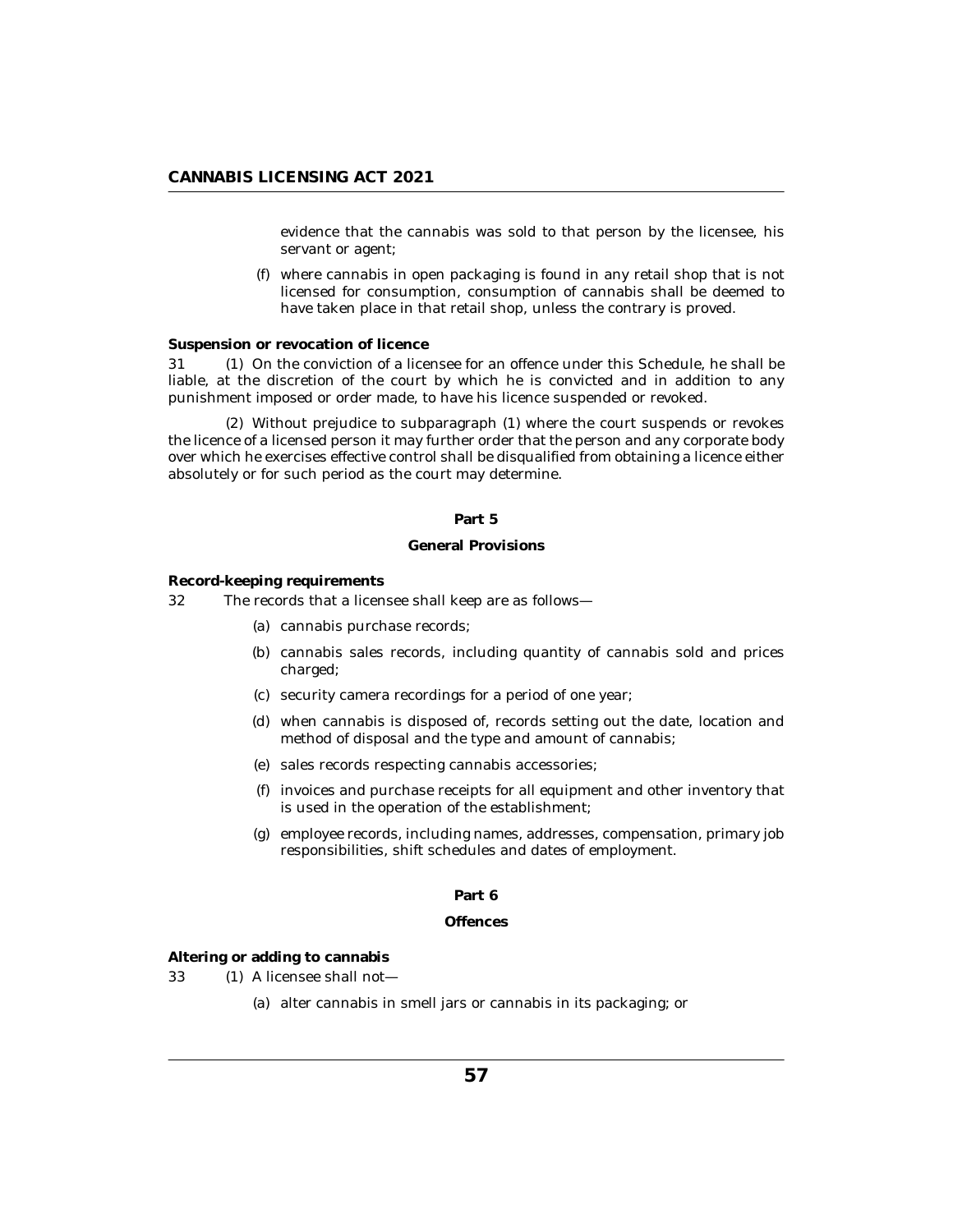(b) add a substance to cannabis in smell jars or to cannabis in its packaging.

Any licensee who alters or adds a substance to cannabis commits an offence (2) and shall be liable on summary conviction to a fine not exceeding \$4,000 or to one year imprisonment, or to both.

**Prohibition; consumption of cannabis at an unlicensed retail shop**

34 (1) No person shall purchase or consume any cannabis in a retail shop in respect of which a licence is not in force.

The proprietor, manager or person for the time being in charge, of any retail (2) shop who knowingly permits or allows any cannabis to be purchased or consumed in such premises commits an offence and is liable on summary conviction to a fine not exceeding \$2,000.

(3) Any other person purchasing or consuming cannabis on such premises commits an offence and is liable on summary conviction to a fine not exceeding \$1,000.

**Persons found in a retail shop outside permitted hours**

Where a person is found in a retail shop outside the permitted hours or the period mentioned in paragraph 14— 35

- (a) he, unless he proves that he is there for a lawful purpose, commits an offence; and
- (b) the licensee if, himself or by his servant or agent, permits that person to be there and does not prove that he is there for a lawful purpose commits an offence,

and is liable on summary conviction to a fine of \$700.

Where, on being asked by a police officer for his name and address, a person (2) found in a retail shop outside the permitted hours or such period as aforesaid—

- (a) refuses to give them;
- gives a false name or address; or (b)
- (c) refuses to answer satisfactorily any question put to him to ascertain the correctness of the name or address given,

he commits an offence and is liable on summary conviction to a fine of \$800.

(3) A police officer may arrest without warrant any person whom he, with reasonable cause, suspects of having committed an offence under subparagraph (2).

**Procuring cannabis for a person under the age of 21 years**

- 36 (1) If a person in a retail shop—
	- (a) procures cannabis for consumption by a person under the age of 21 years; or
	- (b) aids a minor in obtaining or consuming cannabis in a retail shop,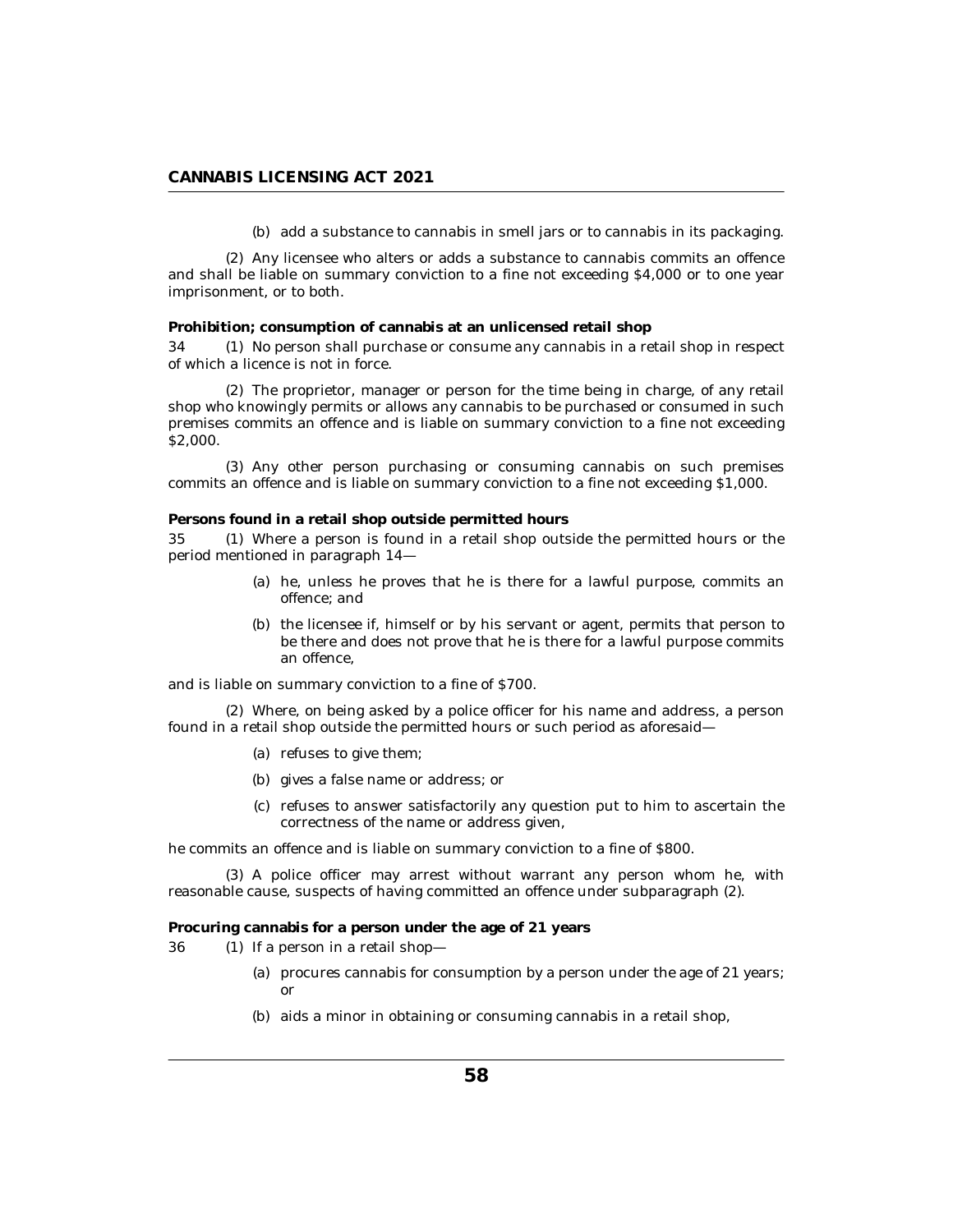he commits an offence and is liable on summary conviction to a fine of \$10,000.

(2) It shall be a defence to any charge under this paragraph for the person to prove that he believed and had reasonable grounds for believing that the person was 21 years of age or older.

**Restrictions on consumption of cannabis in or near a retail shop licensed to sell** Where, having purchased cannabis from a licensee, his servant or agent, in a retail shop that is licensed only to sell cannabis, a person consumes cannabis-37

- (a) in the retail shop;
- (b) in premises which adjoin or are near the retail shop and which belong to the licensee or under his control or used with his permission,

then, that person and the licensee, if the consumption is with the knowledge and consent of the licensee or of his servant or agent, commits an offence and is liable on summary conviction to a fine of \$8,000.

**Miscellaneous offences**

- 38 (1) A licensee who-
	- (a) permits any violent, quarrelsome or disorderly conduct in his retail shop or on any other premises in his occupation adjoining or contiguous thereto;
	- (b) in his retail shop, sells or serves any cannabis to or for consumption by any person under the age of 21 years, or allows any person under the age of 21 years to consume cannabis;
	- allows any person who is unruly to remain in his retail shop or on any other (c) premises in his occupation adjoining or contiguous thereto;
	- (d) allows his retail shop, or any premises in his occupation adjoining or contiguous thereto, to be used by persons under the influence of any controlled drug as defined in the Misuse of Drugs Act 1972, or allows any such persons to remain in the retail shop longer than is necessary,

commits an offence and is liable on summary to fine not exceeding \$10,000.

- A licensee, his servant or agent, who— (2)
	- fails to examine photographic identification before granting access to the (a) retail shop contrary to paragraph 10;
	- $(b)$  allows a person under the age of 21 years to gain entry to or be in a retail shop at any time,

commits an offence.

- (3) Any person who
	- fails to leave a retail shop on being asked by a licensee, his servant or agent (a) to leave contrary to paragraph 24; or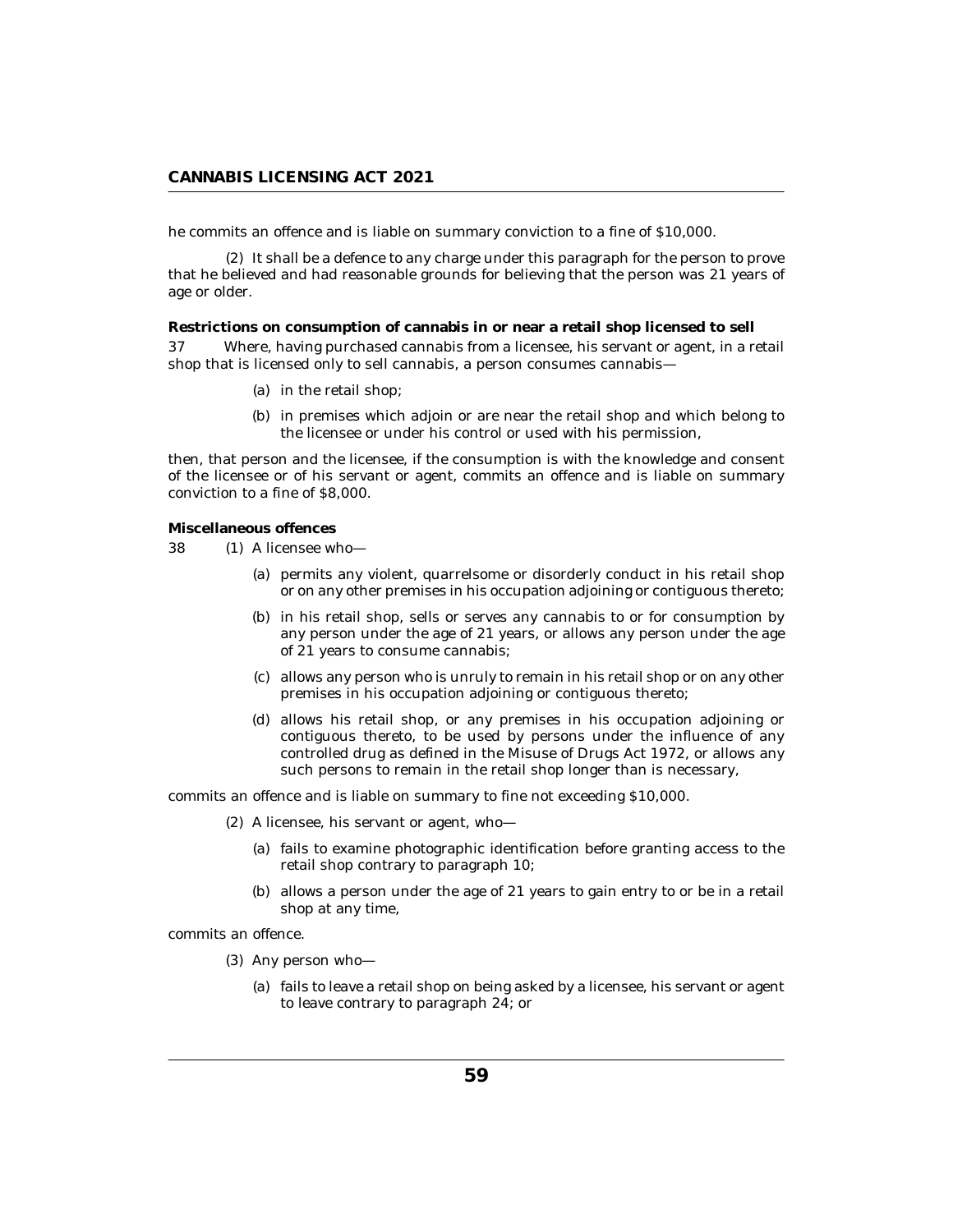(b) produces any photographic identification that has been altered or is false,

commits an offence and is liable on summary conviction to a fine not exceeding \$1,000.

(4) It shall be a defence for a person charged with an offence under subparagraph (1)(b) or (2) to prove that he believed, and had reasonable grounds to believe that the person was 21 years or older.

A person found guilty of an offence under subparagraph (2) is liable on (5) summary conviction to a fine not exceeding \$8,000.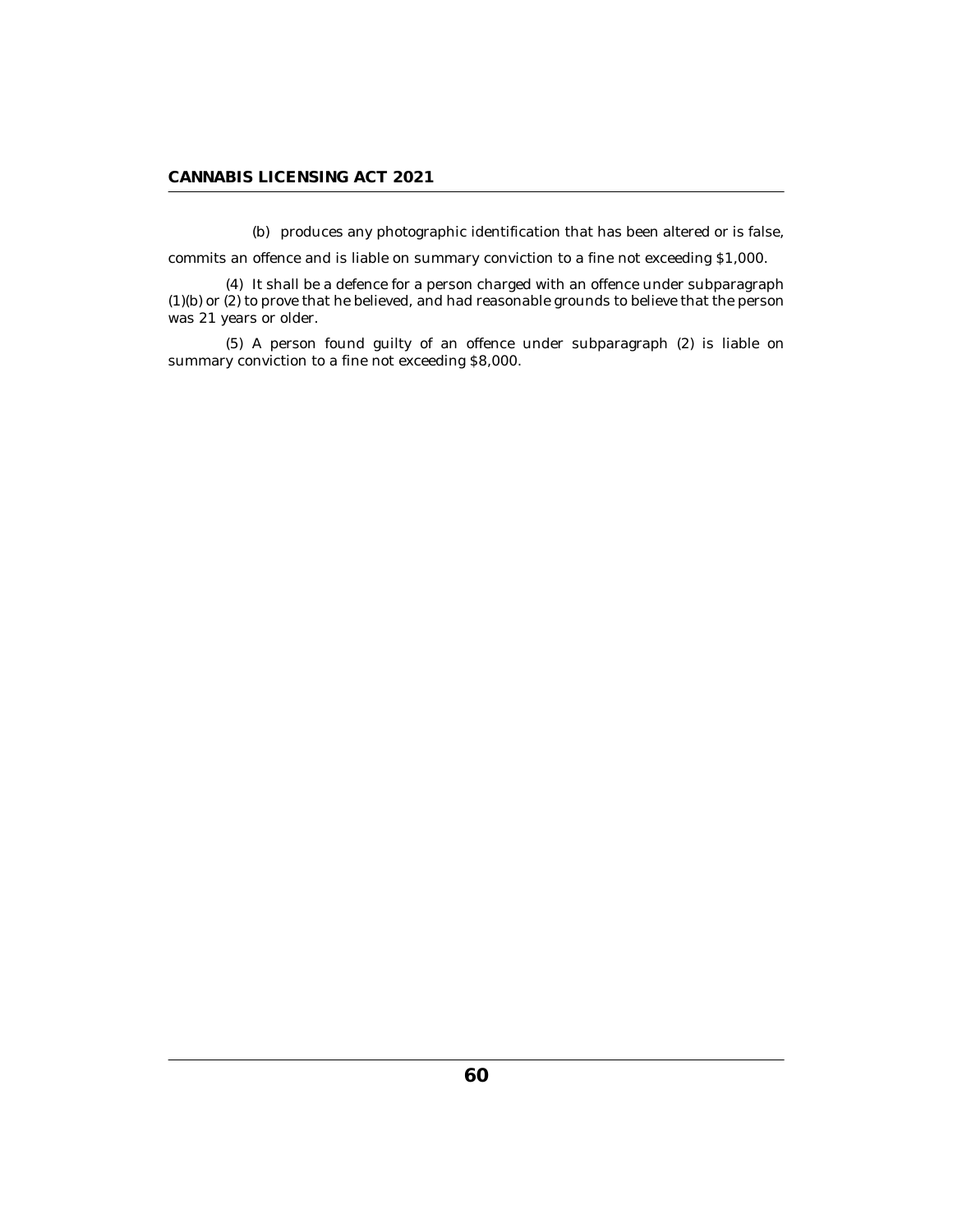## **CANNABIS LICENSING BILL 2021**

## **EXPLANATORY MEMORANDUM**

This Bill seeks to establish the Cannabis Licensing Authority to advise and assist the Minister responsible for drug prevention in the regulation of the sale or supply of cannabis, the import, the cultivation of cannabis for personal use or cannabis or medicinal cannabis for commercial purposes, the research, manufacture, transport and export of cannabis or medicinal cannabis; to establish a licensing system for various activities relating to cannabis or medicinal cannabis; to provide for the monitoring, inspection and enforcement powers to inspectors; to give the Minister the power to give directions to the Cannabis Licensing Authority, to amend the Misuse of Drugs Act 1972 to remove cannabis from the list of controlled drugs, and related matters.

Clause 1 provides the title of the Bill.

Clause 2 provides for the interpretation of terms used in the Bill.

Clause 3 provides that, unless expressed, the Act does not apply to hemp.

Clause 4 provides that the cannabis industry provided in the Act will be regarded as a special programme for the purposes of section 6A of the Human Rights Act 1981. It additionally provides that a special programme is one that assists a person or group of persons to achieve equal economic opportunity in the cannabis industry.

Clause 5 provides for the protection from criminal liability under the Act.

Clause 6 provides that the Minister may, by order subject to the negative resolution procedure, restrict certain strains of cannabis or medicinal cannabis from being sold, supplied, cultivated, imported or manufactured.

Clause 7 provides the establishment of the Cannabis Licensing Authority ("the Authority").

Clause 8 provides for the functions of the Authority.

Clause 9 provides that the Minister may, after consultation with the Chairman of the Authority, give the Authority directions on the policy that is to be followed by Authority in its functions.

Clause 10 provides for the appointment of the Executive Director of the Authority.

Clause 11 provides for the functions of the Executive Director and the delegation of those functions.

Clause 12 provides that the Executive Director, on consultation with the Minister, will establish the qualifications of staff for the offices of the Authority and shall advise the Minister on appointments made to fill those offices.

Clause 13 provides that every person having an official duty or employed in the administration of the Act will treat all information as confidential.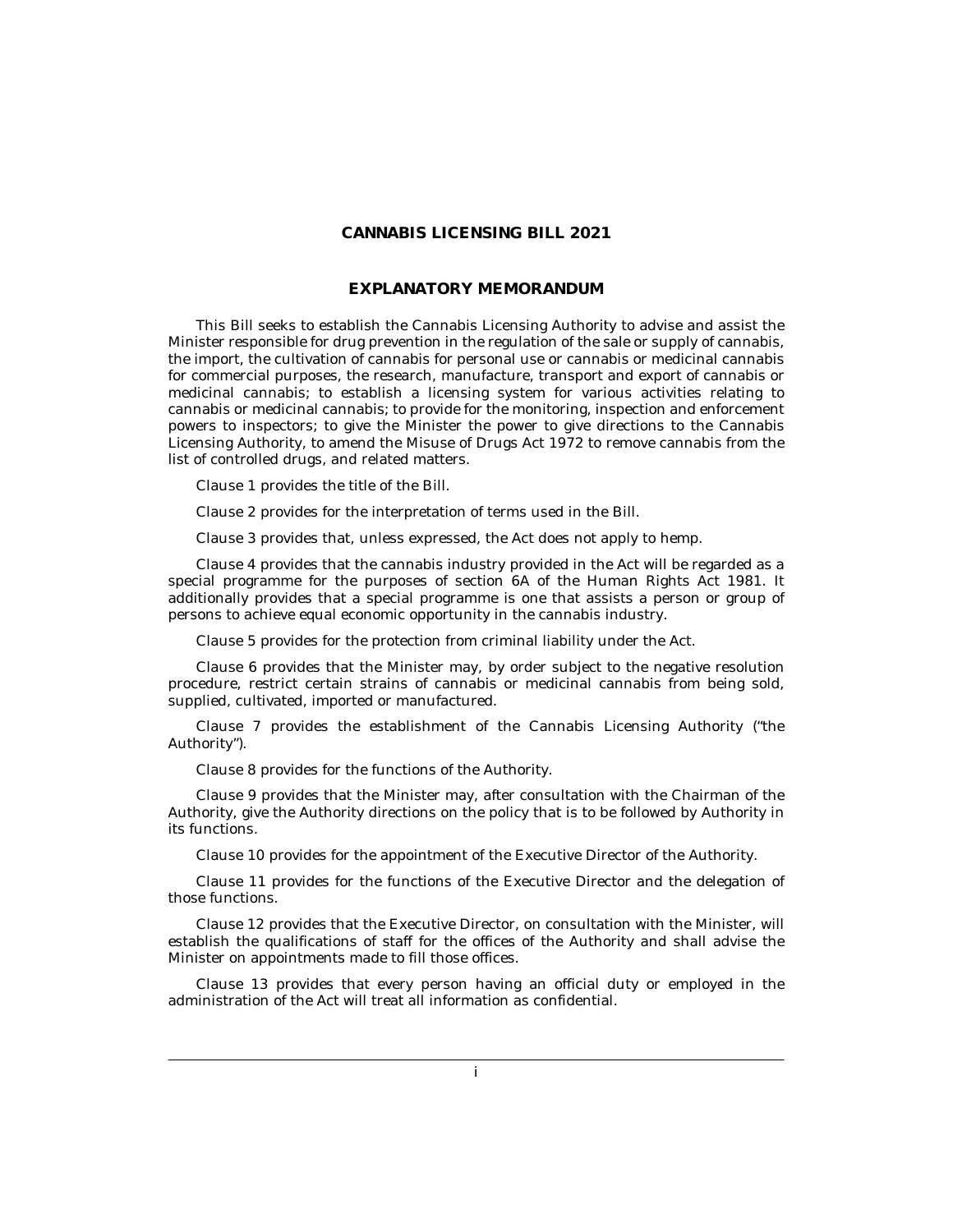Clause 14 protects a member or employee or agent of the Authority from liability for an act done under the Act.

Clause 15 provides for the sums of funds and resources of the Authority.

Clause 16 provides the Authority must submit expenditure budget estimates annually to the Minister for approval.

Clause 17 provides that the Authority will cause statements of its financial affairs to be maintained and prepare a statement of accounts each financial year.

Clause 18 provides for the tabling of annual reports and accounts of the Authority.

Clause 19 provides that a person must be licensed to carry on an activity in the cannabis industry as provided in the Act.

Clause 20 provides that, to be eligible for a licence, the applicant must (a) be over 21 years of age and possess Bermudian status, if an individual, or (b) be incorporated under the laws of Bermuda, if a body corporate.

Clause 21 provides the types of licences obtainable under the Act including and that those licenses are not transferable. These licences include—

- (a) a tier 1 cultivation licence;
- (b) a tier 2 cultivation licence;
- (c) cannabis retail shop licence;
- (d) an import licence;
- (e) a tier 1 manufacturing licence;
- (f) a tier 2 manufacturing licence;
- (g) an export licence;
- (h) a research licence; and
- (i) a transport licence.

Clause 22 provides for a cannabis event licence and how a person is able to apply for that licence. It also provides that a cannabis event may be a public or private event that is infrequent or temporary, where there is either intent for profit or no intent for profit from the sale or supply of cannabis only to invited guests over 21 years of age.

Clause 23 provides for the inspection of a premises the subject of a licence application prior to the grant of a licence.

Clause 24 provides for requirements of the application for a licence.

Clause 25 gives the Authority the power to decide to grant or refuse a licence application

Clause 26 provides that the Authority may decide to grant a licence even if the applicant has a criminal conviction provided that conviction is fully disclosed on application for a licence.

Clause 27 provides that the Authority will notify an applicant, in writing, of his approval of an application.

Clause 28 provides the terms and conditions applicable to each licence.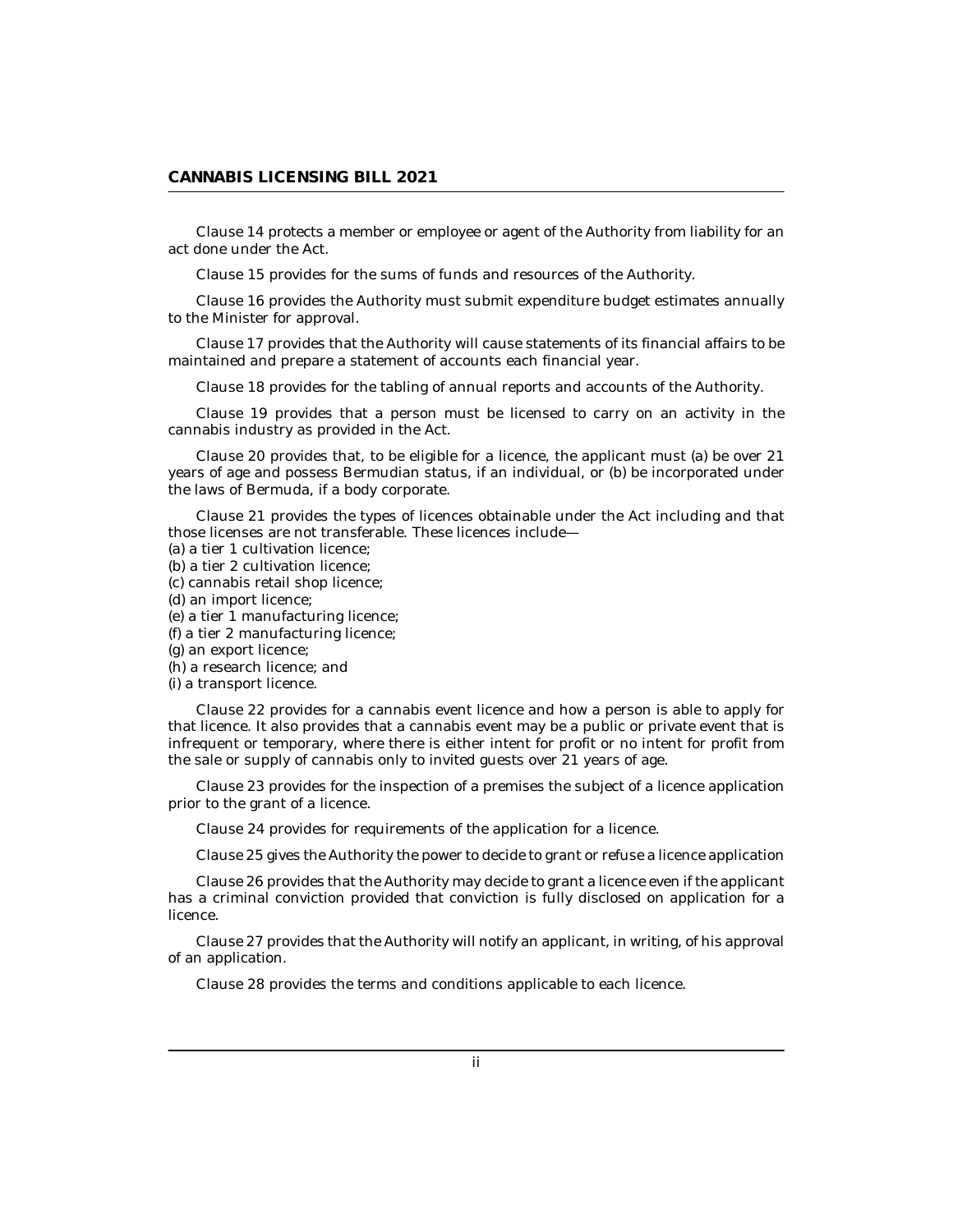Clause 29 provides the grounds on which the Authority may decide to refuse to grant a licence.

Clause 30 provides that a licence may be varied, in writing, on the Authority's initiative or on application by the licensee.

Clause 31 provides the way in which a licensee is able to apply for the variation of a licence.

Clause 32 provides for the duration of a licence.

Clause 33 provides for the application for the renewal of a licence.

Clause 34 gives the Authority the power to revoke, in writing, a licence in certain circumstances.

Clause 35 provides that a person aggrieved by a decision of the Authority may appeal to the Magistrate's Court.

Clause 36 provides for the surrender of a licence.

Clause 37 provides that the licensee must provide a written report to the Authority, and report to an inspector, where there is a theft of cannabis in his possession.

Clause 38 provides for the authorisation of analysts to analyse any cannabis or medicinal cannabis substance, product or sample of any substance, product purporting to be a cannabis or medicinal cannabis.

Clause 39 provides that an inspector may submit for analysis any cannabis substance or product or medicinal cannabis substance or product taken by that inspector to an authorised analyst for analysis.

Clause 40 provides that a certificate of an authorized analyst may be used in any proceedings for an offence under the Act.

Clause 41 empowers the Authority to designate inspectors to obtain information as required in regulating and enforcing the cannabis industry.

Clause 42 provides for inspectors to obtain a warrant from a magistrate for suspected withheld information the inspector wishes to obtain.

Clause 43 creates the offence and penalties for a person or body corporate conducting an activity under the Act without a licence.

Clause 44 provides for various offences under the Act.

Clause 45 provides for offences by a body corporate.

Clause 46 provides that where there is the failure of a convicted person to pay a fine imposed by the court, the court has the power to immediately revoke the person's licence.

Clause 47 gives a police officer of any rank the power to seize an amount of cannabis equal to or more than 7 grams from a person in possession of it in a public place without the relevant licence under the Act to do so.